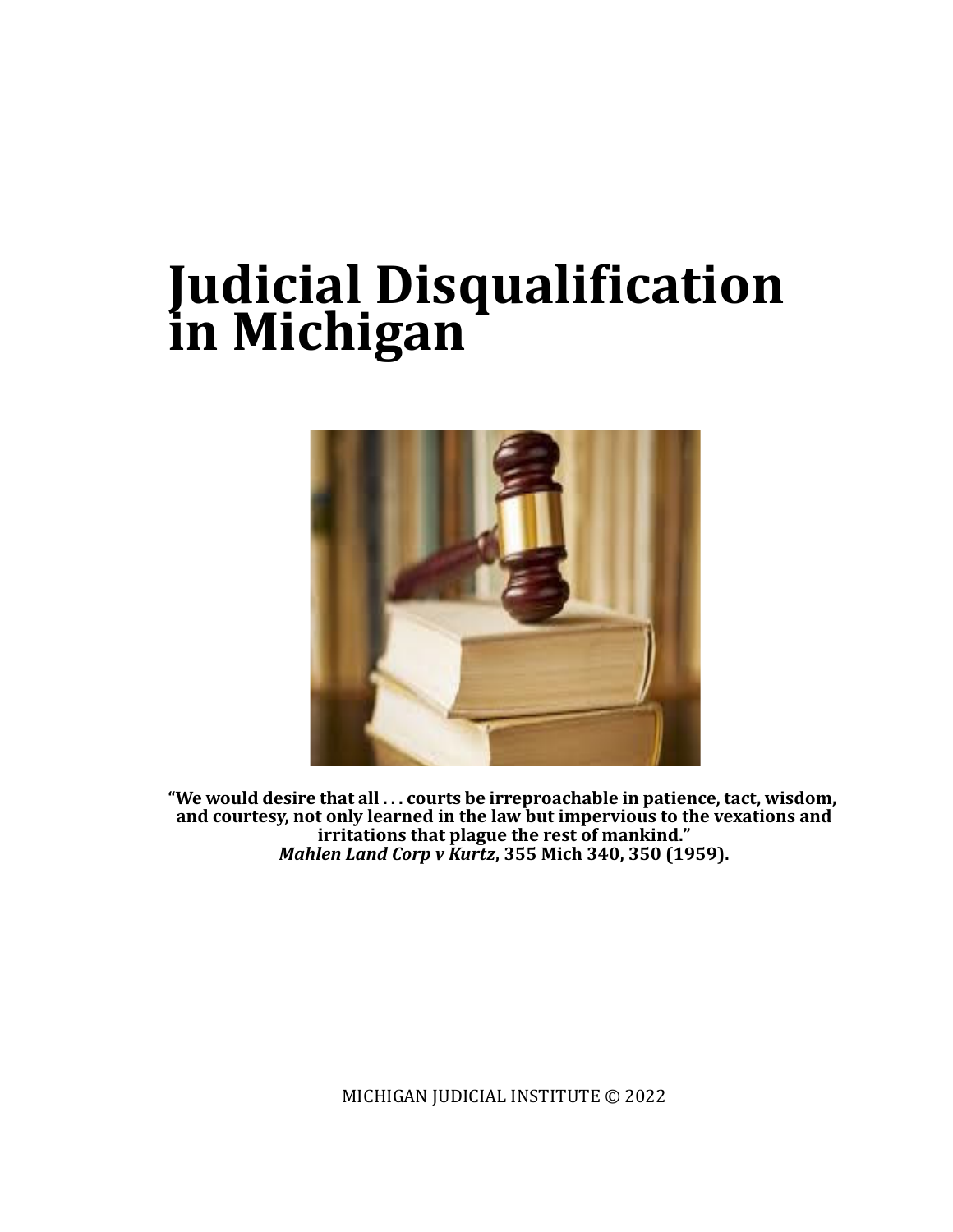#### <span id="page-1-0"></span>*Michigan Supreme Court*

- The Honorable Bridget Mary McCormack, *Chief Justice*
- The Honorable Elizabeth T. Clement, *MJI Supervising Justice*
- The Honorable Brian K. Zahra, the Honorable David F. Viviano, the Honorable Richard H. Bernstein, the Honorable Megan K. Cavanagh, and the Honorable Elizabeth M. Welch, *Justices*
- The Honorable Thomas P. Boyd, *State Court Administrator*
- The Honorable Milton L. Mack, Jr., *State Court Administrator Emeritus*
- Ms. Cami M. Pendell, *Supreme Court General Counsel*
- Mr. Larry S. Royster, *Supreme Court Clerk and Chief of Staff*

#### <span id="page-1-1"></span>*Michigan Judicial Institute Staff*

- Dawn F. McCarty, *Director*
- Alessa Boes, *Research Attorney Specialist*
- Amanda Clark, *Judicial Education Analyst*
- Anne M. DeMarco, *Program Assistant*
- Craig Dillon, *Instructional Design and Content Developer*
- Rachael Drenovsky, *Learning Center Coordinator*
- Amy Feinauer, *Program Assistant*
- Aaron D. Hanke, *Research Attorney*
- Phoenix Hummel, *Research Attorney*
- Heather Leidi, *Administrative Specialist*
- Danielle Y. Stackpole, *Publications Manager*
- Peter C. Stathakis, *Program Manager*
- Cathy Weitzel, *Training & Development Specialist*

**This revised edition was initially published in 2012, and the text has been revised, reordered, and updated through May 18, 2022. This publication is not intended to be an authoritative statement by the Justices of the Michigan Supreme Court regarding any of the substantive issues discussed.**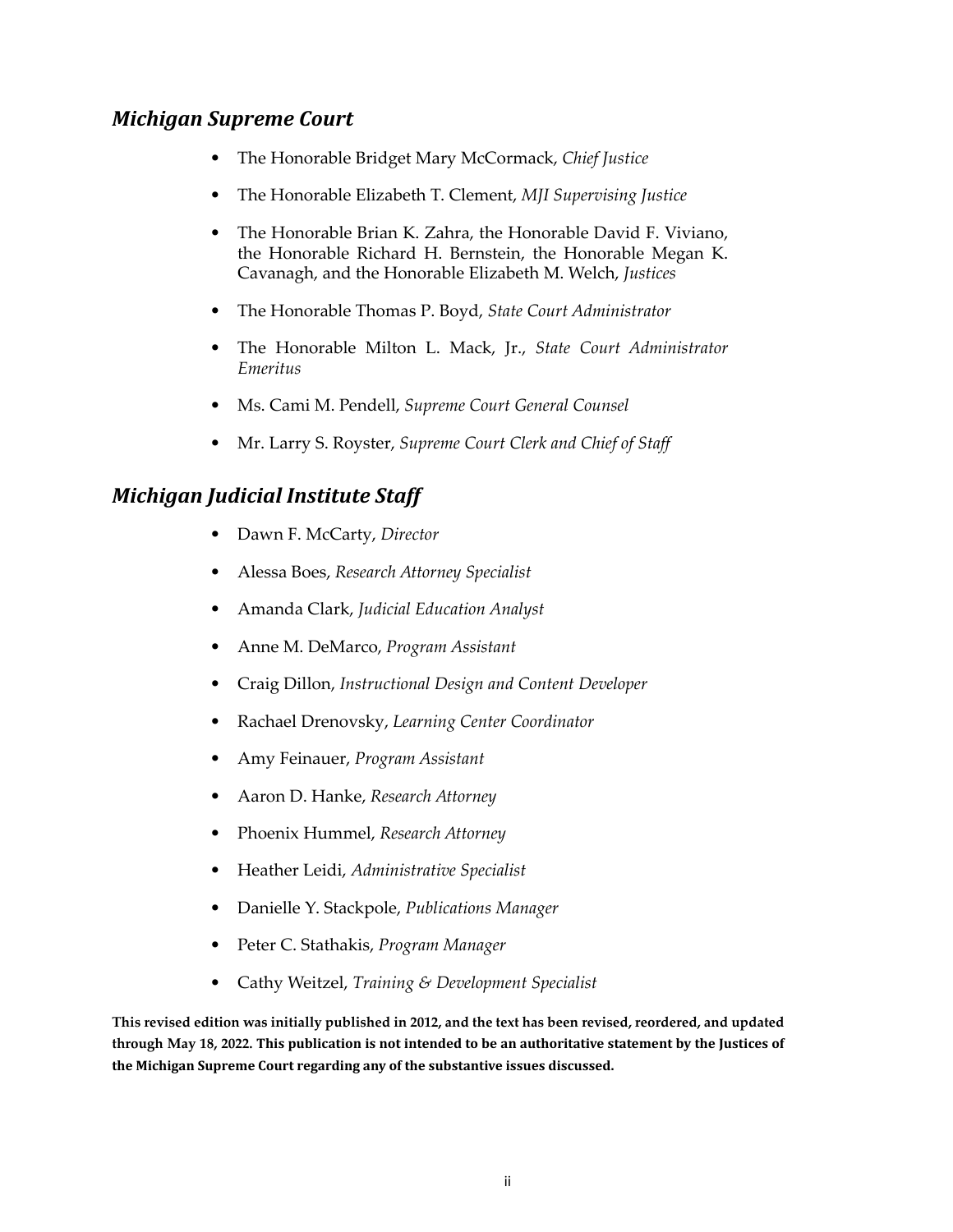# <span id="page-2-1"></span><span id="page-2-0"></span>**Note on Precedential Value**

<span id="page-2-10"></span>"A panel of the Court of Appeals must follow the rule of law established by a prior published decision of the Court of Appeals issued on or after November 1, 1990, that has not been reversed or modified by the Supreme Court, or by a special panel of the Court of Appeals as provided in this court rule." MCR  $7.215(J)(1)$ .

<span id="page-2-9"></span><span id="page-2-5"></span><span id="page-2-4"></span><span id="page-2-3"></span><span id="page-2-2"></span>Several cases in this book have been reversed, vacated, or overruled in part and/or to the extent that they contained a specific holding on one issue or another. Generally, trial courts are bound by decisions of the Court of Appeals "until another panel of the Court of Appeals or [the Supreme] Court rules otherwise[.]" *In re Hague*, 412 Mich 532, 552 (1982). While a case that has been fully reversed, vacated, or overruled is no longer binding precedent, it is less clear when an opinion is not reversed, vacated, or overruled in its entirety. Some cases state that "an overruled proposition in a case is no reason to ignore all other holdings in the case." *People v Carson*, 220 Mich App 662, 672 (1996). See also *Stein v Home-Owners Ins Co*, 303 Mich App 382, 389 (2013) (distinguishing between reversals in their entirety and reversals in part); *Graham v Foster*, 500 Mich 23, 31 n 4 (2017) (because the Supreme Court vacated a portion of the Court of Appeals decision, "that portion of the Court of Appeals' opinion [had] no precedential effect and the trial court [was] not bound by its reasoning"). But see *Dunn v Detroit Inter-Ins Exch*, 254 Mich App 256, 262 (2002), citing [MCR 7.215\(J\)\(1\)](https://courts.michigan.gov/siteassets/rules-instructions-administrative-orders/michigan-court-rules/court-rules-book-ch-7-responsive-html5.zip/index.html) and stating that "a prior Court of Appeals decision that has been reversed on other grounds has no precedential value. . . . [W]here the Supreme Court reverses a Court of Appeals decision on one issue and does not specifically address a second issue in the case, no rule of law remains from the Court of Appeals decision." See also *People v James*, 326 Mich App 98 (2018) (citing *Dunn* and [MCR 7.215\(J\)\(1\)](https://courts.michigan.gov/siteassets/rules-instructions-administrative-orders/michigan-court-rules/court-rules-book-ch-7-responsive-html5.zip/index.html) and stating that the decision, "*People v Crear*, 242 Mich App 158, 165-166 (2000), overruled in part on other grounds by *People v Miller*, 482 Mich 540 (2008), . . . [was] not binding"). Note that *Stein* specifically distinguished its holding from the *Dunn* holding because the precedent discussed in *Dunn* involved a reversal in its entirety while the precedent discussed in *Stein* involved a reversal in part.

<span id="page-2-12"></span><span id="page-2-11"></span><span id="page-2-8"></span><span id="page-2-7"></span><span id="page-2-6"></span>The Michigan Judicial Institute endeavors to present accurate, binding precedent when discussing substantive legal issues. Because it is unclear how subsequent case history may affect the precedential value of a particular opinion, trial courts should proceed with caution when relying on cases that have negative subsequent history. The analysis presented in a case that is not binding may still be persuasive. See generally, *Dunn*, 254 Mich App at 264-266.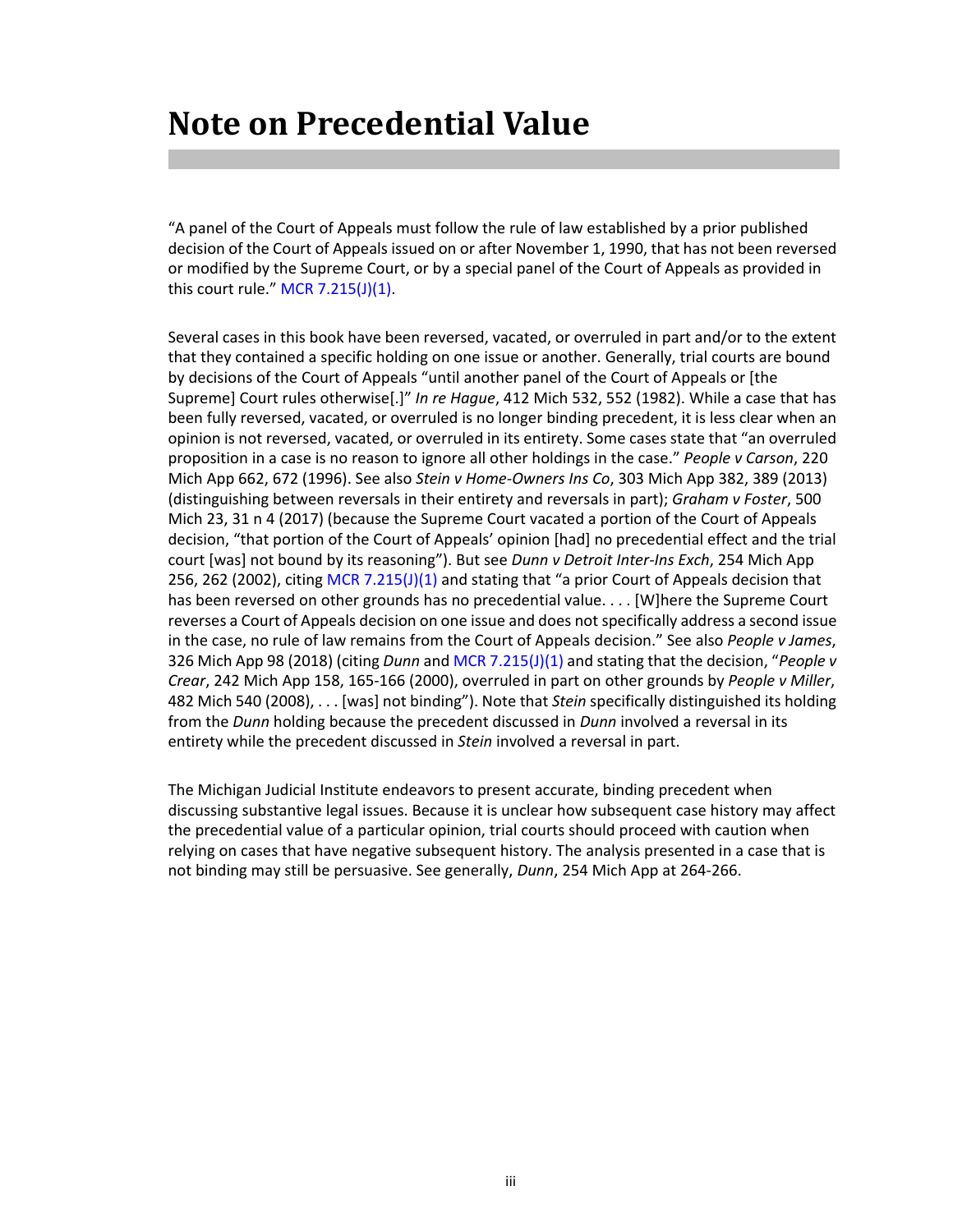<span id="page-3-0"></span>*Judicial Disqualification in Michigan* was created from a presentation authored by the Honorable Thomas K. Byerley, Chief Judge of the 56th Circuit Court; Paul J. Fischer, formerly of the Judicial Tenure Commission; and Deborah Green, former SCAO Region 1 Administrator. Phoenix Hummel, former MJI Publications Manager, authored the benchbook in 2012. Sarah Roth, MJI Publications Manager, edited the benchbook. Finally, Judge Thomas Byerley, Paul Fischer, and Deborah Green reviewed the benchbook before its publication. Mary Ann McDaid Mink, MJI Multimedia Specialist, also assisted in the publication of this benchbook.

This revised edition of *Judicial Disqualification in Michigan* was authored by MJI Research Attorney Lisa Schmitz and was edited by MJI Publications Manager Sarah Roth. The author of this edition was greatly assisted by an editorial advisory committee whose members reviewed draft text and provided valuable feedback. The members of the editorial advisory committee were:

- The Honorable Louise Alderson, Chief Judge, 54A District Court, Ingham County
- The Honorable Nancy Blount, Chief Judge, 36th District Court, Wayne County
- The Honorable Elwood Brown, St. Clair County Probate Court
- The Honorable Timothy Kenny, Chief Judge, 3rd Circuit Court, Wayne County
- Corrie Schmidt-Parker, Michigan Judicial Institute (SCAO), Research Attorney

The **Michigan Judicial Institute** was created in 1977 by the Michigan Supreme Court. MJI is responsible for providing educational programs and written materials for Michigan judges and court personnel. In addition to formal seminar offerings, MJI is engaged in a broad range of publication activities, services, and projects that are designed to enhance the professional skills of all those serving in the Michigan court system. MJI welcomes comments and suggestions. Please send them to **Michigan Judicial Institute, Hall of Justice, P.O. Box 30048, Lansing, MI 48909. (517) 373-7171.**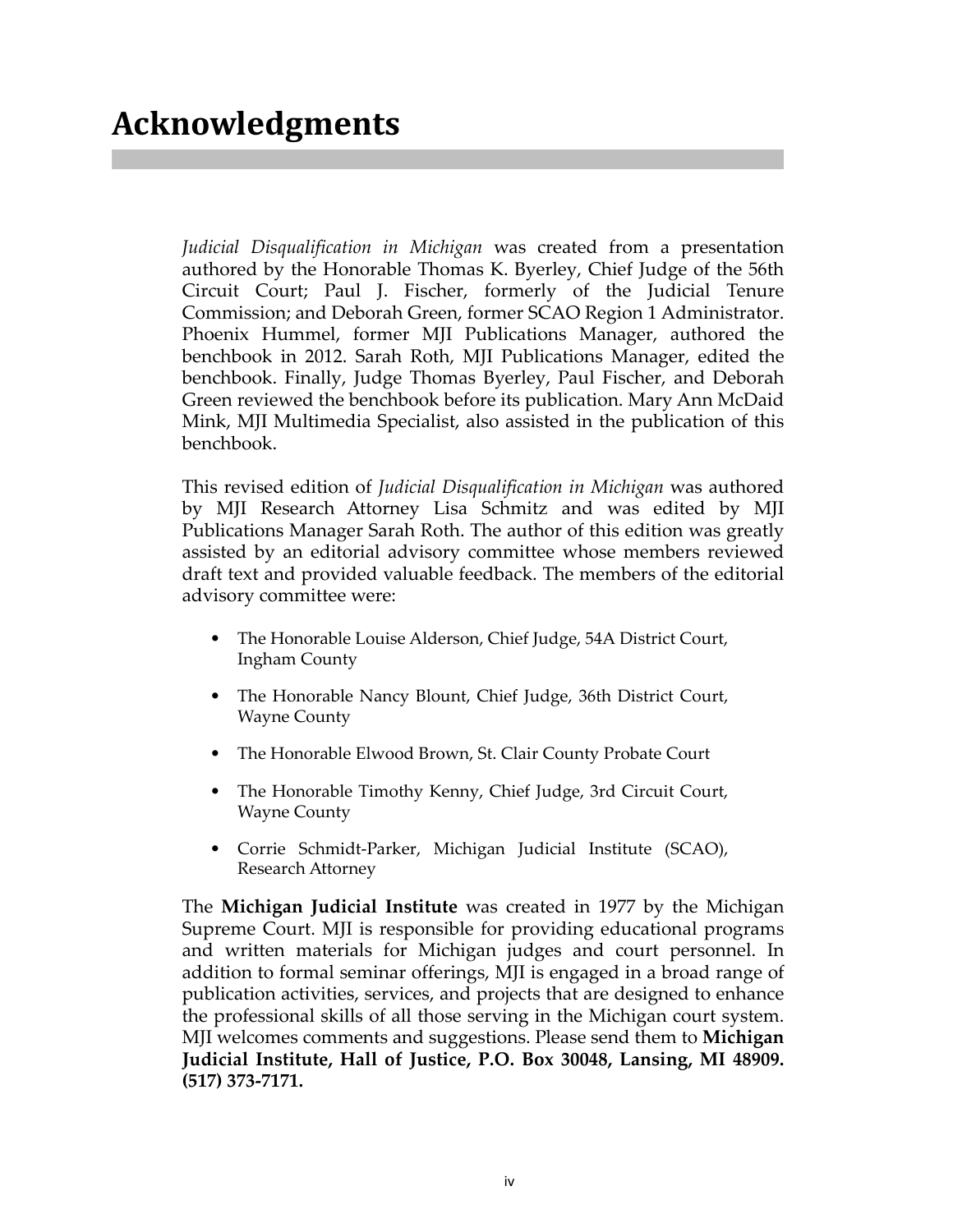# **Table of Contents**

## **Cover and [Acknowledgments](#page-0-0)**

## **Judicial [Disqualification](#page-6-0) in Michigan**

| A | $1 - 1$                                                            |
|---|--------------------------------------------------------------------|
| B | Authorities Governing or Addressing Judicial Disqualification  1-2 |
| C |                                                                    |
| D |                                                                    |
|   | $1_{-}$                                                            |
|   | $2_{-}$                                                            |
| E |                                                                    |
| F |                                                                    |
|   | 1.                                                                 |
|   | $2_{-}$                                                            |
|   | 3.                                                                 |
|   | 4.                                                                 |
| G |                                                                    |
| н | Sanctions for Filing Frivolous Motion to Disqualify 1-16           |
| L |                                                                    |
| J | Ethics Opinions: Disqualification Not Necessarily Required  1-19   |
| К |                                                                    |
|   | Caselaw: Disqualification Not Necessarily Required 1-25            |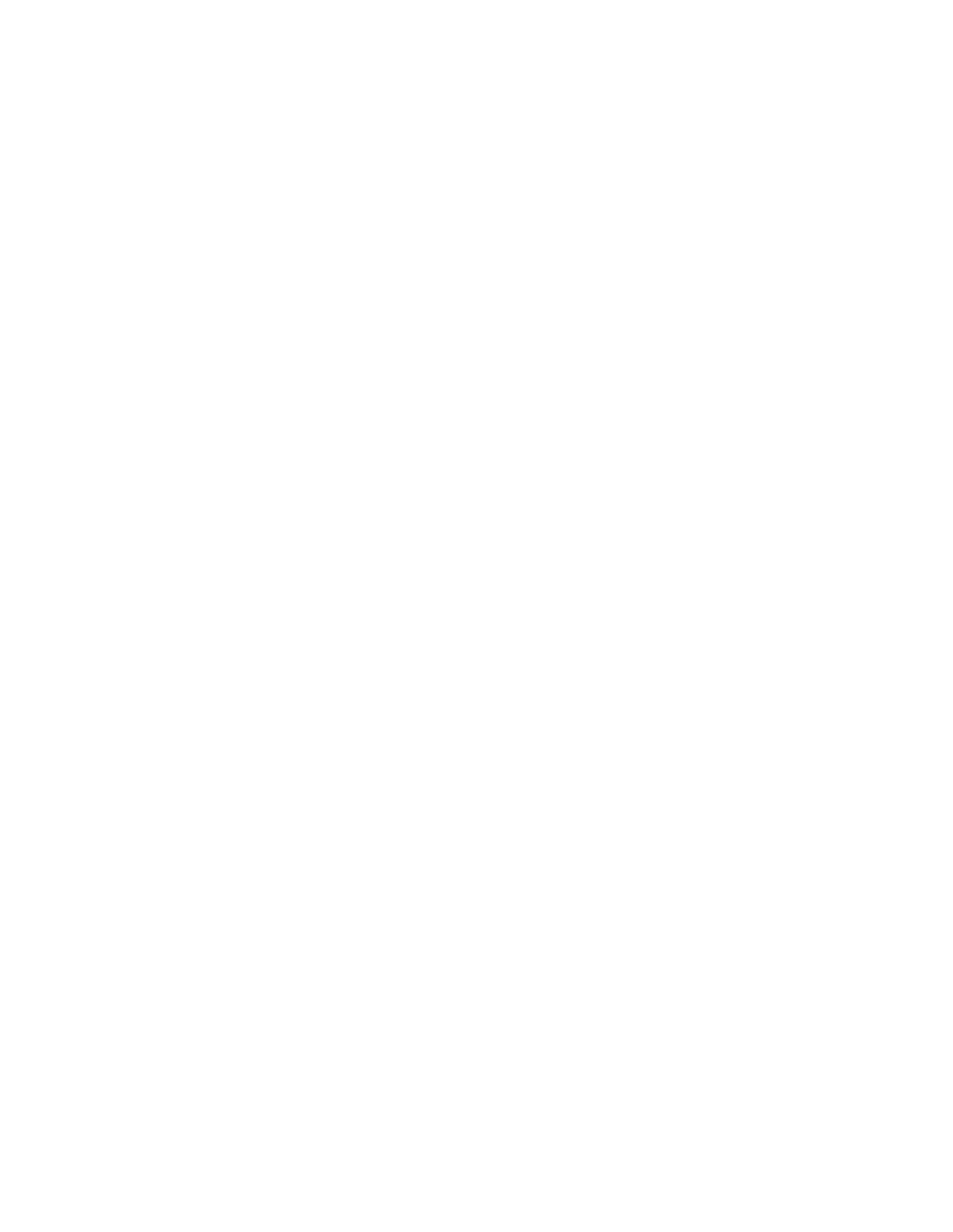# <span id="page-6-0"></span>**Judicial Disqualification in Michigan**

#### *Part I: [Procedure](#page-6-2)*

| А.             |                                                                    |          |
|----------------|--------------------------------------------------------------------|----------|
| В.             | Authorities Governing or Addressing Judicial Disqualification  1-2 |          |
| C.             |                                                                    |          |
| D.             |                                                                    |          |
| Е.             |                                                                    | $1-9$    |
| F.             |                                                                    |          |
| G.             |                                                                    |          |
| Η.             | Sanctions for Filing Frivolous Motion to Disqualify 1-16           |          |
|                | Part II: Fact-Specific Examples (Ethics Opinions and Caselaw)      |          |
| $\mathbf{I}$ . |                                                                    |          |
| J.             | Ethics Opinions: Disqualification Not Necessarily Required  1-19   |          |
| К.             |                                                                    | $1 - 22$ |
| L.             | Caselaw: Disqualification Not Necessarily Required 1-25            |          |

## <span id="page-6-2"></span>*Part I: Procedure1*

#### <span id="page-6-1"></span>**A. Overview**

<span id="page-6-6"></span><span id="page-6-5"></span><span id="page-6-4"></span><span id="page-6-3"></span>All parties to a dispute have the right to due process of law in order to resolve the dispute, and due process of law requires that the parties be given a hearing before an unbiased and impartial decisionmaker as part of the resolution process. *Withrow v Larkin*, 421 US 35, 46 (1975); *In re Murchison*, 349 US 133, 136 (1955); *Tumey v Ohio*, 273 US 510, 523 (1927).

<sup>1</sup>See the Michigan Judicial Institute's *[Judicial Disqualification Checklist](https://mjieducation.mi.gov/documents/judicial-disqualification-qrms/989-judicial-disqualification-checklist)*, a quick reference material concerning the procedure for judicial disqualification.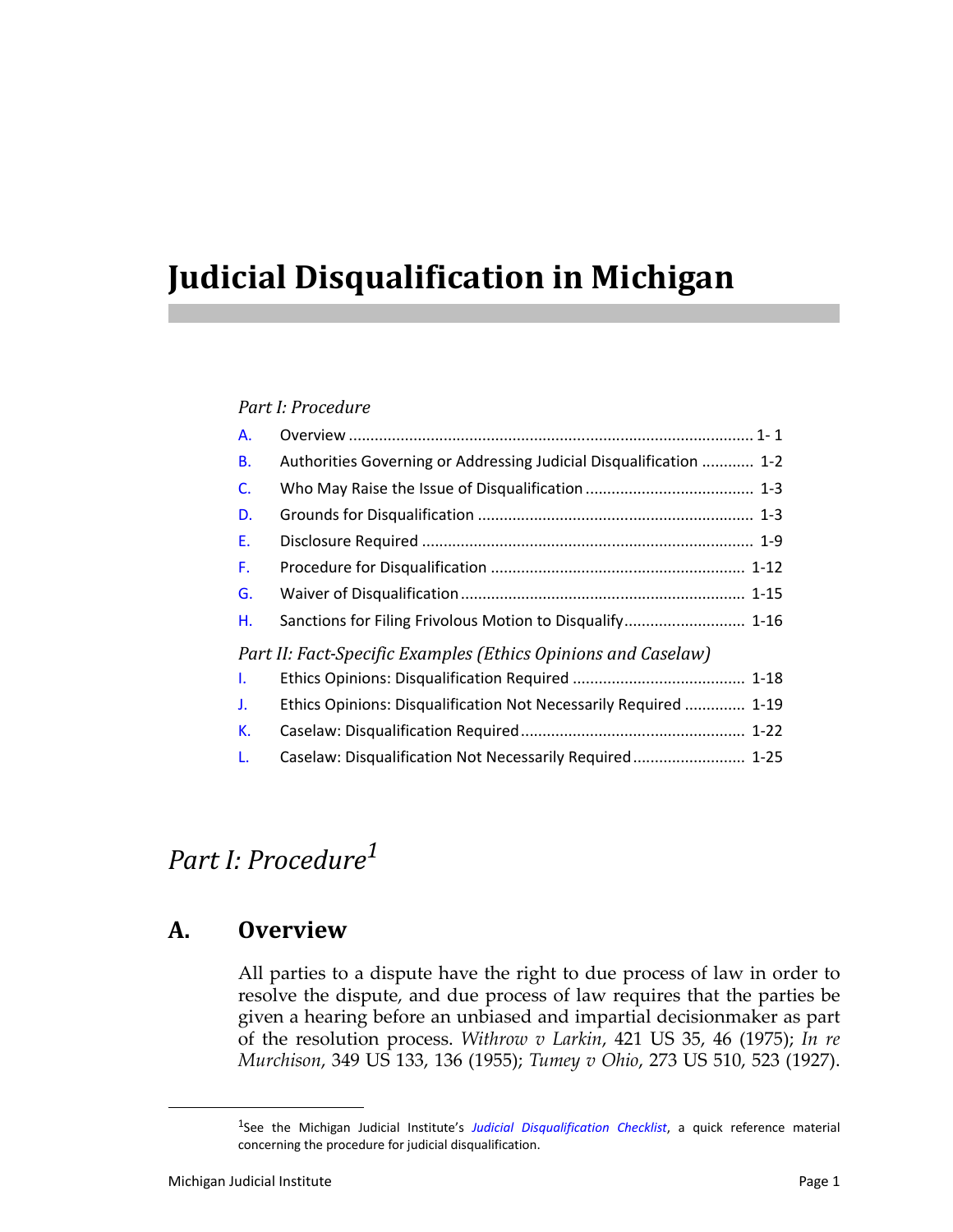<span id="page-7-8"></span>All states, including Michigan, have developed rules and ethical standards to determine whether disqualification is proper in situations where a decisionmaker's impartiality may be an issue. See [MCR 2.003](https://courts.michigan.gov/siteassets/rules-instructions-administrative-orders/michigan-court-rules/court-rules-book-ch-2-responsive-html5.zip/index.html) and the Michigan Code of Judicial Conduct.

<span id="page-7-7"></span><span id="page-7-6"></span><span id="page-7-5"></span>Judicial power was first described by the Michigan Supreme Court in 1859 as "the power to hear and determine controversies between adverse parties, and questions in litigation." *Daniels v People*, 6 Mich 380, 388 (1859). "The fundamental purpose in resolving such controversies is quite simple: the fair ascertainment of the truth." *In re Justin*, 490 Mich 394, 414 (2012) "A trial judge is presumed to be impartial and the party who asserts partiality has a heavy burden of overcoming that presumption." *In re MKK*, 286 Mich App 546, 566 (2009).

## <span id="page-7-0"></span>**B. Authorities Governing or Addressing Judicial Disqualification**

<span id="page-7-3"></span>**Michigan Code of Judicial Conduct.** The [Michigan Code of Judicial](https://courts.michigan.gov/Courts/MichiganSupremeCourt/rules/Documents/Michigan%20Code%20of%20Judicial%20Conduct.pdf) [Conduct](https://courts.michigan.gov/Courts/MichiganSupremeCourt/rules/Documents/Michigan%20Code%20of%20Judicial%20Conduct.pdf) contains eight canons that set out expectations regarding a judge's or judicial candidate's behavior while in office (or while campaigning), many of which are relevant to the issue of judicial disqualification.

<span id="page-7-10"></span><span id="page-7-9"></span><span id="page-7-2"></span>**Michigan Court Rules.** [MCR 2.003,](https://courts.michigan.gov/siteassets/rules-instructions-administrative-orders/michigan-court-rules/court-rules-book-ch-2-responsive-html5.zip/index.html) concerning disqualification of a judge, "applies to all judges, including justices of the Michigan Supreme Court, unless a specific provision is stated to apply only to judges of a certain court." [MCR 2.003\(A\)](https://courts.michigan.gov/siteassets/rules-instructions-administrative-orders/michigan-court-rules/court-rules-book-ch-2-responsive-html5.zip/index.html).

<span id="page-7-1"></span>**State Bar of Michigan Ethics Opinions.** The Judicial Ethics Committee of the State Bar of Michigan releases informal written opinions answering questions of judicial ethics that are presented to the committee for consideration.2 These opinions are not binding and do not have the effect of law, but many times are helpful to the inquirer in deciding ethical issues regarding future conduct. *Adair v Michigan*, 474 Mich 1027, 1039 n 13 (2006).

<span id="page-7-4"></span>"Ex parte communication between a judge and the Regulation Counsel for the Committee on Professional and Judicial Ethics concerning contemplated conduct of the inquiring judge is appropriate even though the inquiry involves a matter currently pending before that judge." [State](http://www.michbar.org/opinions/ethics/numbered_opinions/OpinionID=717) [Bar of Michigan Ethics Opinion, JI-8 \(July 19, 1989\)](http://www.michbar.org/opinions/ethics/numbered_opinions/OpinionID=717).

<sup>&</sup>lt;sup>2</sup> Written ethics opinions are accessible on the State Bar of Michigan's [website](http://www.michbar.org/opinions/ethicsopinions#opinions). For a table of ethics opinions interpreting the Michigan Code of Judicial Conduct, see [www.michbar.org/opinions/ethics/mcjc](http://www.michbar.org/opinions/ethics/mcjc).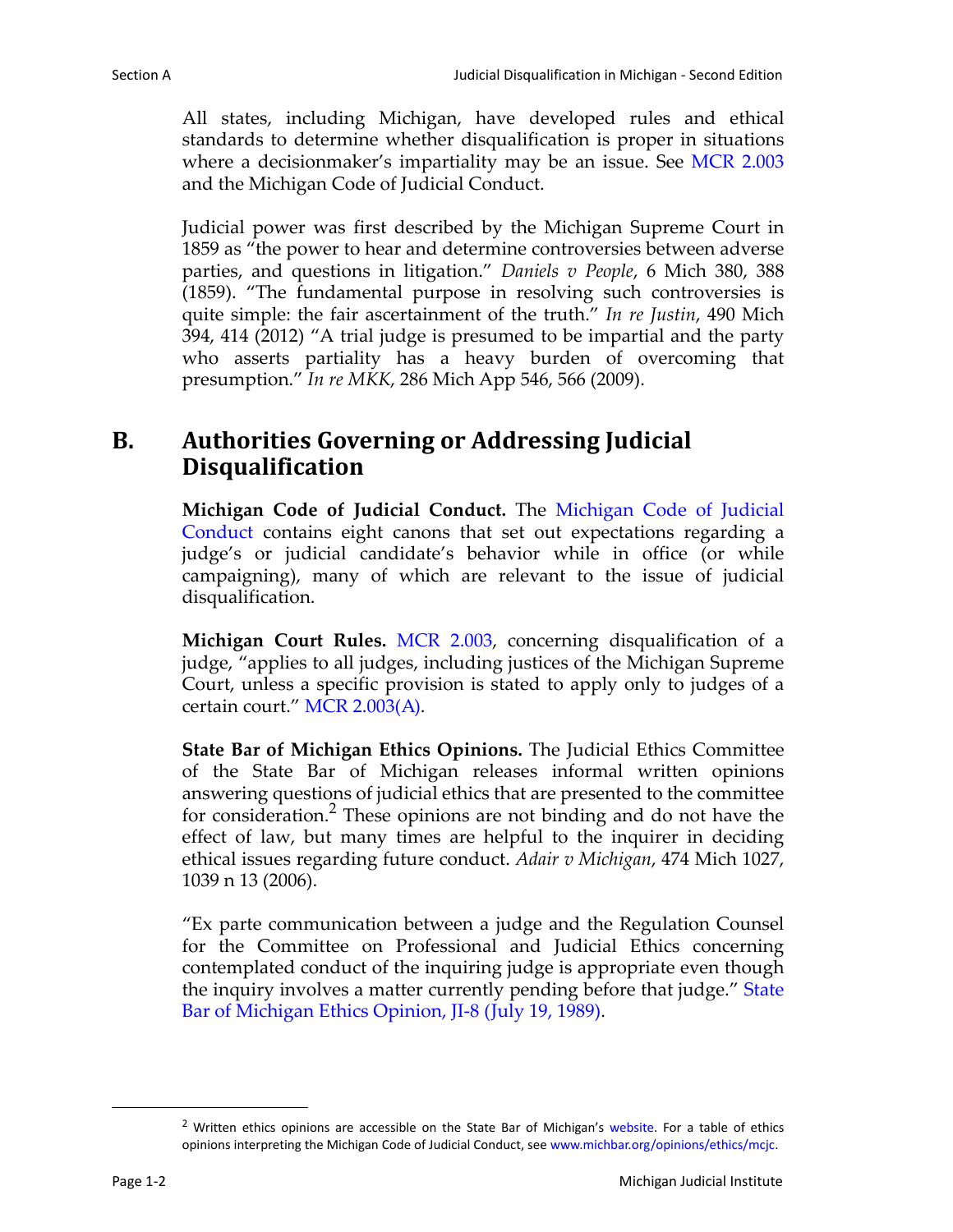"If the subject of an ethics inquiry relates to a pending matter which the judge must decide, the judge should notify the parties in the pending matter that the judge is seeking assistance and provide the parties an opportunity to review the question submitted." [State Bar of Michigan](http://www.michbar.org/opinions/ethics/numbered_opinions/OpinionID=717) [Ethics Opinion, JI-8 \(July 19, 1989\)](http://www.michbar.org/opinions/ethics/numbered_opinions/OpinionID=717).

## <span id="page-8-0"></span>**C. Who May Raise the Issue of Disqualification**

<span id="page-8-10"></span><span id="page-8-4"></span>"A party may raise the issue of a judge's disqualification by motion or the judge may raise it." [MCR 2.003\(B\).](https://courts.michigan.gov/siteassets/rules-instructions-administrative-orders/michigan-court-rules/court-rules-book-ch-2-responsive-html5.zip/index.html)

<span id="page-8-7"></span><span id="page-8-6"></span>A trial judge is required to raise the issue of disqualification sua sponte under certain circumstances. *People v Gibson*, 90 Mich App 792, 796 (1979). For example, "reassignment for resentencing is appropriate to preserve the interests of justice and fairness where it would be unreasonable to expect the trial judge to be able to put out of his mind his previously expressed views and findings without substantial difficulty." *People v Weathington*, 183 Mich App 360, 362 (1990) (quotation marks and citation omitted).

## <span id="page-8-2"></span><span id="page-8-1"></span>**D. Grounds for Disqualification**

#### <span id="page-8-3"></span>**1. Disqualification Warranted**

This subsection sets out the grounds for judicial disqualification. Cases and other authorities discussing specific factual situations involving these grounds are discussed in [Part II](#page-21-1).

<span id="page-8-11"></span>Under [MCR 2.003\(C\)\(1\),](https://courts.michigan.gov/siteassets/rules-instructions-administrative-orders/michigan-court-rules/court-rules-book-ch-2-responsive-html5.zip/index.html) "[d]isqualification of a judge<sup>[3]</sup> is warranted for reasons that include, but are not limited to the following:

(a) The judge is biased or prejudiced for or against a party or attorney.

<span id="page-8-9"></span><span id="page-8-5"></span>(b) The judge, based on objective and reasonable perceptions, has either (*i*) a serious risk of actual bias impacting the due process rights of a party as enunciated in [*Caperton v Massey*, 556 US 868 (2009)], or (*ii*) has failed to adhere to the appearance of impropriety standard set forth in Canon 2 of the Michigan Code of Judicial Conduct.

<span id="page-8-8"></span><sup>&</sup>lt;sup>3</sup> For purposes of [MCR 2.003](https://courts.michigan.gov/siteassets/rules-instructions-administrative-orders/michigan-court-rules/court-rules-book-ch-2-responsive-html5.zip/index.html), "[t]he word 'judge' includes a justice of the Michigan Supreme Court." [MCR](https://courts.michigan.gov/siteassets/rules-instructions-administrative-orders/michigan-court-rules/court-rules-book-ch-2-responsive-html5.zip/index.html) [2.003\(A\)](https://courts.michigan.gov/siteassets/rules-instructions-administrative-orders/michigan-court-rules/court-rules-book-ch-2-responsive-html5.zip/index.html).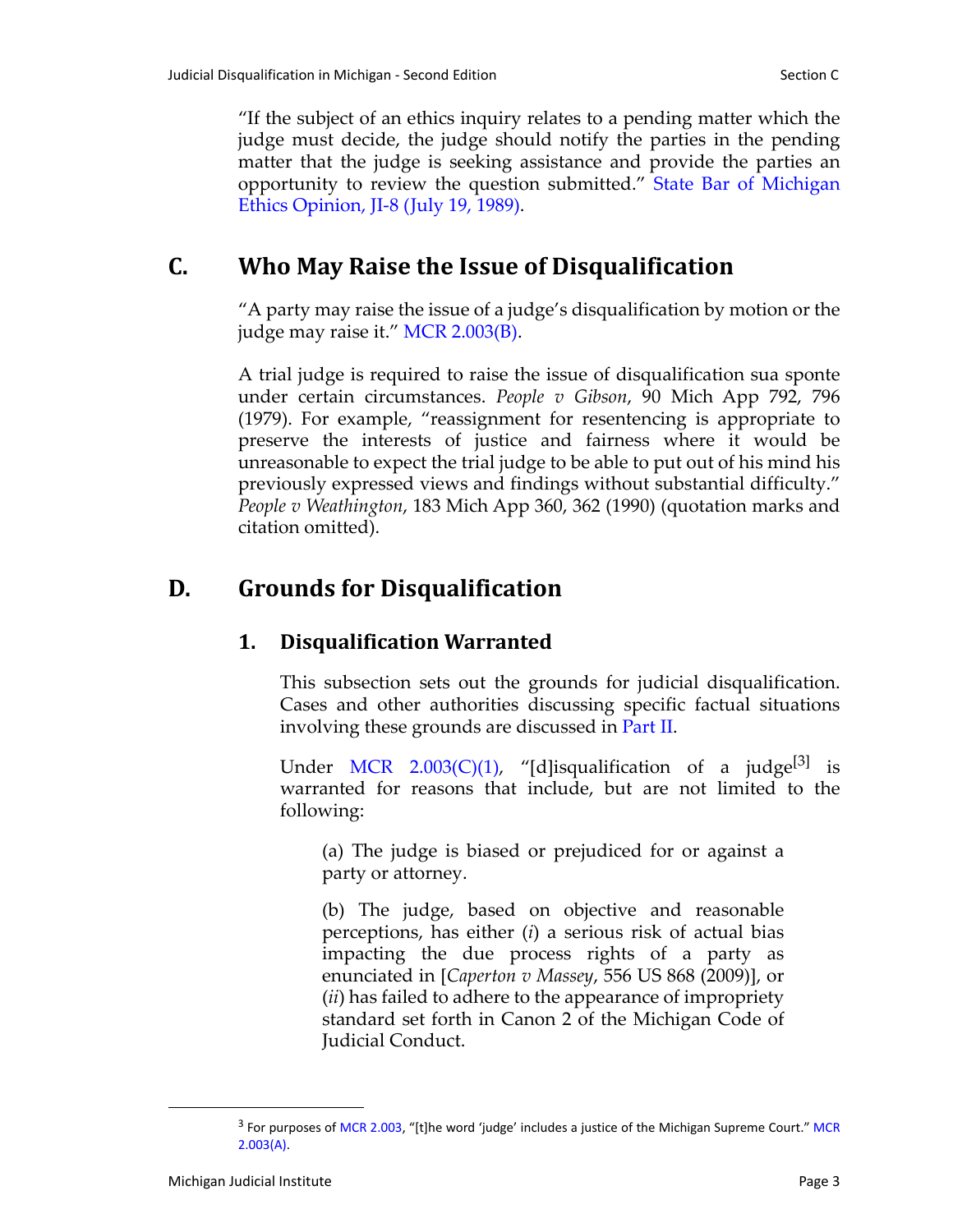(c) The judge has personal knowledge of disputed evidentiary facts concerning the proceeding.

(d) The judge has been consulted or employed as an attorney in the matter in controversy.

(e) The judge was a partner of a party, attorney for a party, or a member of a law firm representing a party within the preceding two years.<sup>[4]</sup>

(f) The judge knows that he or she, individually or as a fiduciary, or the judge's spouse, parent or child wherever residing, or any other member of the judge's family residing in the judge's household, has more than a de minimus economic interest in the subject matter in controversy that could be substantially impacted by the proceeding.

(g) The judge or the judge's spouse, or a person within the third degree of relationship to either of them, or the spouse of such a person:

(*i*) is a party to the proceeding, or an officer, director, or trustee of a party;

(*ii*) is acting as a lawyer in the proceeding;

(*iii*) is known by the judge to have more than a de minimus interest that could be substantially affected by the proceeding;

(*iv*) is to the judge's knowledge likely to be a material witness in the proceeding."

If any of the reasons for disqualification exist, a judge must sign an order of disqualification. See SCAO Form MC 264, *[Order of](https://www.courts.michigan.gov/siteassets/forms/scao-approved/mc264.pdf) [Disqualification/Reassignment](https://www.courts.michigan.gov/siteassets/forms/scao-approved/mc264.pdf)*. 5

A more detailed description of the procedural requirements of some of the grounds for disqualification is set out in the following subsubsections.

 $<sup>4</sup>$ [If you are a newly elected/appointed judge and were previously a prosecutor or city attorney, it is](https://www.michbar.org/opinions/ethics/numbered_opinions?OpinionID=743&Type=6&Index=D)</sup> [advisable to disclose such and to execute a waiver during your first two years on the bench. See S](https://www.michbar.org/opinions/ethics/numbered_opinions?OpinionID=743&Type=6&Index=D)tate Bar of Michigan Ethics Opinion JI-34 (December 21, 1990), for more detailed information.

<sup>&</sup>lt;sup>5</sup>Note: disqualification from hearing an attorney's case will likely require future disqualification.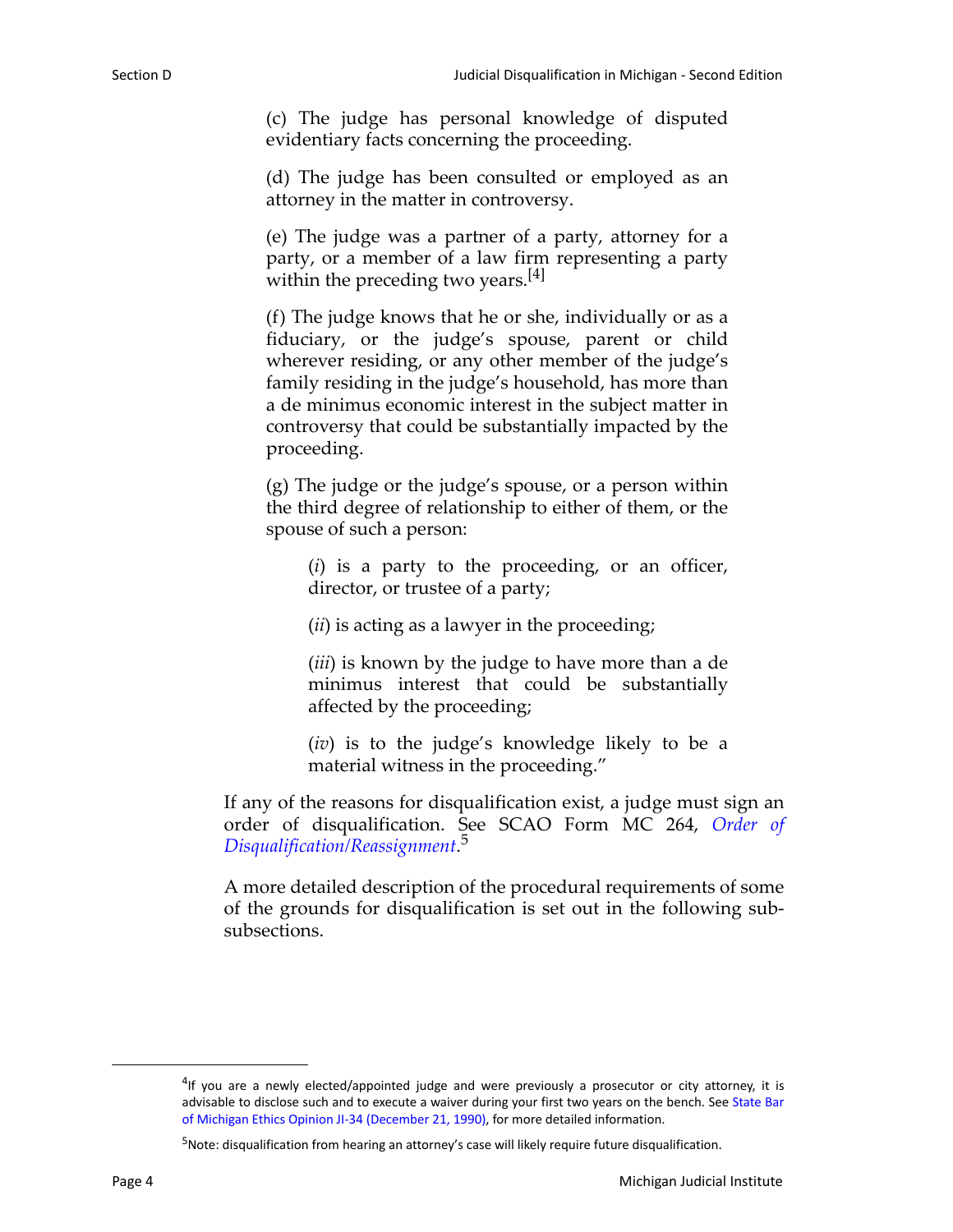#### **a. Bias or Prejudice**

<span id="page-10-7"></span><span id="page-10-0"></span>Judicial disqualification is warranted under [MCR](https://courts.michigan.gov/siteassets/rules-instructions-administrative-orders/michigan-court-rules/court-rules-book-ch-2-responsive-html5.zip/index.html) [2.003\(C\)\(1\)\(a\)](https://courts.michigan.gov/siteassets/rules-instructions-administrative-orders/michigan-court-rules/court-rules-book-ch-2-responsive-html5.zip/index.html) where "[t]he judge is biased or prejudiced for or against a party or attorney."

<span id="page-10-9"></span><span id="page-10-8"></span><span id="page-10-2"></span>"[MCR  $2.003(C)(1)(a)^6$ ] requires a showing of *actual* bias. Absent actual bias or prejudice, a judge will not be disqualified pursuant to [\[MCR 2.003\(C\)\(1\)\(a\)\]](https://courts.michigan.gov/siteassets/rules-instructions-administrative-orders/michigan-court-rules/court-rules-book-ch-2-responsive-html5.zip/index.html)." *Cain v Dep't of Corrections*, 451 Mich 470, 495 (1996). "[T]he party who challenges a judge on the basis of bias or prejudice must overcome a heavy presumption of judicial impartiality." *Id*. at 497.

<span id="page-10-4"></span>"[T]he party moving for disqualification bears the burden of proving actual bias or prejudice." *People v Bero*, 168 Mich App 545, 549 (1988). "Disqualification on the basis of bias or prejudice cannot be established merely by repeated rulings against a litigant, even if the rulings are erroneous. Further, while personal animus toward a party requires disqualification, . . . [a] generalized hostility toward a class of claimants does not present disqualifying bias. Further, a trial judge's remarks made during trial, which are critical of or hostile to counsel, the parties, or their cases, ordinarily do not establish disqualifying bias." *In re MKK*, 286 Mich App 546, 566-567 (2009) (internal citations omitted).

<span id="page-10-5"></span><span id="page-10-3"></span>There is no "rule of automatic disqualification solely because a judge has sat as a factfinder in a prior trial.... [U]nless there are special circumstances which increase the risk of unfairness, disqualification of a trial judge as factfinder in the second trial is not required solely because the trial judge sat as factfinder in the first trial." *People v Upshaw*, 172 Mich App 386, 389 (1988). Additionally, "the mere filing of a party's or attorney's complaint is [not] sufficient to require automatic disqualification." *Bero*, 168 Mich App at 552. Rather, "disqualification is not required until the judge is privately censured or a complaint is filed by the Judicial Tenure Commission itself." *Id*.

#### **b. Serious Risk of Actual Bias or Appearance of Impropriety**

<span id="page-10-10"></span><span id="page-10-1"></span>Judicial disqualification is warranted under [MCR](https://courts.michigan.gov/siteassets/rules-instructions-administrative-orders/michigan-court-rules/court-rules-book-ch-2-responsive-html5.zip/index.html)  $2.003(C)(1)(b)$  where "[t]he judge, based on objective and reasonable perceptions, has either (*i*) a serious risk of actual bias impacting the due process rights of a party as enunciated

<span id="page-10-6"></span><sup>6</sup> Formerly [MCR 2.003\(B\)\(1\).](https://courts.michigan.gov/siteassets/rules-instructions-administrative-orders/michigan-court-rules/court-rules-book-ch-2-responsive-html5.zip/index.html)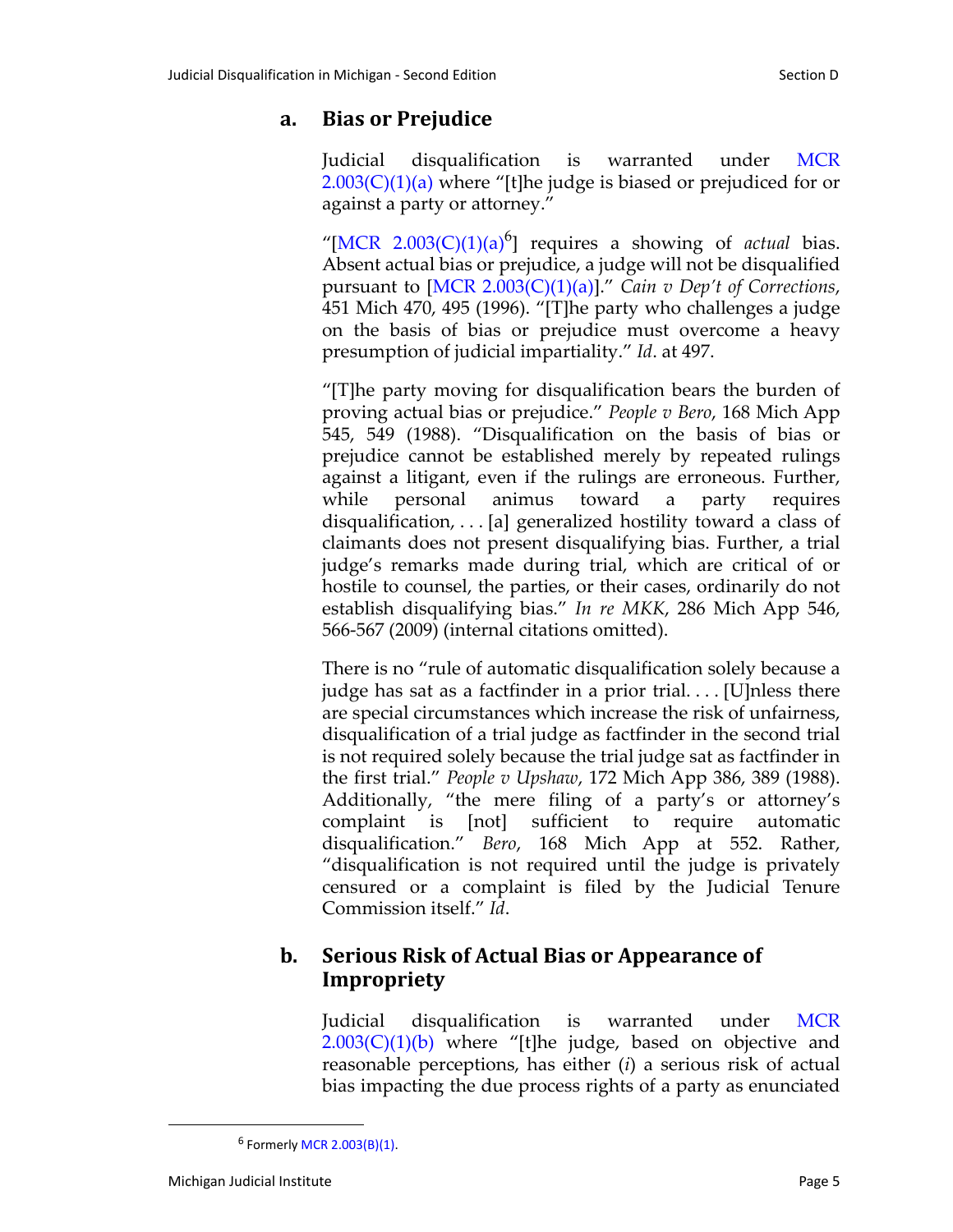<span id="page-11-4"></span>in [*Caperton v Massey*, 556 US 868 (2009)], or (*ii*) has failed to adhere to the appearance of impropriety standard set forth in Canon 2 of the Michigan Code of Judicial Conduct."

#### <span id="page-11-0"></span>**i. Serious Risk of Actual Bias**

<span id="page-11-9"></span><span id="page-11-1"></span>"The Due Process Clause requires an unbiased and impartial decisionmaker. Thus, where the requirement of showing actual bias or prejudice under [\[MCR](https://courts.michigan.gov/siteassets/rules-instructions-administrative-orders/michigan-court-rules/court-rules-book-ch-2-responsive-html5.zip/index.html)  $2.003(C)(1)(a)$  has not been met, or where the court rule is otherwise inapplicable, parties have pursued disqualification on the basis of the due process impartiality requirement." *Cain v Dep't of Corrections*, 451 Mich 470, 498 (1996). However, "[d]isqualification pursuant to the Due Process Clause is only required 'in the most extreme cases.'" *In re MKK*, 286 Mich App 546, 567 (2009), quoting *Cain*, 451 Mich at 498.

<span id="page-11-7"></span><span id="page-11-6"></span><span id="page-11-3"></span><span id="page-11-2"></span>"Due process principles require disqualification, absent a showing of actual bias or prejudice, 'in situations where experience teaches that the probability of actual bias on the part of the judge or decisionmaker is too high to be constitutionally tolerable.'" *MKK*, 286 Mich App at 567, quoting *Cain*, 451 Mich at 498. The inquiry is an objective one that focuses on whether, "under a realistic appraisal of psychological tendencies and human weakness, the [judicial] interest poses such a risk of actual bias or prejudgment that the practice must be forbidden if the guarantee of due process is to be adequately implemented." *Caperton v Massey*, 556 US 868, 883-884 (2009) (quotation marks and citation omitted).

<span id="page-11-5"></span>*Caperton*, 556 US at 872, involved a situation where "the Supreme Court of Appeals of West Virginia reversed a trial court judgment, which had entered a jury verdict of \$50 million"; "[f]ive justices heard the case, and the vote to reverse was 3 to 2." The United States Supreme Court held that "the Due Process Clause of the Fourteenth Amendment was violated when one of the justices in the majority denied a recusal motion," where "[t]he basis for the recusal motion was that the justice had received campaign contributions in an extraordinary amount from, and through the efforts of, the board chairman and principal officer of the corporation found liable for the damages." *Id*. The Court reiterated that "[u]nder our precedents there are objective standards that require

<span id="page-11-8"></span> $<sup>7</sup>$  Formerly [MCR 2.003\(B\)\(1\).](https://courts.michigan.gov/siteassets/rules-instructions-administrative-orders/michigan-court-rules/court-rules-book-ch-2-responsive-html5.zip/index.html)</sup>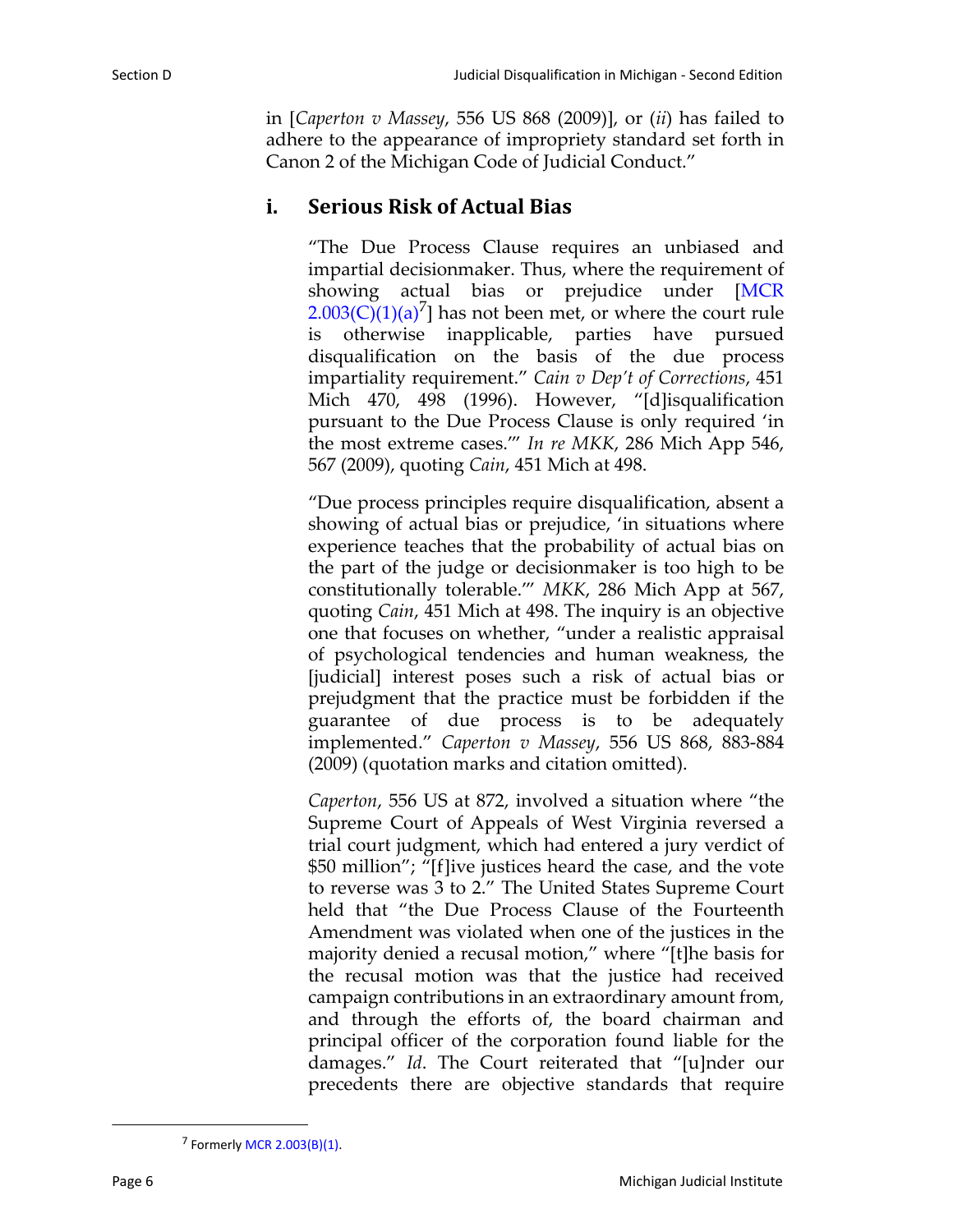<span id="page-12-1"></span>recusal when 'the probability of actual bias on the part of the judge or decisionmaker is too high to be constitutionally tolerable,'" and held that "[a]pplying those precedents . . . in all the circumstances of the case, due process requires recusal." *Id*., quoting *Withrow v Larkin*, 421 US 35, 47 (1975). Specifically, the Court "conclude[d] that there is a serious risk of actual bias- based on objective and reasonable perceptions--when a person with a personal stake in a particular case had a significant and disproportionate influence in placing the judge on the case by raising funds or directing the judge's election campaign when the case was pending or imminent," and "applying this principle to the judicial election process, there was here a serious, objective risk of actual bias that required [the justice's] recusal." *Caperton*, 556 US at 884, 886. Moreover, "objective standards may . . . require recusal whether or not actual bias exists or can be proved," and "[t]he failure to consider objective standards requiring recusal is not consistent with the imperatives of due process." *Id*. at 886. However, the Court noted that "[t]he Due Process Clause demarks only the outer boundaries of judicial disqualifications. . . . Because the codes of judicial conduct provide more protection than due process requires, most disputes over disqualification will be resolved without resort to the Constitution[, and a]pplication of the constitutional standard implicated in [*Caperton*] will thus be confined to rare instances." *Id*. at 889-890 (quotation marks and citation omitted).

"Among the situations identified by the [United States Supreme] Court as presenting . . . [a] risk [of actual bias that is too high to be constitutionally tolerable] are where the judge or decisionmaker

(1) has a pecuniary interest in the outcome;

(2) 'has been the target of personal abuse or criticism from the party before him';

(3) is 'enmeshed in [other] matters involving petitioner . . . '; or

<span id="page-12-0"></span>(4) might have prejudged the case because of prior participation as an accuser, investigator, factfinder or initial decisionmaker." *Crampton v Dep't of State*, 395 Mich 347, 351 (1975).8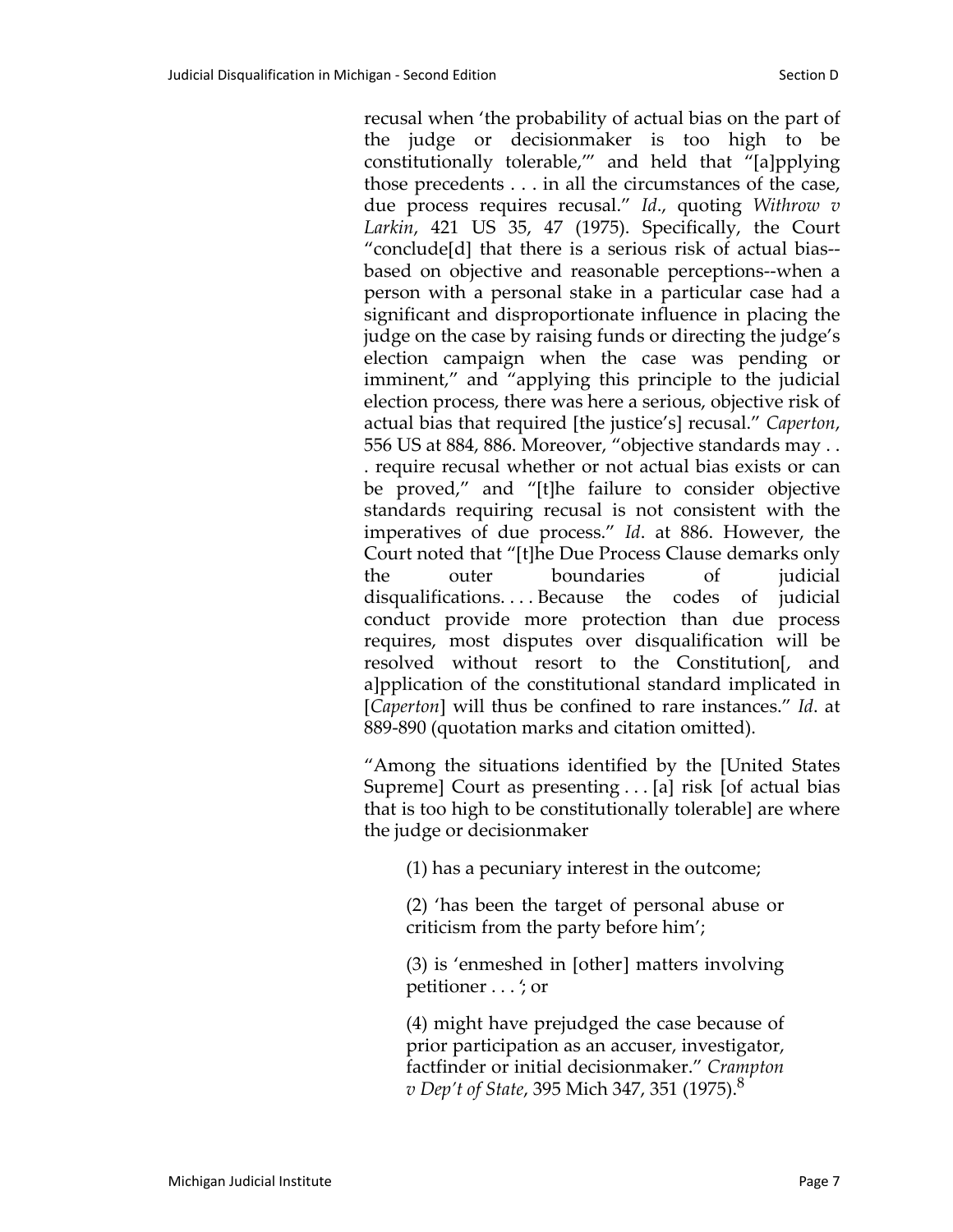#### **ii. Appearance of Impropriety**

<span id="page-13-8"></span><span id="page-13-6"></span>"Under MCR  $2.003(C)(1)(b)$ , the test for determining whether there is an appearance of impropriety is whether the conduct would create in reasonable minds a perception that the judge's ability to carry out judicial responsibilities with integrity, impartiality and competence is impaired."*Kern v Kern-Koskela*, 320 Mich App 212, 232 (2017) (quotation marks and citations omitted).

<span id="page-13-3"></span>The *appearance of impropriety* standard "cannot be equated with *any* person's perception of impropriety, lest a judge find himself or herself subject to a barrage of recusal motions on the part of *any* person who apprehends an impropriety, however unreasonable this apprehension. Rather, this standard must be assessed in light of what can be gleaned from existing court rules and canons, historical practices and expectations, and common sense."*Adair v Michigan*, 474 Mich 1027, 1039 (2006). The standard requires an objective inquiry "made from the perspective of a reasonable observer who is informed of all the surrounding facts and circumstances." *Id*. (quotation marks and citation omitted).

#### <span id="page-13-0"></span>**2. Disqualification Not Warranted**

#### **a. Former Law Clerk Attorney of Record**

<span id="page-13-9"></span><span id="page-13-2"></span>"A judge is not disqualified merely because the judge's former law clerk is an attorney of record for a party in an action that is before the judge or is associated with a law firm representing a party in an action that is before the judge." MCR  $2.003(C)(2)(a)$ .

#### **b. Campaign Speech**

<span id="page-13-7"></span><span id="page-13-4"></span><span id="page-13-1"></span>"A judge is not disqualified based solely upon campaign speech protected by *Republican Party of Minn v White*, 536 US 765 (2002), so long as such speech does not demonstrate bias or prejudice or an appearance of bias or prejudice for or against a

<span id="page-13-5"></span><sup>8</sup> For case examples, see [Part II.](#page-21-1) Note, however, that the situations described in *Crampton*, 395 Mich at 351 must be interpreted narrowly. *Cain*, 451 Mich at 500 n 36. In explaining *Crampton*, the *Cain* Court stated: "Importantly, we recognize the amorphous nature of the situations listed in *Crampton* as 1 through 4; therefore, an analysis of the examples given as illustrative of each particular situation is critical. These situations are not to be viewed as catch-all provisions for petitioners desiring disqualification. On the contrary, we find these situations to be factually specific on the basis of the examples given. Thus, we interpret the test and scenarios outlined in *Crampton* narrowly. However, this is not to say that the *Crampton* list is exclusive." *Cain*, 451 Mich at 500 n 36.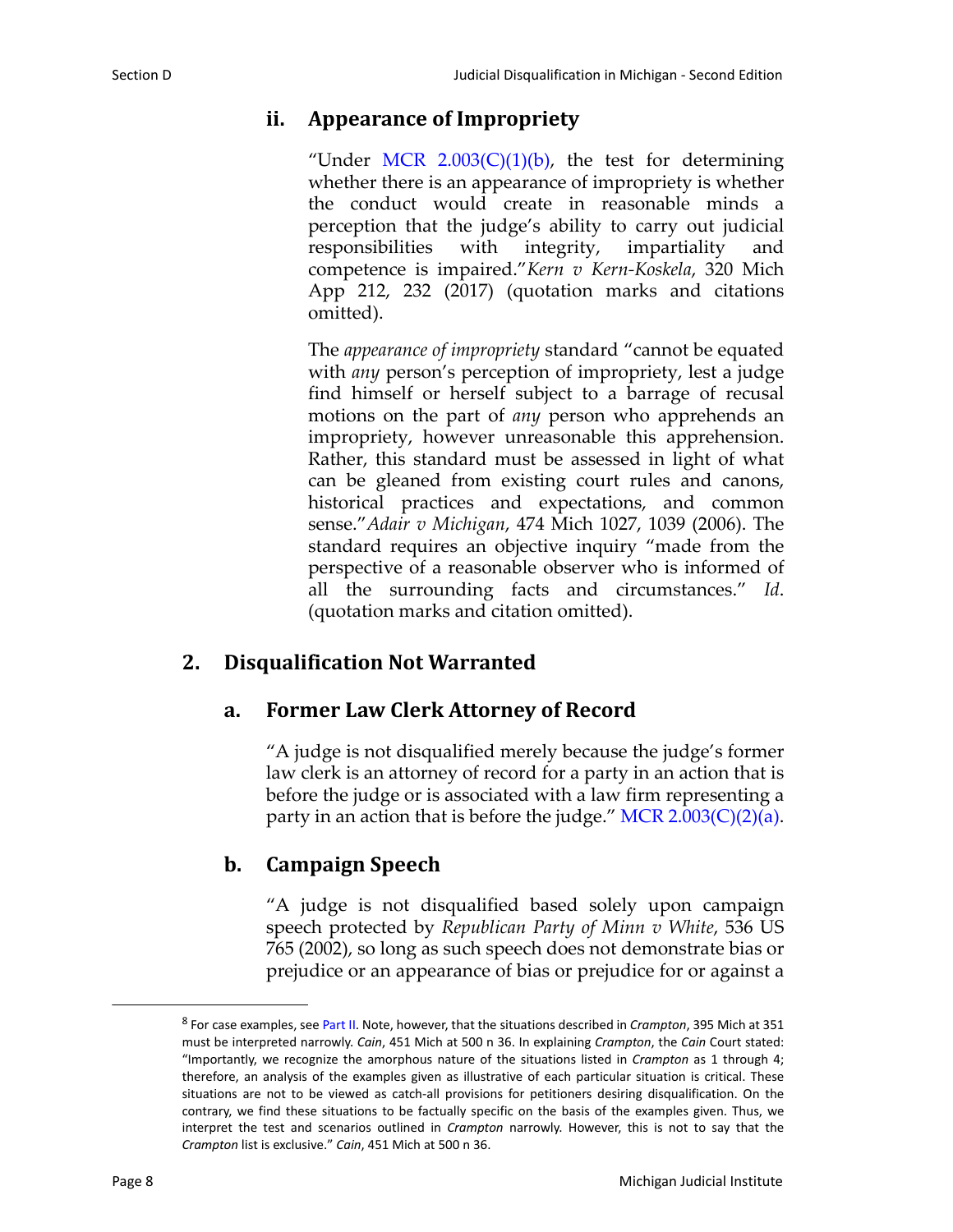<span id="page-14-6"></span><span id="page-14-5"></span>party or an attorney involved in the action." [MCR](https://courts.michigan.gov/siteassets/rules-instructions-administrative-orders/michigan-court-rules/court-rules-book-ch-2-responsive-html5.zip/index.html)  $2.003(C)(2)(b)$ .

### <span id="page-14-0"></span>**E. Disclosure Required**

<span id="page-14-1"></span>Judicial disclosure of certain activities or relationships may be necessary. However, not all situations necessarily require disqualification; after disclosure in some circumstances, parties may waive disqualification<sup>9</sup> and elect to proceed with the assigned judge. See MCR  $2.003(E)$ . State Bar of Michigan Ethics Opinions have required judicial disclosure in a variety of circumstances:

#### <span id="page-14-3"></span>• **A judge is a member of an investment club with an advocate or party.**

"A judge may ethically participate in an 'investment club' which has no lawyers as members. A judge may ethically participate in an 'investment club' which has lawyers who may appear before the judge. However, a judge must refrain from financial and business dealings that tend to reflect adversely on the judge's impartiality. If other members of the investment club are lawyers that are likely to frequently come before the judge, the judge should either decide not to seek membership in the club or terminate the current membership. If the judge can reasonably conclude that members of the investment club that are lawyers are not likely to appear before the court on which the judge serve[]s, the judge may ethically participate even if it is possible that a lawyer member may appear. Should the situation arise where a fellow lawyer member of the club appears before the judge, the judge must clearly disclose relevant information regarding the membership either in writing or on the record and recuse unless asked to proceed." [State Bar of Michigan Ethics Opinion, JI-119 \(May 12, 1998\)](http://www.michbar.org/opinions/ethics/numbered_opinions/OpinionID=828). See also *In re Disqualification of 50th Dist Court Judge*, 193 Mich App 209, 214 (1992) ("in matters in which a judge has a financial interest with an attorney appearing in the matter, the judge has a duty to disclose the relationship on the record").

#### <span id="page-14-4"></span><span id="page-14-2"></span>• **The appearing attorney is the former personal attorney for the judge.**

"If a lawyer appearing before an administrative hearing officer has previously represented the adjudicator or a member of the judge's household on legal matters, the adjudicator and the lawyer must disclose the prior representation to all other

<sup>&</sup>lt;sup>9</sup> See [Section G](#page-20-1) for more information on waiver of disqualification.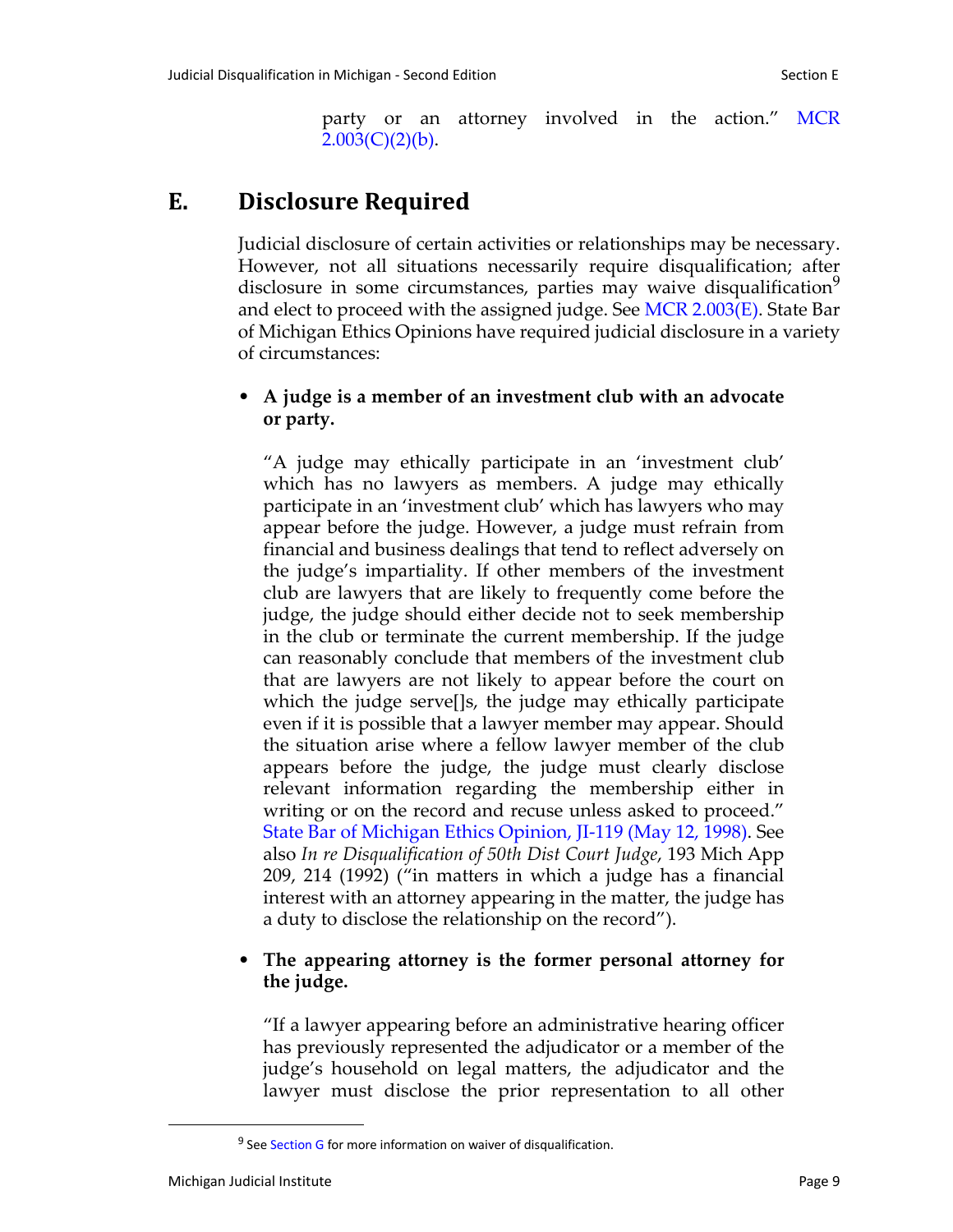parties and their counsel." [State Bar of Michigan Ethics](http://www.michbar.org/opinions/ethics/numbered_opinions/OpinionID=811) [Opinion, JI-102 \(June 6, 1995\).](http://www.michbar.org/opinions/ethics/numbered_opinions/OpinionID=811)

"Whether a judge should recuse in such matters is a question determined on the merits of any motion for disqualification which may be filed." [State Bar of Michigan Ethics Opinion, JI-](http://www.michbar.org/opinions/ethics/numbered_opinions/OpinionID=811)[102 \(June 6, 1995\).](http://www.michbar.org/opinions/ethics/numbered_opinions/OpinionID=811)

#### <span id="page-15-2"></span>• **A circuit judge, a district court magistrate, and a sheriff jointly own recreation property.**

<span id="page-15-3"></span>"It is not unethical for a circuit judge, district court magistrate and a deputy sheriff working in the same county to co-own recreational real estate property. The circuit judge and the district court magistrate should disclose the investment to parties and counsel when the deputy sheriff appears as a witness in a pending matter. When the circuit judge reviews decisions of the magistrate, the judge should disclose th[e](http://www.michbar.org/opinions/ethics/numbered_opinions/OpinionID=795) investment to parties and counsel." [State Bar of Michigan](http://www.michbar.org/opinions/ethics/numbered_opinions/OpinionID=795) [Ethics Opinion, JI-86 \(March 23, 1994\).](http://www.michbar.org/opinions/ethics/numbered_opinions/OpinionID=795) See also *In re Disqualification of 50th Dist Court Judge*, 193 Mich App at 214 ("in matters in which a judge has a financial interest with an attorney appearing in the matter, the judge has a duty to disclose the relationship on the record").

<span id="page-15-0"></span>• **The lawyer appearing before the judge is the judge's current campaign manager or a member of the judge's reelection committee.**

"An incumbent judge is not automatically disqualified from presiding in a matter in which a member of the judge's reelection campaign committee appears as an advocate for a party. The judge has an affirmative duty to disclose the relationship to opposing counsel and all parties. The lawyer has an affirmative duty to disclose the relationship to the client, and, if the judge fails to make timely disclosure, to the opposing counsel." [State Bar of Michigan Ethics Opinion, JI-79](http://www.michbar.org/opinions/ethics/numbered_opinions/OpinionID=788) [\(February 7, 1994\).](http://www.michbar.org/opinions/ethics/numbered_opinions/OpinionID=788) "The duty to disclose continues until the final campaign report for the candidacy has been filed." *Id*.

<span id="page-15-1"></span>• **The judge sits on the board of a civic organization and a member of the organization is a witness in a case before the judge.** 

"A judge who serves on the board of an organization whose members appear as witnesses in proceedings before the judge must disclose the judge's membership on the board and recuse unless the parties ask the judge to proceed in the matter." [State](http://www.michbar.org/opinions/ethics/numbered_opinions/OpinionID=775)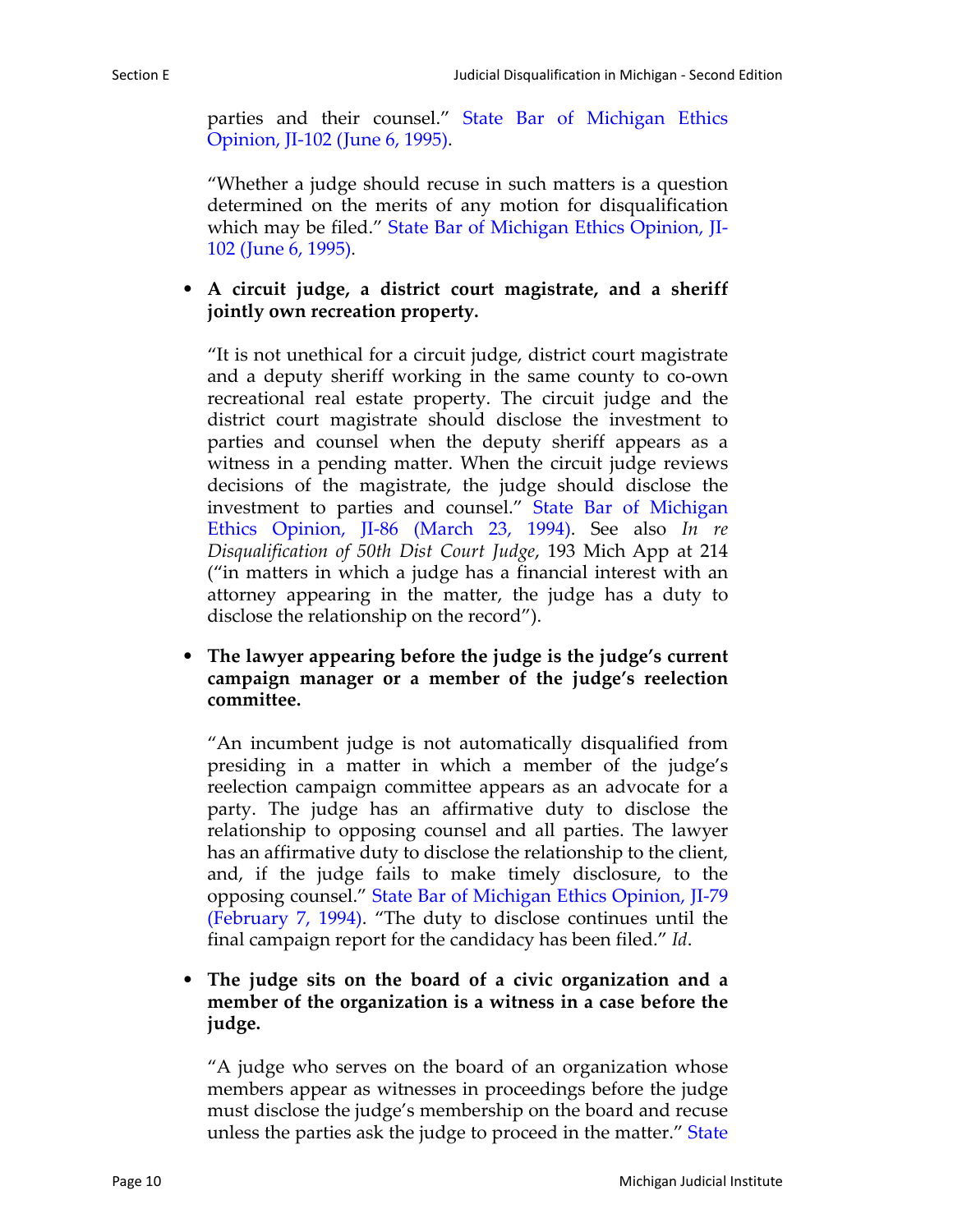[Bar of Michigan Ethics Opinion, JI-66 \(March 26, 1993\).](http://www.michbar.org/opinions/ethics/numbered_opinions/OpinionID=775)

"A judge whose affiliation with an organization results in frequent disqualification must resign from the organization." [State Bar of Michigan Ethics Opinion, JI-66 \(March 26, 1993\).](http://www.michbar.org/opinions/ethics/numbered_opinions/OpinionID=775)

#### <span id="page-16-0"></span>• **An attorney representing all the judges of a court in a pending matter appears before any one of the judges on an unrelated matter.**

"While litigation against the judges of a court for actions taken in an official judicial capacity is pending, and counsel for the judges appears before any of the judges in an unrelated matter, the judge must disclose the relationship to the parties and thei[r](http://www.michbar.org/opinions/ethics/numbered_opinions/OpinionID=706) counsel." [State Bar of Michigan Ethics Opinion, J-5 \(July 24,](http://www.michbar.org/opinions/ethics/numbered_opinions/OpinionID=706) [1992\)](http://www.michbar.org/opinions/ethics/numbered_opinions/OpinionID=706).

"[A]lthough recusal is [a] question of law for the presiding judge's initial decision, a judge has the obligation to disclose any ongoing lawyer/client relationship to all parties in any matter in which a member of the law firm representing the judge appears." [State Bar of Michigan Ethics Opinion, J-5 \(July](http://www.michbar.org/opinions/ethics/numbered_opinions/OpinionID=706) [24, 1992\)](http://www.michbar.org/opinions/ethics/numbered_opinions/OpinionID=706).

#### <span id="page-16-1"></span>• **A lawyer who works for a non-profit legal aid organization for which the judge sits on the advisory board appears before the judge.**

"A judge serving on the board of directors of a nonprofit legal aid organization is required to disclose the relationship when one of the parties appearing before the judge is represented by a lawyer from the legal aid organization." [State Bar of](http://www.michbar.org/opinions/ethics/numbered_opinions/OpinionID=760) [Michigan Ethics Opinion, JI-51 \(April 3, 1992\).](http://www.michbar.org/opinions/ethics/numbered_opinions/OpinionID=760)

#### <span id="page-16-2"></span>• **A judge has received regular or periodic or one-time contributions from a lawyer or firm appearing before the judge.**

<span id="page-16-3"></span>A judge is not automatically disqualified from hearing a case in which an advocate or the advocate's firm appears when the advocate or firm has contributed to the judge's election. However, if "the matter over which the judge presides is a matter which affects the [contribution,] [t]he judge should disclose the relationship on the record, and recuse unless th[e](http://www.michbar.org/opinions/ethics/numbered_opinions/OpinionID=705) parties ask the judge to proceed." [State Bar of Michigan Ethics](http://www.michbar.org/opinions/ethics/numbered_opinions/OpinionID=705) [Opinion, J-4 \(March 8, 1991\).](http://www.michbar.org/opinions/ethics/numbered_opinions/OpinionID=705) See also *In re Disqualification of 50th Dist Court Judge*, 193 Mich App at 214 ("in matters in which a judge has a financial interest with an attorney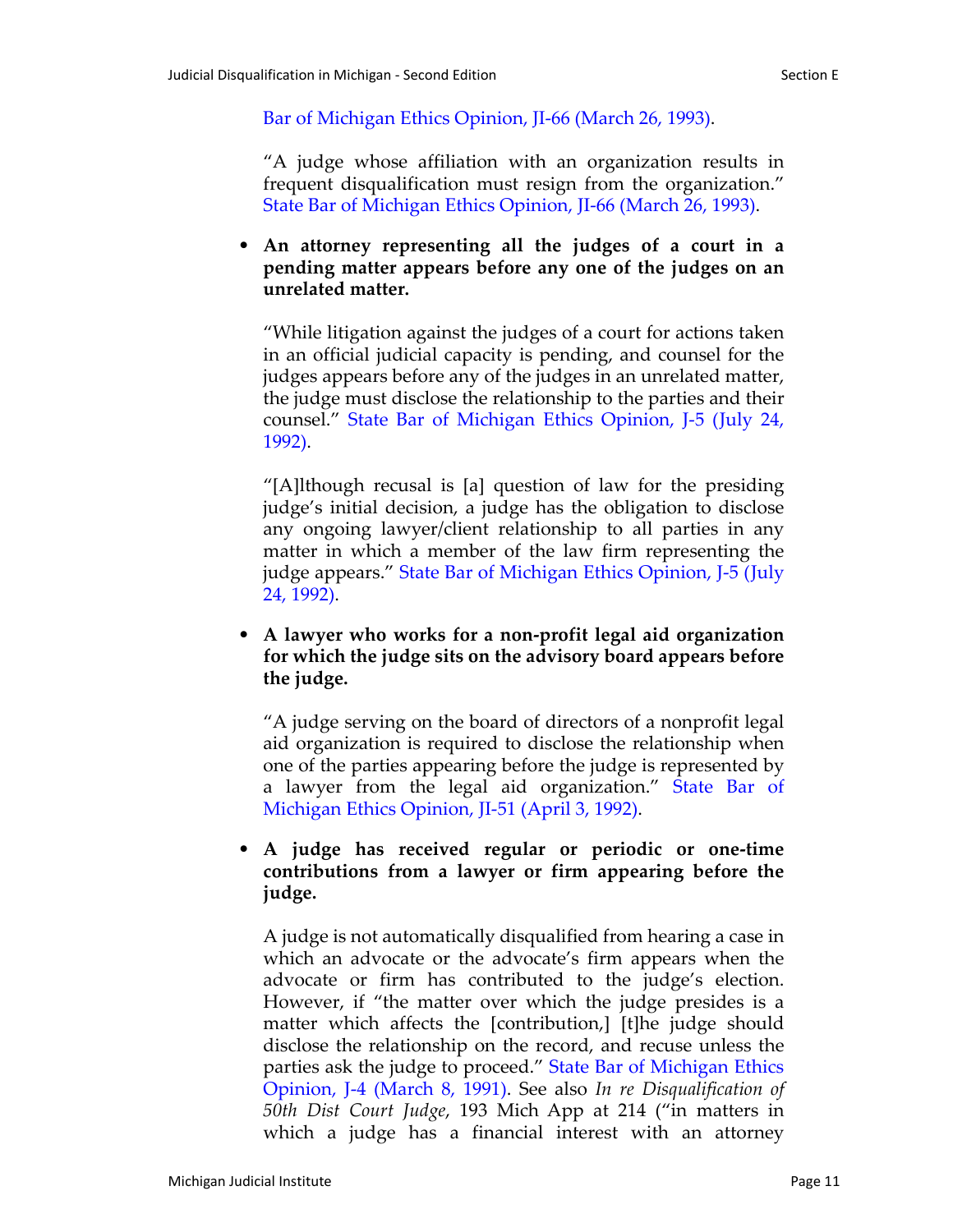<span id="page-17-2"></span>appearing in the matter, the judge has a duty to disclose the relationship on the record").

• **A lawyer for one of the parties is dating, living with, or married to the judge hearing the matter.**

"Because of the importance of avoiding even the appearance of impropriety, a judge should always disclose to parties in a case before him or her if he or she is dating a lawyer for either of the parties." [State Bar of Michigan Ethics Opinion, R-3 \(July 21,](http://www.michbar.org/opinions/ethics/numbered_opinions/OpinionID=852) [1989\)](http://www.michbar.org/opinions/ethics/numbered_opinions/OpinionID=852). Similarly, a judge must disclose if his or her "spouse is a member of or employed by a firm representing a party in a case" or if the judge is living with a lawyer for either party. *Id*.

#### <span id="page-17-3"></span>• **The judge and appearing lawyer are in a landlord/tenant relationship.**

"A relationship between a landlord/judge and a tenant/lawyer creates the appearance of impropriety if the lawyer practices before the judge." [State Bar of Michigan Ethics Opinion, JI-6](http://www.michbar.org/opinions/ethics/numbered_opinions/OpinionID=715) [\(June 1, 1989\).](http://www.michbar.org/opinions/ethics/numbered_opinions/OpinionID=715)

<span id="page-17-7"></span>"A full disclosure of the relationship must be made to all litigants, and the consent of all litigants obtained, in order t[o](http://www.michbar.org/opinions/ethics/numbered_opinions/OpinionID=715) avoid a disqualification." [State Bar of Michigan Ethics Opinion,](http://www.michbar.org/opinions/ethics/numbered_opinions/OpinionID=715) [JI-6 \(June 1, 1989\)](http://www.michbar.org/opinions/ethics/numbered_opinions/OpinionID=715). See also *In re Disqualification of 50th Dist Court Judge*, 193 Mich App at 214 ("in matters in which a judge has a financial interest with an attorney appearing in the matter, the judge has a duty to disclose the relationship on the record").

"A judge should manage investments and other financial interests to minimize the number of cases in which the judge is disqualified. As soon as can be done without serious financial detriment, a judge should divest investments and othe[r](http://www.michbar.org/opinions/ethics/numbered_opinions/OpinionID=715) financial interests that require frequent disqualification." [State](http://www.michbar.org/opinions/ethics/numbered_opinions/OpinionID=715) [Bar of Michigan Ethics Opinion JI-6 \(June 1, 1989\).](http://www.michbar.org/opinions/ethics/numbered_opinions/OpinionID=715)

## <span id="page-17-1"></span><span id="page-17-0"></span>**F. Procedure for Disqualification**

#### <span id="page-17-4"></span>**1. Time for Filing**

#### <span id="page-17-5"></span>**a. In the Trial Courts**

<span id="page-17-6"></span>"To avoid delaying trial and inconveniencing the witnesses, all motions for disqualification must be filed within 14 days of the discovery of the grounds for disqualification. If discovery is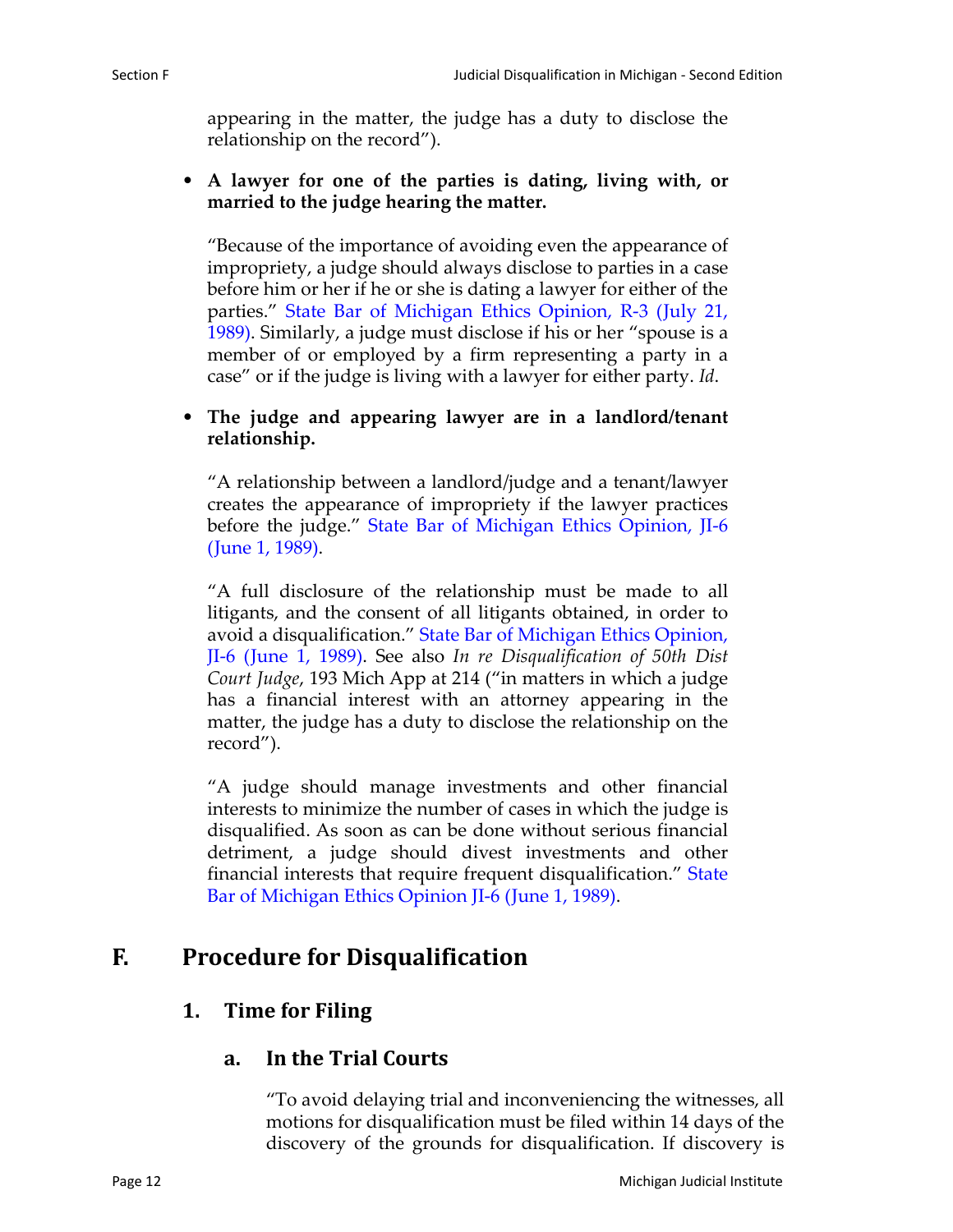<span id="page-18-6"></span><span id="page-18-1"></span>made within 14 days of the trial date, the motion must be made forthwith." MCR  $2.003(D)(1)(a)$ .

#### **b. In the Court of Appeals**

<span id="page-18-7"></span>"All motions for disqualification must be filed within 14 days of disclosure of the judges' assignment to the case or within 14 days of the discovery of the grounds for disqualification. If a party discovers the grounds for disqualification within 14 days of a scheduled oral argument or argument on the application for leave to appeal, the motion must be made forthwith." [MCR](https://courts.michigan.gov/siteassets/rules-instructions-administrative-orders/michigan-court-rules/court-rules-book-ch-2-responsive-html5.zip/index.html)  $2.003(D)(1)(b)$ .

#### **c. In the Supreme Court**

<span id="page-18-2"></span>"If an appellant is aware of grounds for disqualification of a justice, the appellant must file a motion to disqualify with the application for leave to appeal. All other motions must be filed within 28 days after the filing of the application for leave to appeal or within 28 days of the discovery of the grounds for disqualification. If a party discovers the grounds for disqualification within 28 days of a scheduled oral argument on the application for leave to appeal, the motion must be made forthwith."  $MCR$  2.003(D)(1)(c).

<span id="page-18-10"></span><span id="page-18-9"></span><span id="page-18-8"></span>"All requests for review by the entire Court pursuant to [\[MCR](https://courts.michigan.gov/siteassets/rules-instructions-administrative-orders/michigan-court-rules/court-rules-book-ch-2-responsive-html5.zip/index.html)  $2.003(D)(3)(b)$ ] must be made within 14 days of the entry of the decision by the individual justice." MCR  $2.003(D)(1)(c)$ .

#### **d. Untimely Motions**

<span id="page-18-11"></span><span id="page-18-4"></span><span id="page-18-3"></span>"Untimely motions in the trial court, the Court of Appeals, and the Supreme Court may be granted for good cause shown. If a motion is not timely filed in the trial court, the Court of Appeals, or the Supreme Court, untimeliness is a factor in deciding whether the motion should be granted." [MCR 2.003\(D\)\(1\)\(d\)](https://courts.michigan.gov/siteassets/rules-instructions-administrative-orders/michigan-court-rules/court-rules-book-ch-2-responsive-html5.zip/index.html). See *Kendzierski v Macomb Co*, 503 Mich 938, 939 n 4 (2019) (noting that MCR  $2.003(D)(1)(d)$  is "confusing[]," and that "[i]t is unclear . . . how much discretion a judge has to grant an untimely motion to disqualify").

#### <span id="page-18-12"></span><span id="page-18-0"></span>**2. All Grounds to Be Included and Affidavit**

<span id="page-18-13"></span><span id="page-18-5"></span>"In any motion under  $[MCR 2.003]$  $[MCR 2.003]$ , the moving party must include all grounds for disqualification that are known at the time the motion is filed. An affidavit must accompany the motion." [MCR 2.003\(D\)\(2\)](https://courts.michigan.gov/siteassets/rules-instructions-administrative-orders/michigan-court-rules/court-rules-book-ch-2-responsive-html5.zip/index.html).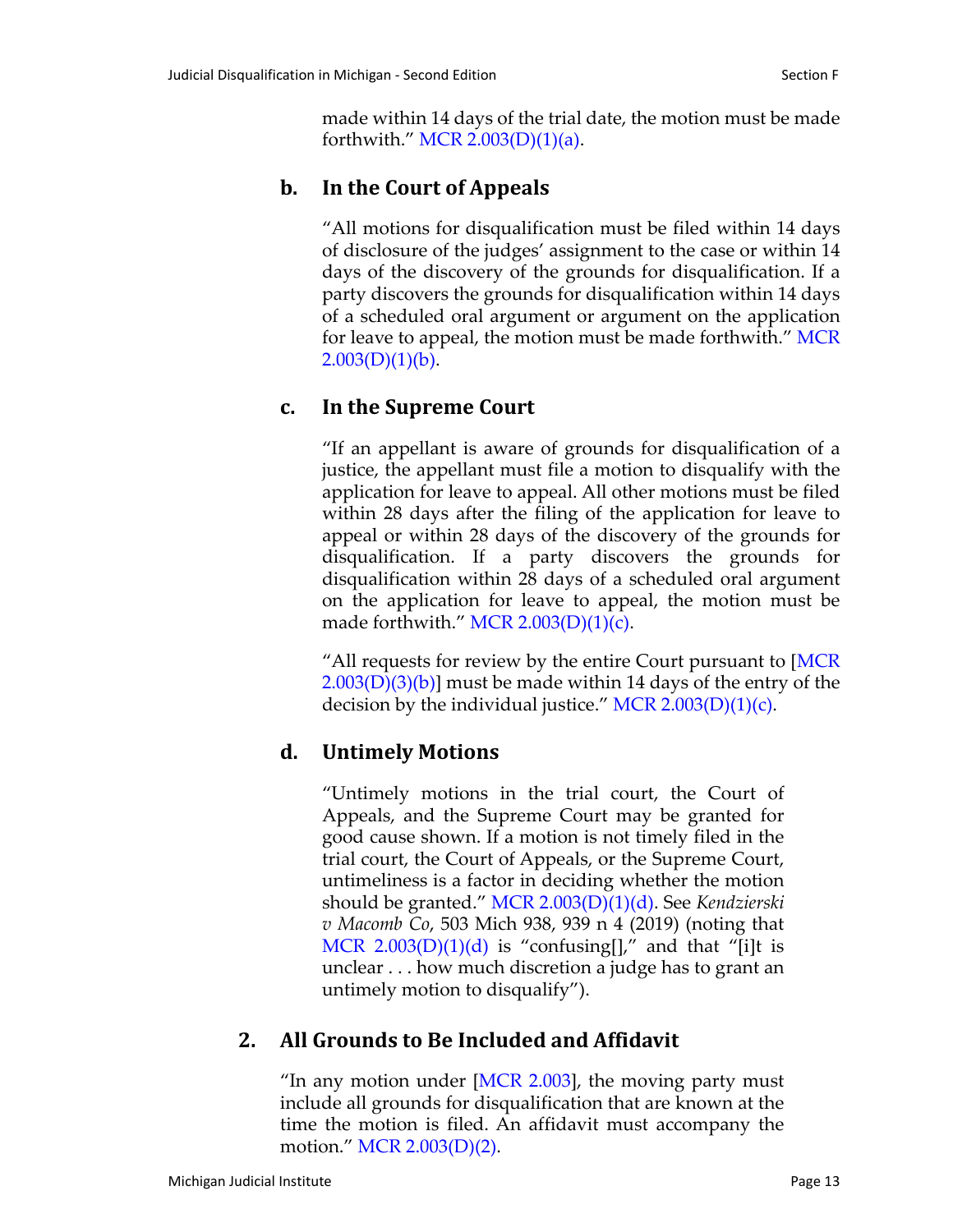#### <span id="page-19-1"></span><span id="page-19-0"></span>**3. Ruling**

#### **a. Court Other Than Supreme Court**

<span id="page-19-3"></span>"For courts other than the Supreme Court, the challenged judge shall decide the motion. If the challenged judge denies the motion,

(*i*) in a court having two or more judges, on the request of a party, the challenged judge shall refer the motion to the chief judge, who shall decide the motion de novo;

<span id="page-19-7"></span><span id="page-19-6"></span><span id="page-19-4"></span>(*ii*) in a single-judge court, or if the challenged judge is the chief judge, on the request of a party, the challenged judge shall refer the motion to the state court administrator for assignment to another judge, who shall decide the motion de novo." [MCR](https://courts.michigan.gov/siteassets/rules-instructions-administrative-orders/michigan-court-rules/court-rules-book-ch-2-responsive-html5.zip/index.html) [2.003\(D\)\(3\)\(a\)](https://courts.michigan.gov/siteassets/rules-instructions-administrative-orders/michigan-court-rules/court-rules-book-ch-2-responsive-html5.zip/index.html). See *People v Bunkley*, 501 Mich 1085 (2018) ("[b]ecause defendant appears to have made a request under MCR  $2.003(D)(3)(a)(i)$  $2.003(D)(3)(a)(i)$  $2.003(D)(3)(a)(i)$ , the chief judge was required to decide the motion de novo").

<span id="page-19-5"></span>**Standard of Review on Appeal.** "When [the] Court [of Appeals] reviews a decision on a motion to disqualify a [trial court] judge, the trial court's findings of fact are reviewed for an abuse of discretion, while the application of the facts to the relevant law is reviewed de novo." *People v Roscoe,* 303 Mich App 633, 647 (2014) (quotation marks and citation omitted).

#### **b. Supreme Court**

<span id="page-19-8"></span><span id="page-19-2"></span>"In the Supreme Court, if a justice's participation in a case is challenged by a written motion or if the issue of participation is raised by the justice himself or herself, the challenged justice shall decide the issue and publish his or her reasons about whether to participate." [MCR](https://courts.michigan.gov/siteassets/rules-instructions-administrative-orders/michigan-court-rules/court-rules-book-ch-2-responsive-html5.zip/index.html)  $2.003(D)(3)(b)$ .

"If the challenged justice denies the motion for disqualification, a party may move for the motion to be decided by the entire Court. The entire Court shall then decide the motion for disqualification de novo. The Court's decision shall include the reasons for its grant or denial of the motion for disqualification. The Court shall issue a written order containing a statement of reasons for its grant or denial of the motion for disqualification.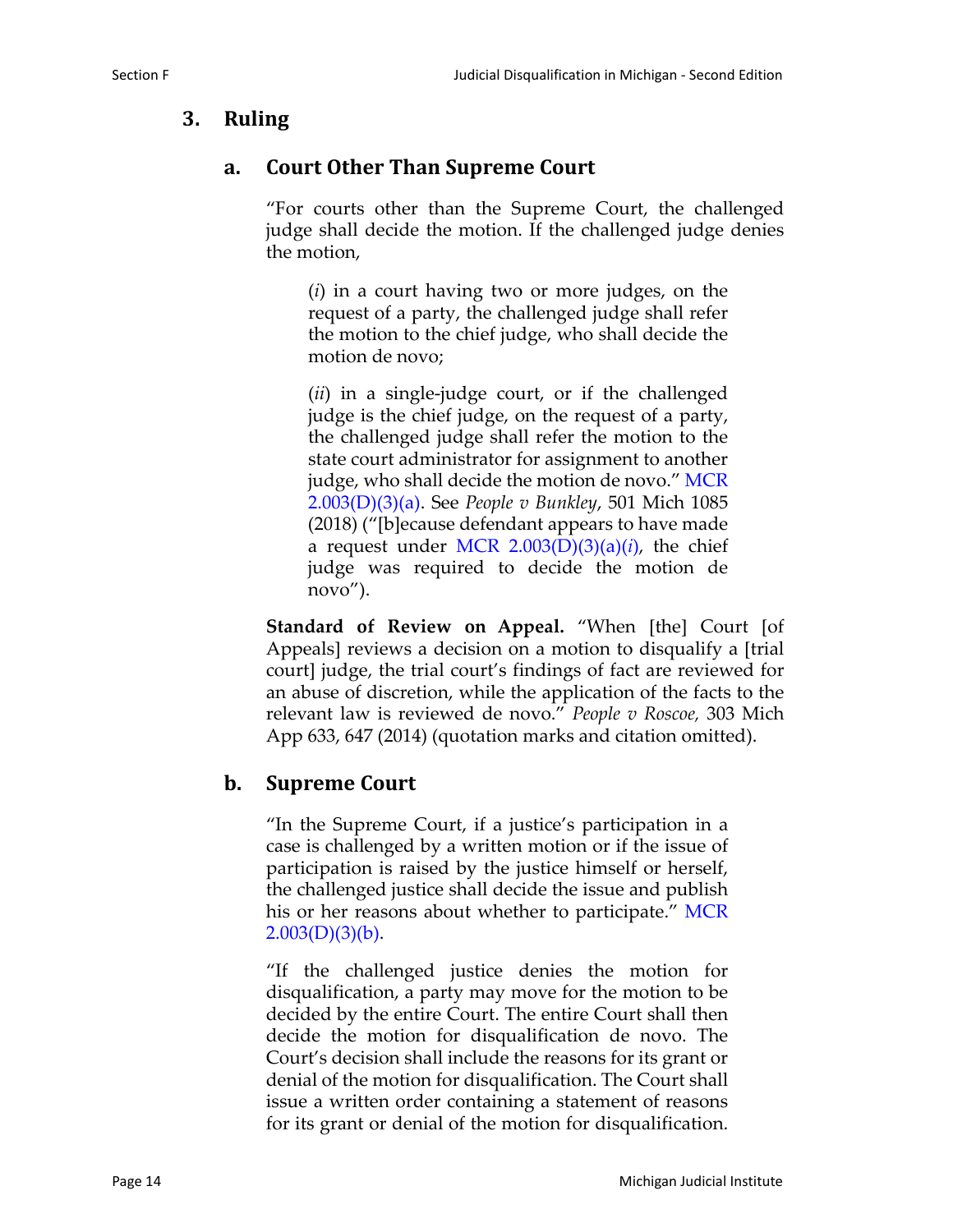<span id="page-20-7"></span>Any concurring or dissenting statements shall be in writing." [MCR 2.003\(D\)\(3\)\(b\).](https://courts.michigan.gov/siteassets/rules-instructions-administrative-orders/michigan-court-rules/court-rules-book-ch-2-responsive-html5.zip/index.html)

<span id="page-20-6"></span>"[A]n unconstitutional failure to recuse [in appellate proceedings involving multimember courts] constitutes structural error even if the judge in question did not cast a deciding vote"; "a due process violation arising from the participation of an interested judge is a defect not amenable to harmless-error review, regardless of whether the judge's vote was dispositive." *Williams v Pennsylvania*, 579 US \_\_\_, \_\_\_ (2016) (quotation marks and citation omitted). "An inability to guarantee complete relief for a constitutional violation, however, does not justify withholding a remedy altogether"; rather, in criminal proceedings, a defendant "must be granted an opportunity to present his claims to a court unburdened by any possible temptation not to hold the balance nice, clear, and true between the State and the accused." *Williams*, 579 US at \_\_\_ (quotation marks and citation omitted).

#### <span id="page-20-0"></span>**4. If Disqualification Motion Is Granted**

#### **a. Court Other Than Supreme Court**

<span id="page-20-8"></span><span id="page-20-4"></span><span id="page-20-2"></span>"For courts other than the Supreme Court, when a judge is disqualified, the action must be assigned to another judge of the same court, or, if one is not available, the state court administrator shall assign another judge." MCR  $2.003(D)(4)(a)$ .

#### **b. Supreme Court**

<span id="page-20-10"></span><span id="page-20-9"></span><span id="page-20-3"></span>"In the Supreme Court, when a justice is disqualified, the underlying action will be decided by the remaining justices of the Court." MCR  $2.003(D)(4)(b)$ .

## <span id="page-20-1"></span>**G. Waiver of Disqualification**

<span id="page-20-5"></span>"Parties to the proceeding may waive disqualification even where it appears that there may be grounds for disqualification of the judge. Such waiver may occur whether the grounds for disqualification were raised by a party or by the judge, so long as the judge is willing to participate. Any agreement to waive the disqualification must be made by all parties to the litigation and shall be in writing or placed on the record." [MCR](https://courts.michigan.gov/siteassets/rules-instructions-administrative-orders/michigan-court-rules/court-rules-book-ch-2-responsive-html5.zip/index.html) [2.003\(E\)](https://courts.michigan.gov/siteassets/rules-instructions-administrative-orders/michigan-court-rules/court-rules-book-ch-2-responsive-html5.zip/index.html). If the judge is willing to participate in the proceedings and the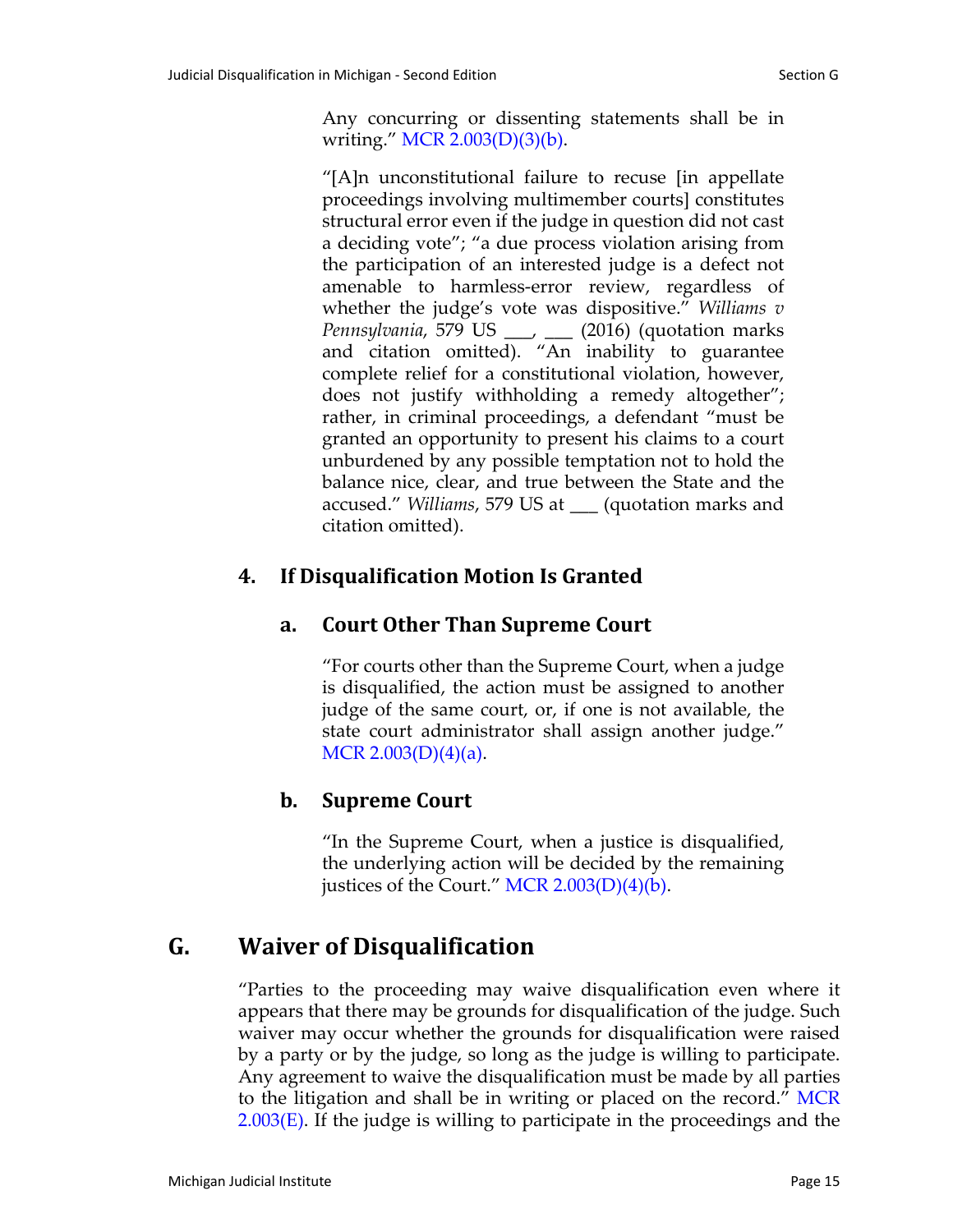parties waive disqualification, the court should enter a waiver of disqualification. See SCAO Form MC 272, *[Waiver of Disqualification](https://www.courts.michigan.gov/siteassets/forms/scao-approved/mc272.pdf)*.

<span id="page-21-12"></span><span id="page-21-11"></span><span id="page-21-5"></span><span id="page-21-3"></span>In addition, "the failure to follow proper procedure in requesting disqualification constitutes a waiver[.]" *Davis v Chatman*, 292 Mich App 603, 615 (2011) (defendant "waived the issue of disqualification" when he "failed to submit an affidavit as required by  $MCR$  2.003(D) when requesting the court's disqualification"), citing *Law Offices of Lawrence Stockler, PC v Rose*, 174 Mich App 14, 22-23 (1989) (having failed to request that the chief judge review the trial judge's denial to disqualify under MCR  $2.003(D)(3)(a)(i)$  $2.003(D)(3)(a)(i)$  $2.003(D)(3)(a)(i)$ ,<sup>10</sup> the plaintiff "waived any claim of disqualification").

## <span id="page-21-0"></span>**H. Sanctions for Filing Frivolous Motion to Disqualify**

<span id="page-21-9"></span><span id="page-21-8"></span><span id="page-21-7"></span><span id="page-21-6"></span><span id="page-21-4"></span><span id="page-21-2"></span>"Sanctions for the filing of a frivolous motion to disqualify must be evaluated under [\[MCR 1.1091](https://courts.michigan.gov/siteassets/rules-instructions-administrative-orders/michigan-court-rules/court-rules-book-ch-1-responsive-html5.zip/index.html)1.]" *Home-Owners Ins Co v Andriacchi*, 320 Mich App 52, 76 n 6 (2017). "If the trial court finds a violation of [\[MCR](https://courts.michigan.gov/siteassets/rules-instructions-administrative-orders/michigan-court-rules/court-rules-book-ch-1-responsive-html5.zip/index.html) [1.109](https://courts.michigan.gov/siteassets/rules-instructions-administrative-orders/michigan-court-rules/court-rules-book-ch-1-responsive-html5.zip/index.html)], it must 'impose . . . an appropriate sanction.'" *Home-Owners Ins Co*, 320 Mich App at 79, quoting MCR 1.109 $(E)(6)$ .<sup>12</sup> (vacating in part and remanding for "[t]he trial court [to] decide [the plaintiff's] motion for sanctions, articulating on the record or in a written opinion the basis of its ruling," where "the trial court abused its discretion by refusing to award sanctions" after finding the plaintiff's "motion to disqualify the trial judge was frivolous under . . . [\[MCR 1.109\]](https://courts.michigan.gov/siteassets/rules-instructions-administrative-orders/michigan-court-rules/court-rules-book-ch-1-responsive-html5.zip/index.html)").

## <span id="page-21-1"></span>*Part II: Fact-Specific Examples (Ethics Opinions and Caselaw)*

Under this Part, the following sections contain fact-specific discussions.

- [Section I](#page-23-0), Ethics Opinions: Disqualification Required
- [Section J,](#page-24-0) Ethics Opinions: Disqualification Not Necessarily Required
- [Section K](#page-27-0), Caselaw: Disqualification Required
- [Section L,](#page-30-0) Caselaw: Disqualification Not Necessarily Required

<span id="page-21-13"></span><span id="page-21-10"></span><sup>10</sup> Formerly [MCR 2.003\(C\)\(3\)\(a\)](https://courts.michigan.gov/siteassets/rules-instructions-administrative-orders/michigan-court-rules/court-rules-book-ch-2-responsive-html5.zip/index.html).

<span id="page-21-14"></span><sup>11</sup> Formerly [MCR 2.114](https://courts.michigan.gov/siteassets/rules-instructions-administrative-orders/michigan-court-rules/court-rules-book-ch-2-responsive-html5.zip/index.html).

 $12$  Formerly [MCR 2.114\(E\).](https://courts.michigan.gov/siteassets/rules-instructions-administrative-orders/michigan-court-rules/court-rules-book-ch-2-responsive-html5.zip/index.html)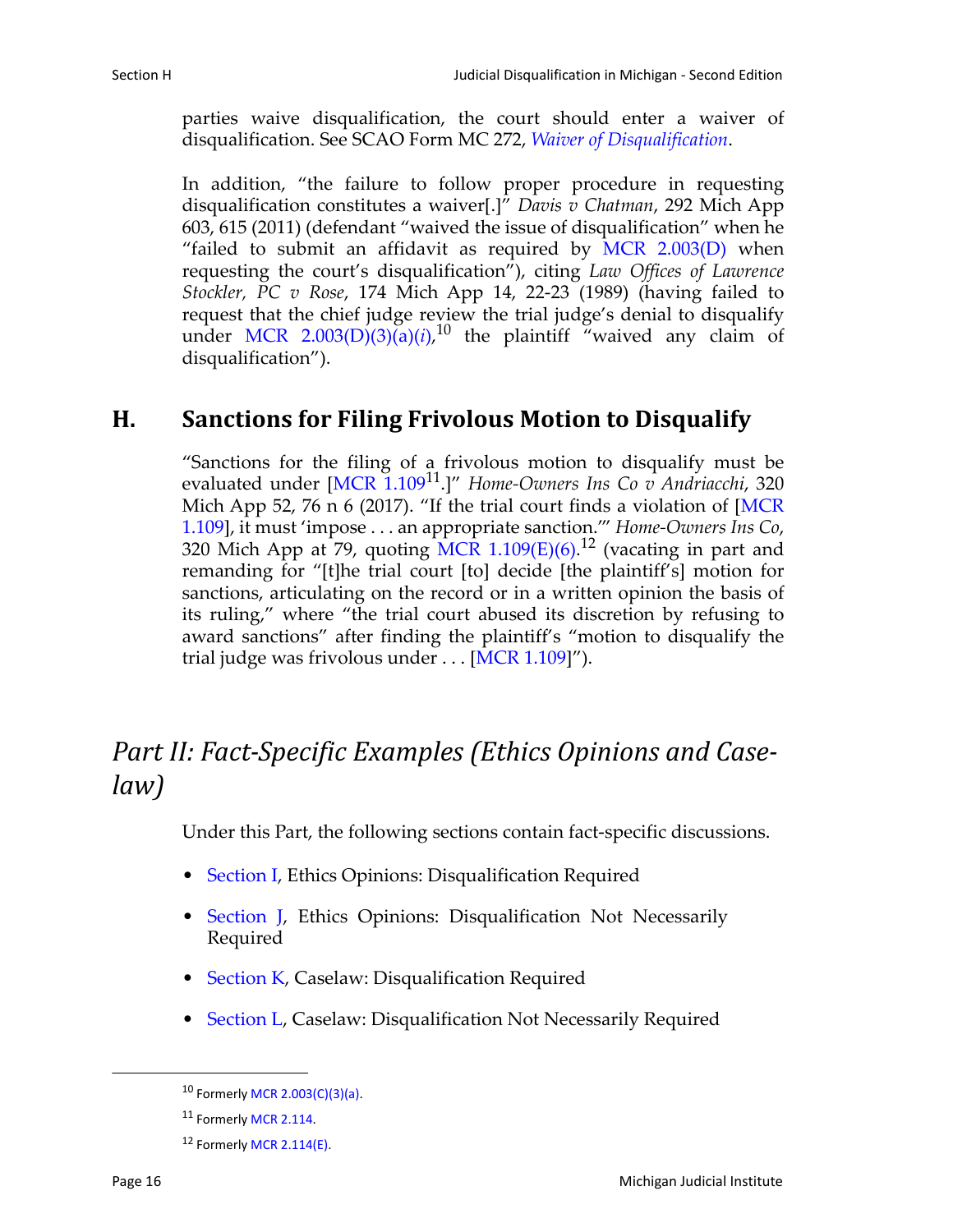Alternatively, fact summaries are included in the table below.13 Simply click on the blue text to read more about the situation described

<span id="page-22-11"></span><span id="page-22-10"></span><span id="page-22-4"></span><span id="page-22-3"></span><span id="page-22-2"></span><span id="page-22-0"></span>

| <b>Factual Scenario</b>                                                                   | <b>Was</b><br><b>Disqualification</b><br><b>Required Under</b><br><b>Facts</b><br>Presented? |
|-------------------------------------------------------------------------------------------|----------------------------------------------------------------------------------------------|
| <b>Financial Interest in Case</b>                                                         |                                                                                              |
| Judge was also the mayor and was indirectly compensated from fines<br>collected by court. | Yes                                                                                          |
| MSC Justice had an economic interest in the matter.                                       | Yes                                                                                          |
| <b>Judge's Statements or Actions During Case at Hand</b>                                  |                                                                                              |
| Judge made negative comments about a party's case.                                        | <b>No</b>                                                                                    |
| Judge found a party in contempt.                                                          | No                                                                                           |
| Certain judicial rulings.                                                                 | <b>No</b>                                                                                    |
| Judge referred to a party by a nickname and suggested that the party had no<br>defense.   | No                                                                                           |
| Judge terminated a party's parental rights.                                               | No                                                                                           |
| <b>Personal Feelings About Attorney or Party</b>                                          |                                                                                              |
| Lawyer was being hostile toward the judge.                                                | <b>No</b>                                                                                    |
| Judge was a target of personal abuse or criticism from a party to the case.               | Yes                                                                                          |
| Personal Relationship With Attorney, Judicial Officer, Party, or Witness                  |                                                                                              |
| Party or attorney was cohabiting with the judge.                                          | Yes                                                                                          |
| Lawyer and his or her spouse both served as judicial officers.                            | Yes                                                                                          |
| Employer of the judge's spouse appeared before the judge as a witness.                    | No                                                                                           |

<span id="page-22-9"></span><span id="page-22-8"></span><span id="page-22-7"></span><span id="page-22-6"></span><span id="page-22-5"></span><span id="page-22-1"></span> $13$ These factual scenarios are intended to provide examples of what actually occurred in each situation and the disqualification outcome; each disqualification situation is unique, and disqualification may or may not be required depending on the facts in each individual case.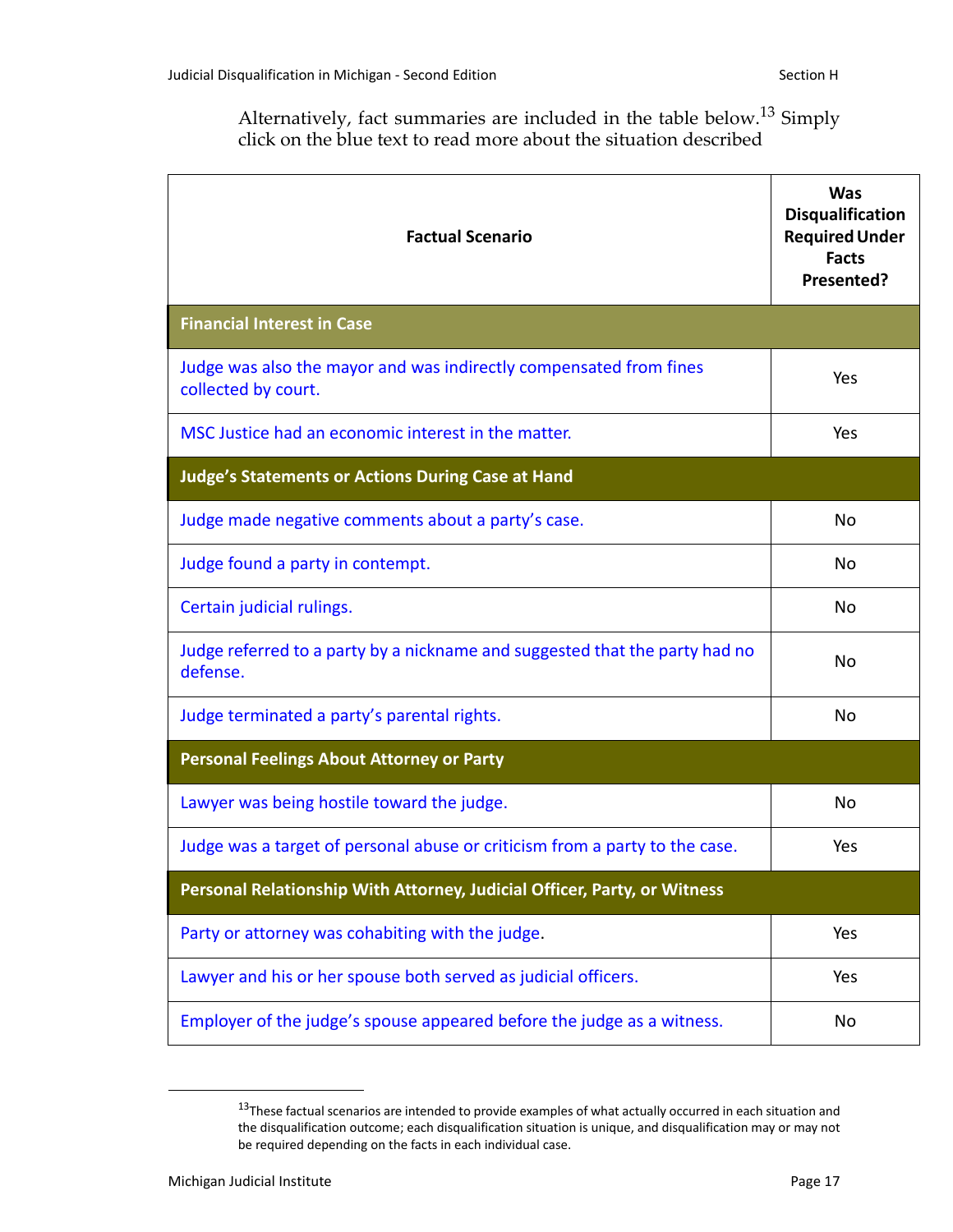<span id="page-23-18"></span><span id="page-23-17"></span><span id="page-23-16"></span><span id="page-23-15"></span><span id="page-23-14"></span><span id="page-23-7"></span><span id="page-23-6"></span><span id="page-23-3"></span><span id="page-23-2"></span>

| Judge and the lawyer were opposing parties in the past.                                                                   | No  |
|---------------------------------------------------------------------------------------------------------------------------|-----|
| Judge was "personally acquainted" with an advocate or party.                                                              | No  |
| Judge being sued in an unrelated matter, and current matter involves the<br>lawyer for the judge or the judge's opponent. | No  |
| Judge sued after present matter filed.                                                                                    | No  |
| MSC Justice was related to an attorney in the matter.                                                                     | Yes |
| MSC Justice had personal relationship with a party.                                                                       | Yes |
| Judge lost civil rights suit brought by litigant.                                                                         | Yes |
| <b>Prior Involvement in Case</b>                                                                                          |     |
| Judge was the former prosecutor in the case.                                                                              | Yes |
| Judge reviewed on appeal a case the judge had formerly presided over.                                                     | Yes |
|                                                                                                                           |     |
| Professional Relationship With Attorney, Judicial Officer, Party, or Witness                                              |     |
| Lawyer appearing before the judge also represented the judge or the judge's<br>former law firm in pending litigation.     | Yes |
| Police officer who was a probation officer with the judge's court was also a<br>witness in the case.                      | No  |
| Judge from the same court was a witness in the case.                                                                      | No  |
| Chief judge as the "employer" of all individuals working for the court.                                                   | No  |
| Judge's appointee appeared before the judge as an advocate.                                                               | No  |
| Judge served on the Attorney Discipline Committee, and lawyer who faced<br>the Committee appeared in front of the judge.  | No  |
| Plaintiff's firm hired to renovate courthouse.                                                                            | No  |

## <span id="page-23-13"></span><span id="page-23-11"></span><span id="page-23-10"></span><span id="page-23-9"></span><span id="page-23-8"></span><span id="page-23-5"></span><span id="page-23-4"></span><span id="page-23-1"></span><span id="page-23-0"></span>**I. Ethics Opinions: Disqualification Required**

<span id="page-23-12"></span>State Bar of Michigan Ethics Opinions are not binding and do not have the effect of law, but many times are helpful to the inquirer in deciding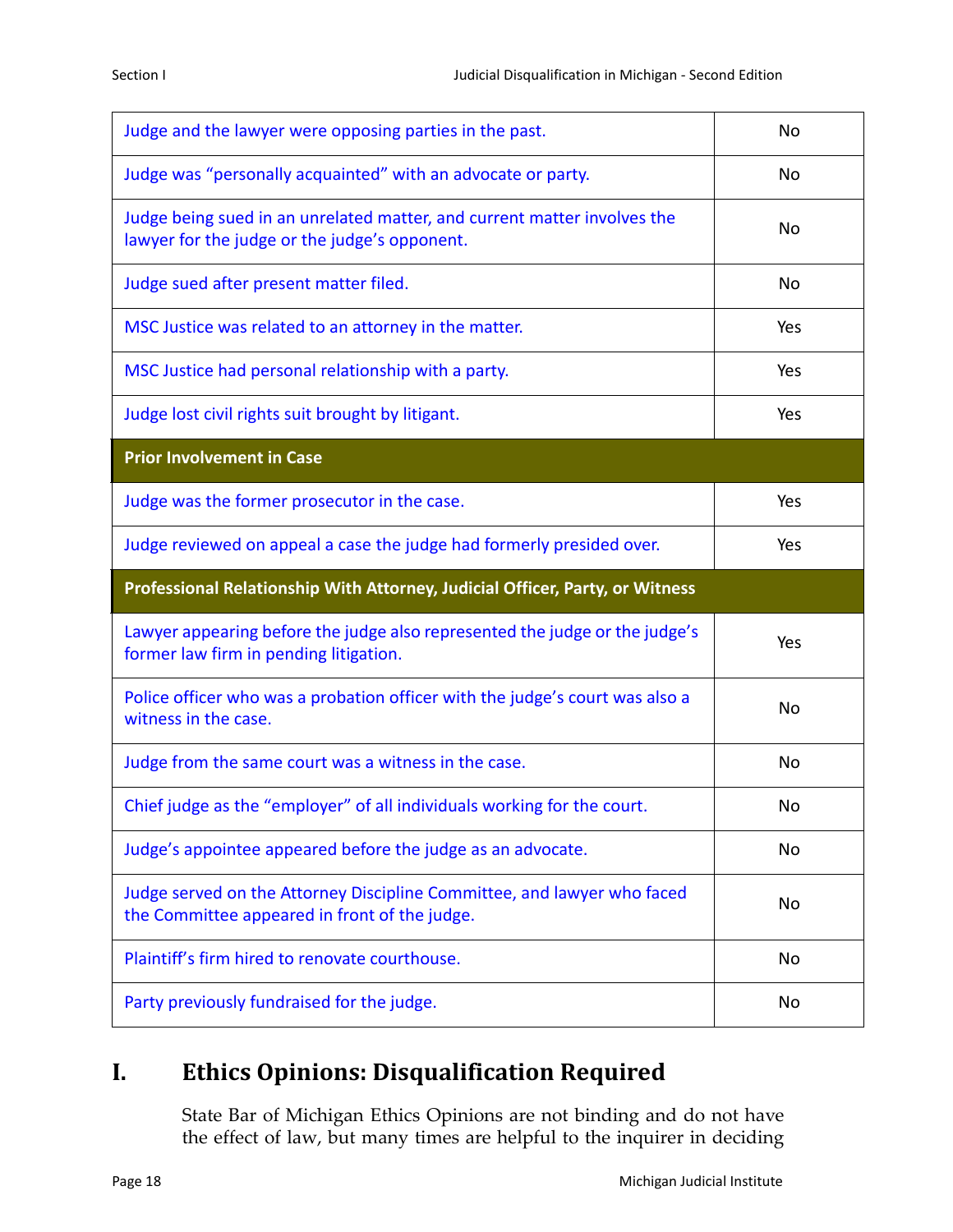<span id="page-24-8"></span>ethical issues regarding future conduct. *Adair v Michigan*, 474 Mich 1027, 1039 n 13 (2006). The ethics committee has required judicial disqualification in a variety of circumstances: $^{14}$ 

#### **Personal Relationship With Attorney, Judicial Officer, Party, or Witness**

#### <span id="page-24-7"></span><span id="page-24-1"></span>**• Party or attorney was cohabiting with the judge.**

"A judge . . . should [be] disqualif[ied] if [a party's attorney] is cohabiting with or dating the judge. . . . A judge must disclose to [the] parties if the judge is living with or dating a lawyer fo[r](http://www.michbar.org/opinions/ethics/numbered_opinions/OpinionID=852) either of the parties in the matter." [State Bar of Michigan Ethics](http://www.michbar.org/opinions/ethics/numbered_opinions/OpinionID=852) [Opinion R-3 \(July 21, 1989\)](http://www.michbar.org/opinions/ethics/numbered_opinions/OpinionID=852).

#### <span id="page-24-6"></span><span id="page-24-2"></span>**• Lawyer and his or her spouse both serve as judicial officers.**

"When a lawyer and the lawyer's spouse both serve as judicial officers, one spouse should not supervise the performance of o[r](http://www.michbar.org/opinions/ethics/numbered_opinions/OpinionID=740) review judicial decisions of the other." [State Bar of Michigan](http://www.michbar.org/opinions/ethics/numbered_opinions/OpinionID=740) [Ethics Opinion JI-31 \(December 8, 1990\).](http://www.michbar.org/opinions/ethics/numbered_opinions/OpinionID=740) "A judge's disqualification from reviewing decisions of the judge's spouse is not imputed to other members of the judge's court." *Id*.

#### **Professional Relationship With Attorney, Judicial Officer, Party, or Witness**

#### <span id="page-24-5"></span><span id="page-24-3"></span>**• Lawyer appearing before the judge also represented the judge or the judge's former law firm in pending litigation.**

"A judge who, along with the judge's former law firm, is a defendant in a malpractice action, may not preside over any matter in which a member of the former law firm, or a member of the law firm which represents the judge and the former law firm in the malpractice action, appears until the malpractice action is resolved." [State Bar of Michigan Ethics Opinion JI-39](http://www.michbar.org/opinions/ethics/numbered_opinions/OpinionID=748) [\(June 26, 1991\).](http://www.michbar.org/opinions/ethics/numbered_opinions/OpinionID=748)

## <span id="page-24-0"></span>**J. Ethics Opinions: Disqualification Not Necessarily Required**

<span id="page-24-9"></span><span id="page-24-4"></span>State Bar of Michigan Ethics Opinions are not binding and do not have the effect of law, but many times are helpful to the inquirer in deciding ethical issues regarding future conduct. *Adair v Michigan*, 474 Mich 1027,

<span id="page-24-11"></span><span id="page-24-10"></span> $14$ In addition to the grounds set out in [MCR 2.003\(C\)](https://courts.michigan.gov/siteassets/rules-instructions-administrative-orders/michigan-court-rules/court-rules-book-ch-2-responsive-html5.zip/index.html), and if the parties have not waived disqualification under [MCR 2.003\(E\)](https://courts.michigan.gov/siteassets/rules-instructions-administrative-orders/michigan-court-rules/court-rules-book-ch-2-responsive-html5.zip/index.html).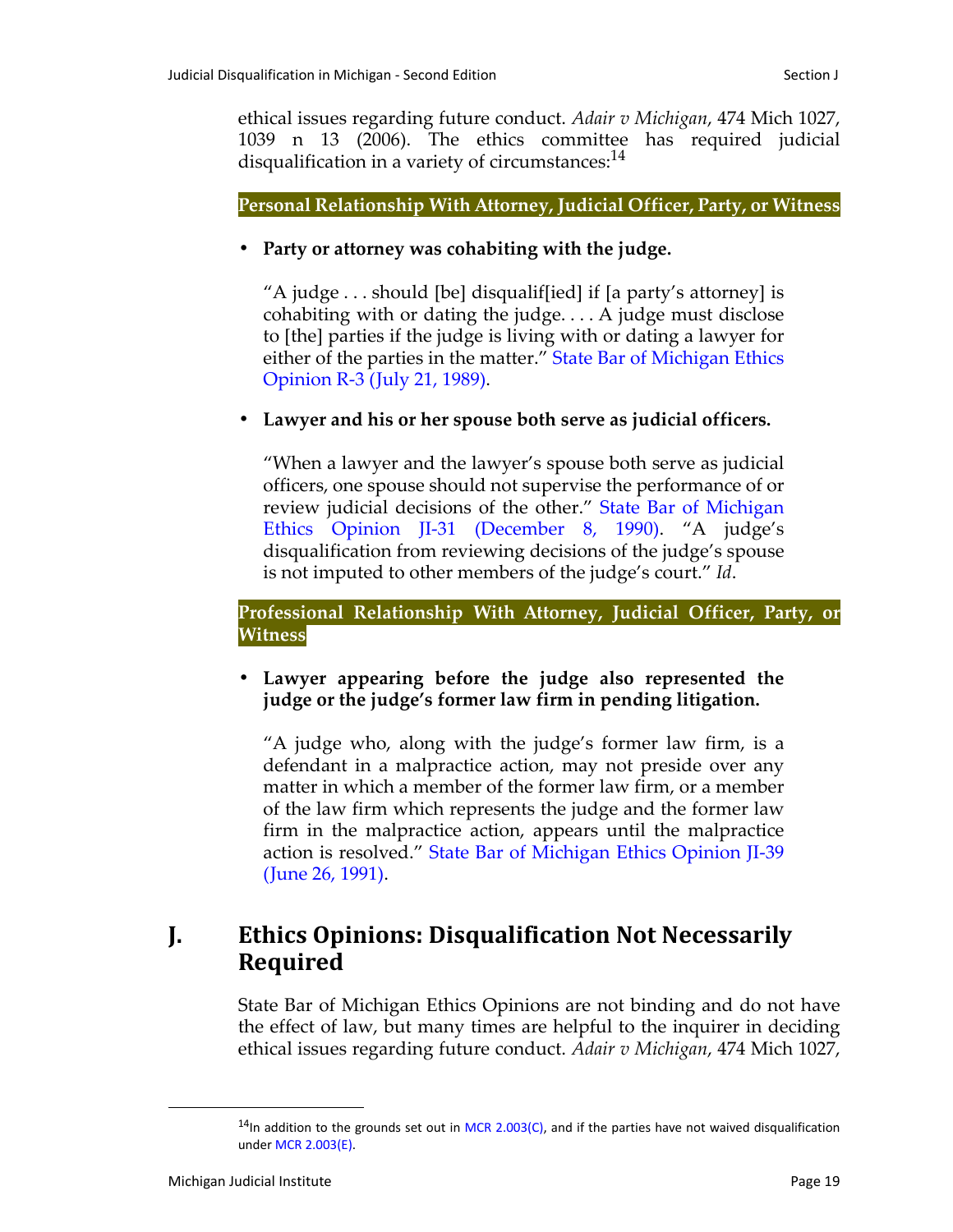1039 n 13 (2006). The ethics committee has opined that some circumstances do not necessarily require judicial disqualification:

**Personal Feelings About Attorney or Party**

<span id="page-25-7"></span><span id="page-25-0"></span>**• Lawyer was being hostile toward the judge.**

"A judge may not 'perpetually recuse' from cases of a particular advocate or particular party because of derogatory comments made against the judge by the advocate or the party in a particular case, or because of the judge's personal dislike of a particular advocate." [State Bar of Michigan Ethics Opinion, JI-](http://www.michbar.org/opinions/ethics/numbered_opinions/OpinionID=753)[44 \(November 1, 1991\).](http://www.michbar.org/opinions/ethics/numbered_opinions/OpinionID=753) **15**

**Personal Relationship With Attorney, Judicial Officer, Party, or Witness**

<span id="page-25-4"></span><span id="page-25-1"></span>**• Employer of the judge's spouse appeared before the judge as a witness.**

"Absent actual bias, a judge is not disqualified from presiding in a matter in which the employer of the judges's spouse is a witness or presents reports, when the work assignment of the judge's spouse does not involve participation in the preparation of the testimony or the reports." [State Bar of](http://www.michbar.org/opinions/ethics/numbered_opinions/OpinionID=771) [Michigan Ethics Opinion JI-62 \(December 12, 1992\)](http://www.michbar.org/opinions/ethics/numbered_opinions/OpinionID=771).

<span id="page-25-5"></span><span id="page-25-2"></span>**• Judge and the lawyer were opposing parties in the past.** 

"A judge is not automatically disqualified from presiding in a matter in which a lawyer/commissioner appears on behalf of a client. While litigation in which a judge and a lawyer are opposing parties is pending, the judge is disqualified from presiding in unrelated cases in which the lawyer appears. A judge is not automatically disqualified from presiding in cases in which the lawyer appears merely because the lawyer has in the past been an opposing party to the judge." [State Bar of](http://www.michbar.org/opinions/ethics/numbered_opinions/OpinionID=864) [Michigan Ethics Opinion R-15 \(July 24, 1992\).](http://www.michbar.org/opinions/ethics/numbered_opinions/OpinionID=864)

<span id="page-25-6"></span><span id="page-25-3"></span>**• Judge was "personally acquainted" with an advocate or party.**

"A judge's 'personal acquaintance' with an advocate or party, without more information indicating the nature of the

<span id="page-25-8"></span><sup>15</sup> But see *Withrow v Larkin*, 421 US 35, 47 (1975), where the United States Supreme Court stated: "[V]arious situations have been identified in which experience teaches that the probability of actual bias . . . is too high to be constitutionally tolerable. Among these cases are those in which [the adjudicator] . . . has been the target of personal abuse or criticism from the party before him." See [Section](#page-11-0)  $D(1)(b)(i)$  for a discussion on risk of actual bias, which includes disqualification on the basis of personal abuse or criticism.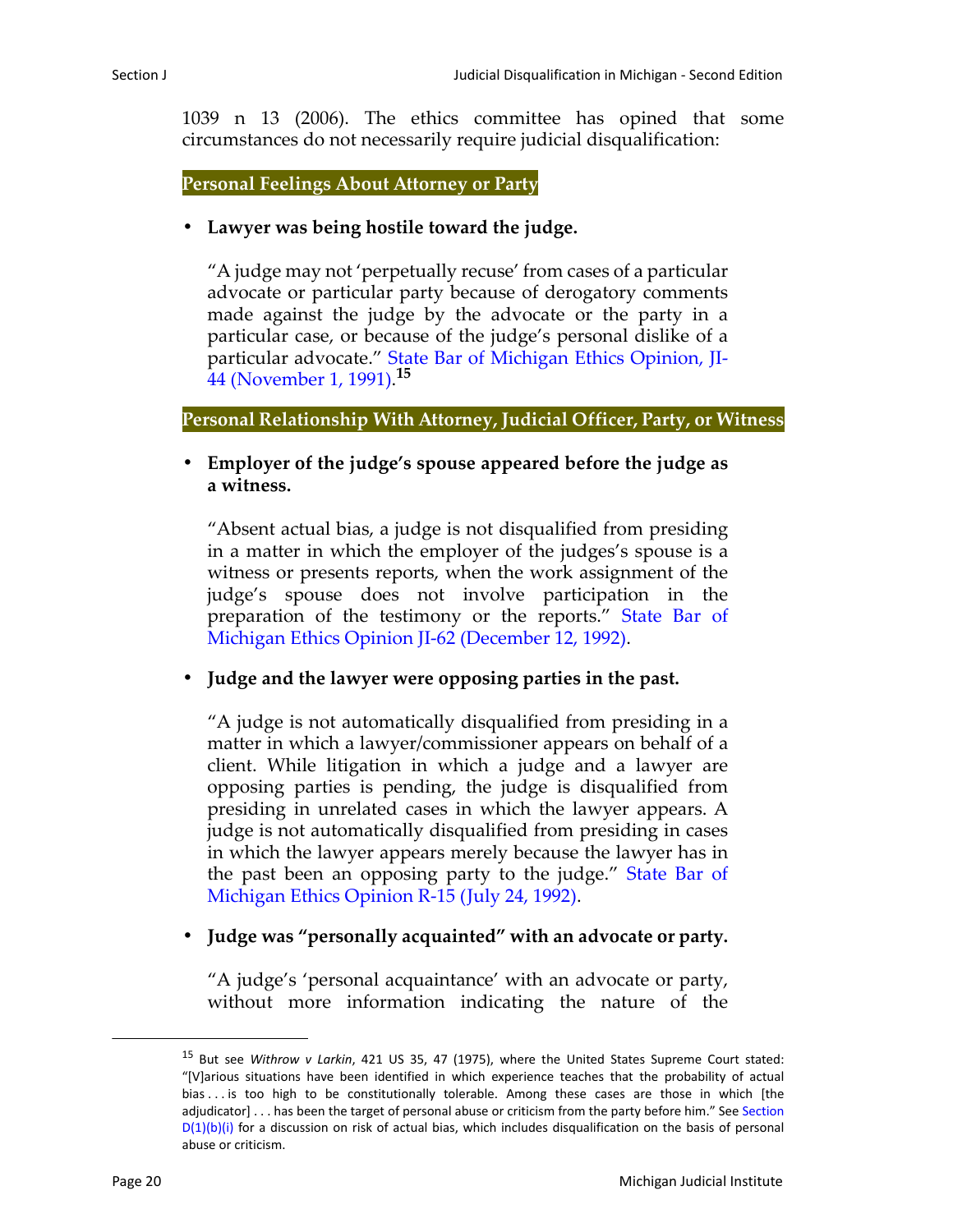acquaintance which gives rise to a presumption of bias, is insufficient grounds for a judge's automatic recusal. Where a judge is concerned about the appearance of bias because of a personal acquaintance with a party or advocate, the judge should advise the parties and their lawyers of the judge's concerns and recuse unless asked to proceed." [State Bar of](http://www.michbar.org/opinions/ethics/numbered_opinions/OpinionID=753) [Michigan Ethics Opinion JI-44 \(November 1, 1991\)](http://www.michbar.org/opinions/ethics/numbered_opinions/OpinionID=753).

#### <span id="page-26-0"></span>**• Judge being sued in an unrelated matter, and current matter involves the lawyer for the judge or the judge's opponent.**

<span id="page-26-4"></span>"Absent actual bias or another clear reason, a Court of Appeals judge, sued in one case need not mandatorily recuse from another unrelated case where the lawyer for the judge or for the judge's opponent is engaged." [State Bar of Michigan Ethics](http://www.michbar.org/opinions/ethics/numbered_opinions/OpinionID=752) [Opinion JI-43 \(October 3, 1991\).](http://www.michbar.org/opinions/ethics/numbered_opinions/OpinionID=752)

"The Court of Appeals judge should consider voluntary recusal to avoid an untoward appearance while the judge's own case is pending. If the judge decides the possible attribution of bias or prejudice is too attenuated to warrant recusal, the judge should still advise all parties and their counsel of the relationship an[d](http://www.michbar.org/opinions/ethics/numbered_opinions/OpinionID=752) seriously consider any subsequent request for recusal." [State](http://www.michbar.org/opinions/ethics/numbered_opinions/OpinionID=752) [Bar of Michigan Ethics Opinion JI-43 \(October 3, 1991\).](http://www.michbar.org/opinions/ethics/numbered_opinions/OpinionID=752)

#### <span id="page-26-3"></span>**• Judge sued after present matter filed.**

<span id="page-26-8"></span><span id="page-26-6"></span>"A judge need not disqualify himself merely because one of the parties subsequently sues him," and "one should distinguish between a suit brought after and one brought before the present one was filed." *People v Lowenstein*, 118 Mich App 475, 486 (1982).

#### **Professional Relationship With Attorney, Judicial Officer, Party, or Witness**

#### <span id="page-26-7"></span><span id="page-26-1"></span>**• Police officer who was a probation officer with the judge's court was also a witness in the case.**

"Absent actual bias, a judge is not disqualified from presiding in a matter in which a part-time police officer who will be called as a witness is also a probation officer with the judge's court." [State Bar of Michigan Ethics Opinion JI-61 \(December](http://www.michbar.org/opinions/ethics/numbered_opinions/OpinionID=770) [12, 1992\)](http://www.michbar.org/opinions/ethics/numbered_opinions/OpinionID=770).

<span id="page-26-5"></span><span id="page-26-2"></span>**• Judge from the same court was a witness in the case.**

"Absent facts which show actual bias, a judge is not disqualified from presiding in a matter in which another judge on the presiding judge's court is a witness, (1) if the presiding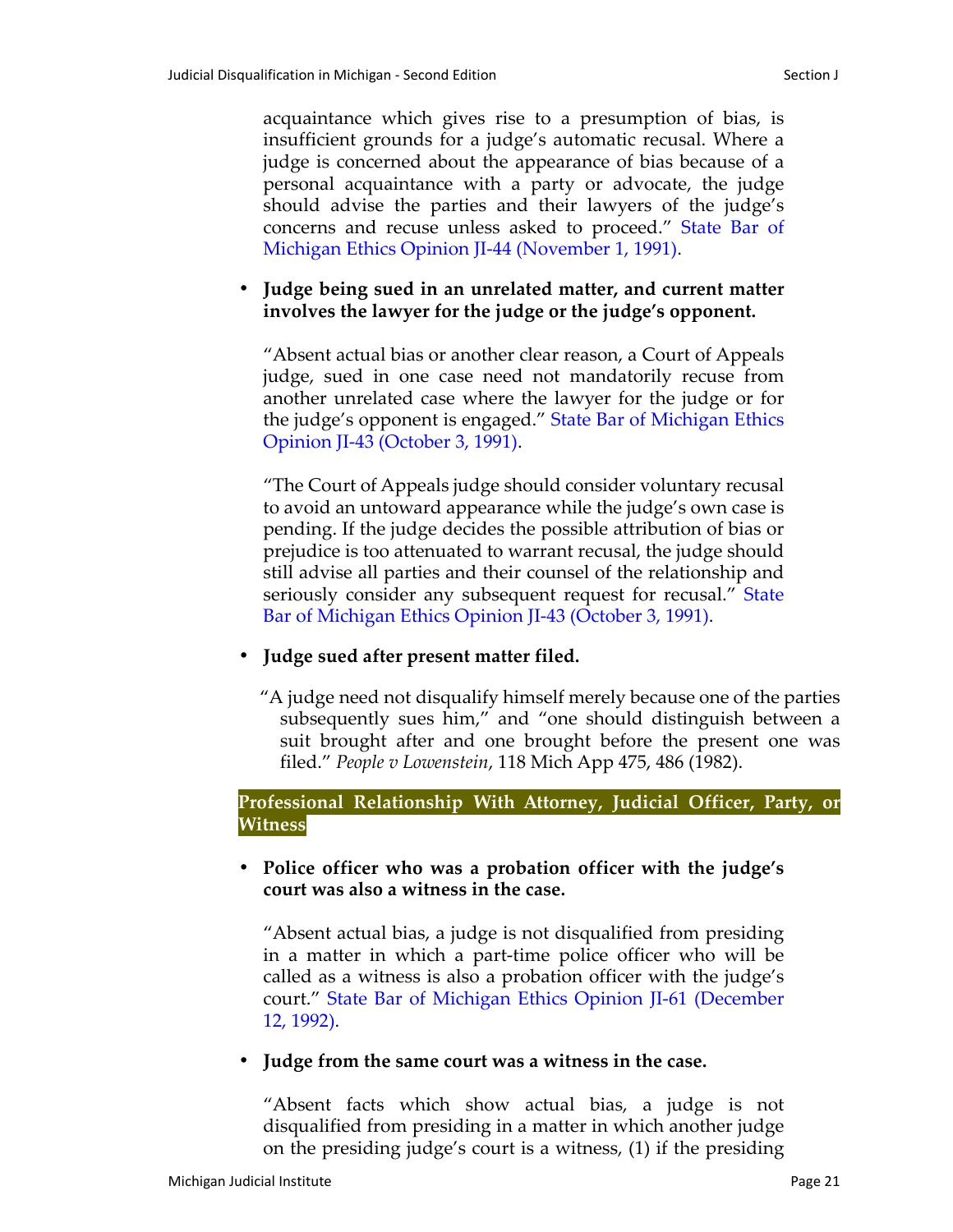judge is not the trier of fact, or (2) if the judge/witness is not a necessary witness concerning a contested fact." [State Bar of](http://www.michbar.org/opinions/ethics/numbered_opinions/OpinionID=766) [Michigan Ethics Opinion JI-57 \(August 24, 1992\)](http://www.michbar.org/opinions/ethics/numbered_opinions/OpinionID=766).

#### <span id="page-27-5"></span><span id="page-27-2"></span>**• Chief judge as the "employer" of all individuals working for the court.**

"The chief judge of a [trial] court, who serves as 'employer' of all persons working for the court, may hire a lawyer as an employee of the court to represent juveniles in delinquency and in neglect proceedings or parents in neglect proceedings, only if (1) the judge does not interfere with the independent professional judgment of the lawyer or with the lawyer-client relationship; (2) the judge avoids *ex parte* contacts concerning matters undertaken by the lawyer; and (3) the judge takes steps to minimize any appearance of bias." [State Bar of Michigan](http://www.michbar.org/opinions/ethics/numbered_opinions/OpinionID=759) [Ethics Opinion JI-50 \(March 19, 1992\).](http://www.michbar.org/opinions/ethics/numbered_opinions/OpinionID=759)

<span id="page-27-3"></span>**• Judge's appointee appeared before the judge as an advocate.**

<span id="page-27-7"></span>"Absent circumstances which show bias a judge is not *per se* disqualified from presiding over matters presented by an appointee." [State Bar of Michigan Ethics Opinion JI-29 \(October](http://www.michbar.org/opinions/ethics/numbered_opinions/OpinionID=738) [30, 1990\)](http://www.michbar.org/opinions/ethics/numbered_opinions/OpinionID=738).

<span id="page-27-6"></span><span id="page-27-4"></span>**• Judge served on the Attorney Discipline Committee, and lawyer who faced the Committee appeared in front of the judge.**

"A judge may serve as a member of an attorney discipline board hearing panel and participate in a disciplinar[y](http://www.michbar.org/opinions/ethics/numbered_opinions/OpinionID=733) proceeding against a lawyer." [State Bar of Michigan Ethics](http://www.michbar.org/opinions/ethics/numbered_opinions/OpinionID=733) [Opinion JI-24 \(May 17, 1990\)](http://www.michbar.org/opinions/ethics/numbered_opinions/OpinionID=733).

"A judge is not automatically disqualified from presiding in a matter in which a party was a respondent in a disciplinary proceeding in which the judge served as a member of the attorney discipline board hearing panel, or from presiding in a matter in which a lawyer for a party is a member of the disciplinary respondent's law firm." [State Bar of Michigan](http://www.michbar.org/opinions/ethics/numbered_opinions/OpinionID=733) [Ethics Opinion JI-24 \(May 17, 1990\)](http://www.michbar.org/opinions/ethics/numbered_opinions/OpinionID=733).

## <span id="page-27-0"></span>**K. Caselaw: Disqualification Required**

<span id="page-27-9"></span>**Financial Interest in Case**

<span id="page-27-8"></span><span id="page-27-1"></span>**• Judge was also the mayor and was directly compensated from fines collected by court.**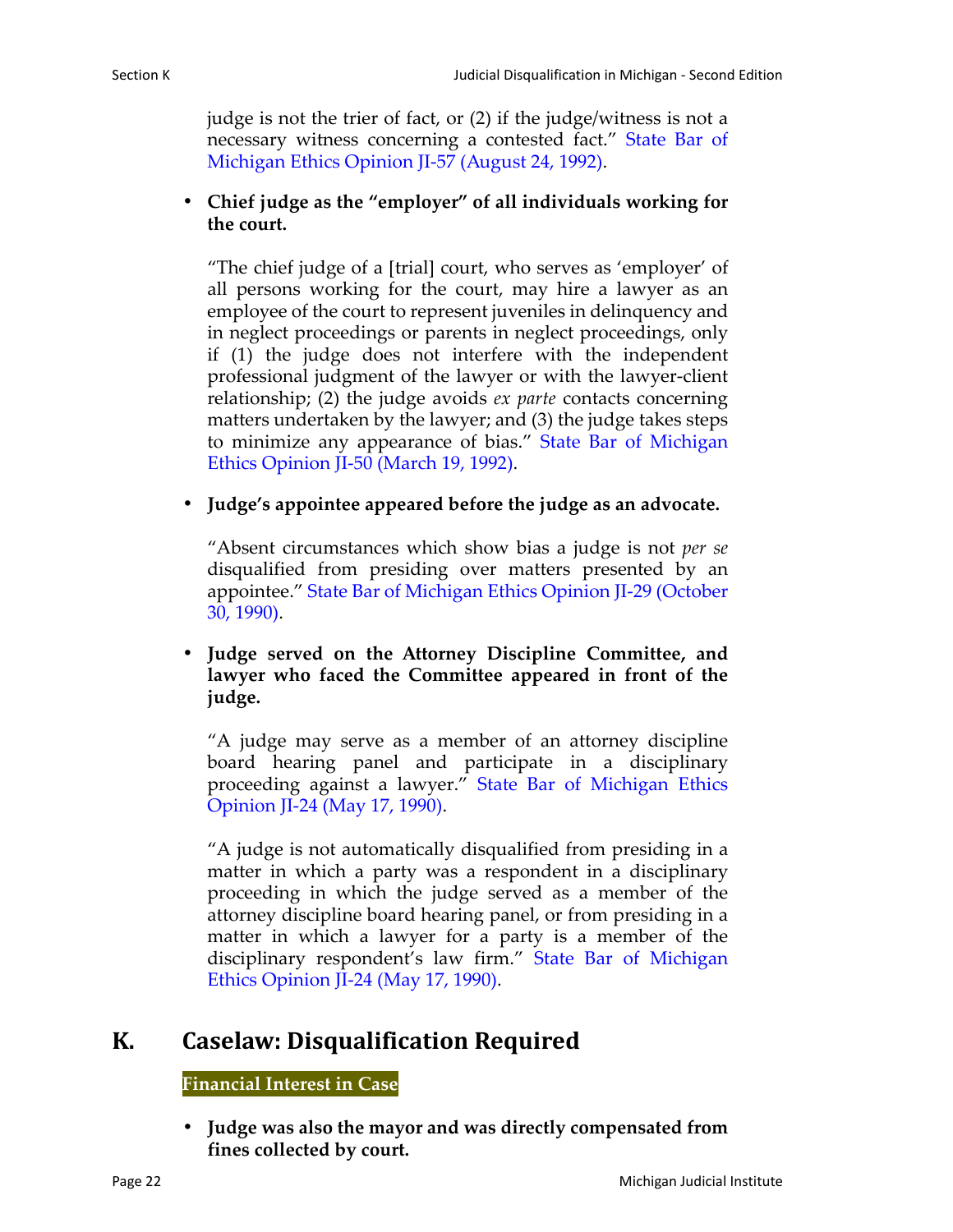<span id="page-28-11"></span><span id="page-28-7"></span>"[T]he village mayor could not sit as judge on 'the liquor court' where he was directly compensated out of fines collected for violation of the state prohibition act." *Crampton v Dep't of State*, 395 Mich 347, 351-352 (1975), citing *Tumey v Ohio*, 273 US 510 (1927). "Even though the Mayor . . . was not personally compensated out of traffic fines, the [United States Supreme] Court held that because he was responsible for village finances he could not fairly adjudicate and impose fines for traffic offenses. Such responsibility might 'make him partisan to maintain the high level of contribution from the mayor's court.'" *Crampton*, 395 Mich at 352, citing *Ward v Monroeville*, 409 US 57, 60 (1972).

<span id="page-28-8"></span><span id="page-28-0"></span>**• MSC Justice had an economic interest in the matter.** 

<span id="page-28-13"></span><span id="page-28-12"></span><span id="page-28-6"></span><span id="page-28-4"></span>In accordance with [MCR 2.003\(C\)\(1\)\(f\)](https://courts.michigan.gov/siteassets/rules-instructions-administrative-orders/michigan-court-rules/court-rules-book-ch-2-responsive-html5.zip/index.html), a former Michigan Supreme Court Justice disqualified herself from participating in a case due to "a vested financial interest in . . . the subject matter of [the] litigation." *Butler v Wayne Co*, 488 Mich 1055 (2011).

#### **Personal Feelings About Attorney or Party**

#### <span id="page-28-3"></span><span id="page-28-1"></span>**• Judge was the target of personal abuse or criticism from a party to the case.**

<span id="page-28-10"></span>"[W]here a trial judge had been insulted, slandered and vilified during trial by a defendant representing himself[,] he could not adjudicate post-judgment contempt proceedings against the defendant. The [United State Supreme] Court found that while the judge 'was not an activist seeking combat,' he had become 'embroiled in a running, bitter controversy' and was not 'likely to maintain that calm detachment necessary for fair adjudication.'" *Crampton*, 395 Mich at 352, citing *Mayberry v Pennsylvania*, 400 US 455, 465 (1971).**<sup>16</sup>**

#### <span id="page-28-9"></span>**Personal Relationship With Attorney, Judicial Officer, Party, or Witness**

<span id="page-28-5"></span><span id="page-28-2"></span>**• MSC Justice was related to an attorney in the matter.**

<sup>&</sup>lt;sup>16</sup>In *Mayberry*, 400 US at 463, the United States Supreme Court noted that "[g]eneralizations are difficult," and that "[i]nstant treatment of contempt where lawyers are involved may greatly prejudice their clients but it may be the only wise course where others are involved." The Court declined to "say that the more vicious the attack on the judge the less qualified he is to act," and noted that "[a] judge cannot be driven out of a case." *Id*. "Where, however, he does not act the instant the contempt is committed, but waits until the end of the trial, on balance, it is generally wise where the marks of the unseemly conduct have left personal stings to ask a fellow judge to take his place." *Id*. at 463-464.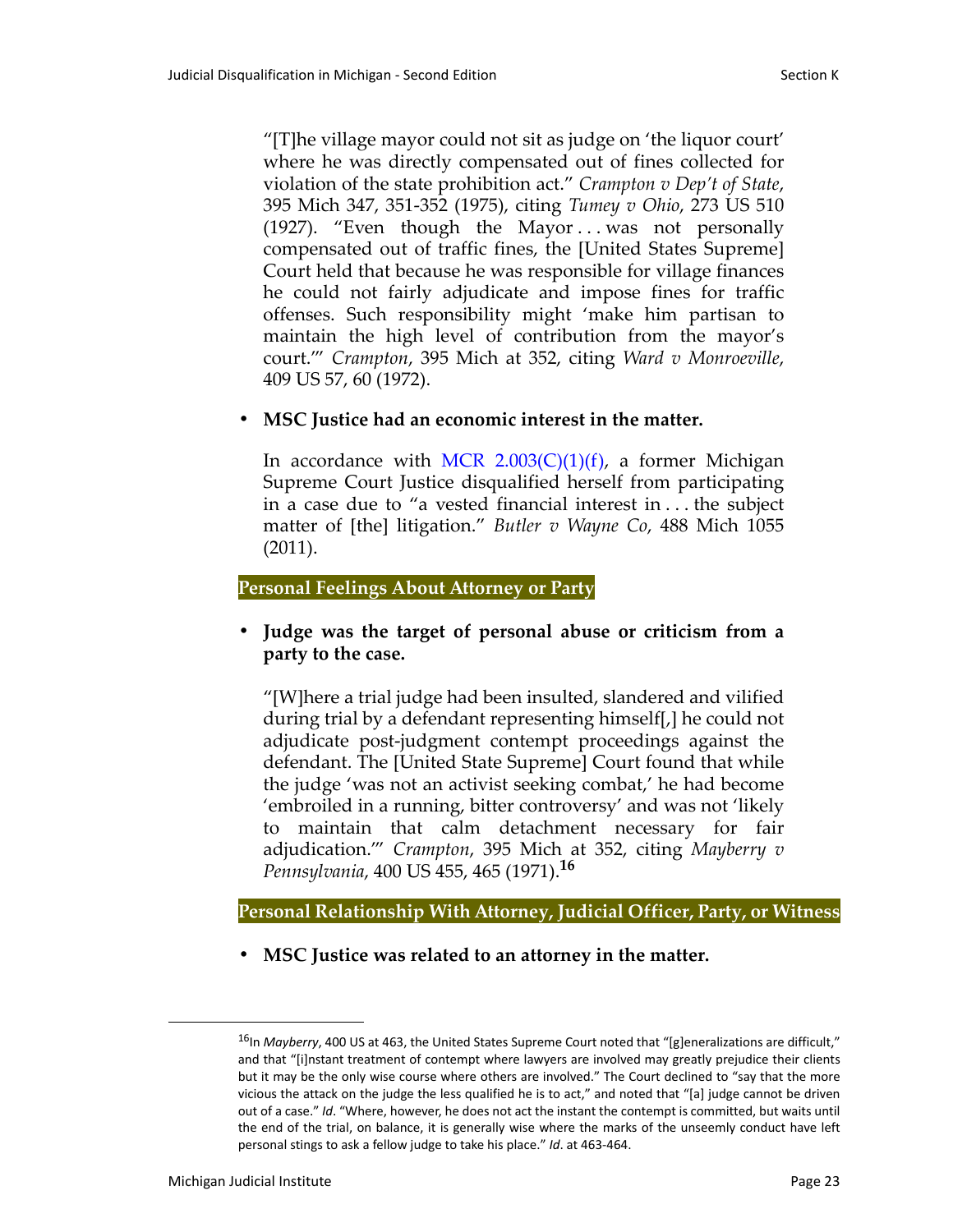<span id="page-29-12"></span><span id="page-29-9"></span><span id="page-29-8"></span>In accordance with [MCR 2.003\(C\)\(1\)\(g\)\(](https://courts.michigan.gov/siteassets/rules-instructions-administrative-orders/michigan-court-rules/court-rules-book-ch-2-responsive-html5.zip/index.html)*[ii](https://courts.michigan.gov/siteassets/rules-instructions-administrative-orders/michigan-court-rules/court-rules-book-ch-2-responsive-html5.zip/index.html)*[\),](https://courts.michigan.gov/siteassets/rules-instructions-administrative-orders/michigan-court-rules/court-rules-book-ch-2-responsive-html5.zip/index.html) two Michigan Supreme Court Justices have disqualified themselves from participating in a case because they were related to a party's attorney. See *Marrocco v Oakland Macomb Interceptor Drain Drainage Dist*, 500 Mich 980 (2017); *Neal v Dep't of Corrections*, 490 Mich 906, 909 (2011).

#### <span id="page-29-0"></span>**• MSC Justice had a personal relationship with a party.**

<span id="page-29-13"></span><span id="page-29-10"></span><span id="page-29-5"></span>In accordance with [MCR 2.003\(C\)\(1\)\(b\)](https://courts.michigan.gov/siteassets/rules-instructions-administrative-orders/michigan-court-rules/court-rules-book-ch-2-responsive-html5.zip/index.html), one Michigan Supreme Court Justice has recused herself from a case "based on a personal relationship with one of the plaintiffs which, in [her] judgment, [gave] rise to an appearance of impropriety." *Neal*, 490 Mich at 909.

#### <span id="page-29-1"></span>**• Judge lost civil rights suit brought by litigant.**

<span id="page-29-7"></span><span id="page-29-6"></span><span id="page-29-3"></span>"It was not appropriate for a losing judge in a civil rights suit to adjudicate criminal contempt charges against the individual who won the suit against the judge. *Crampton*, 395 Mich at 353, citing *Johnson v Mississippi*, 403 US 212, 215-216 (1971).

#### **Prior Involvement in the Case**

#### <span id="page-29-4"></span><span id="page-29-2"></span>**• Judge was the former prosecutor in the case.**

<span id="page-29-11"></span>"[U]nder the Due Process Clause [of the Fourteenth Amendment of the United States Constitution] there is an impermissible risk of actual bias when a judge earlier had significant, personal involvement as a prosecutor in a critical decision regarding the defendant's case." *Williams v* Pennsylvania, 579 US \_\_\_, \_\_\_ (2016). "The involvement of multiple actors and the passage of time do not relieve [a] former prosecutor of the duty to withdraw in order to ensure the neutrality of the judicial process in determining the consequences that his or her own earlier, critical decision may have set in motion"; "[n]o attorney is more integral to the accusatory process than a prosecutor who participates in a major adversary decision[, and w]hen a judge has served as an advocate for the State in the very case the court is now asked to adjudicate, a serious question arises as to whether the judge, even with the most diligent effort, could set aside any personal interest in the outcome." *Id.* at \_\_\_, \_\_\_. In addition, there is "a risk that the judge 'would be so psychologically wedded' to his or her previous position that the judge 'would consciously or unconsciously avoid the appearance of having erred or changed position.'" *Id*. at \_\_\_ (citations omitted). Finally, "the judge's 'own personal knowledge and impression' of the case,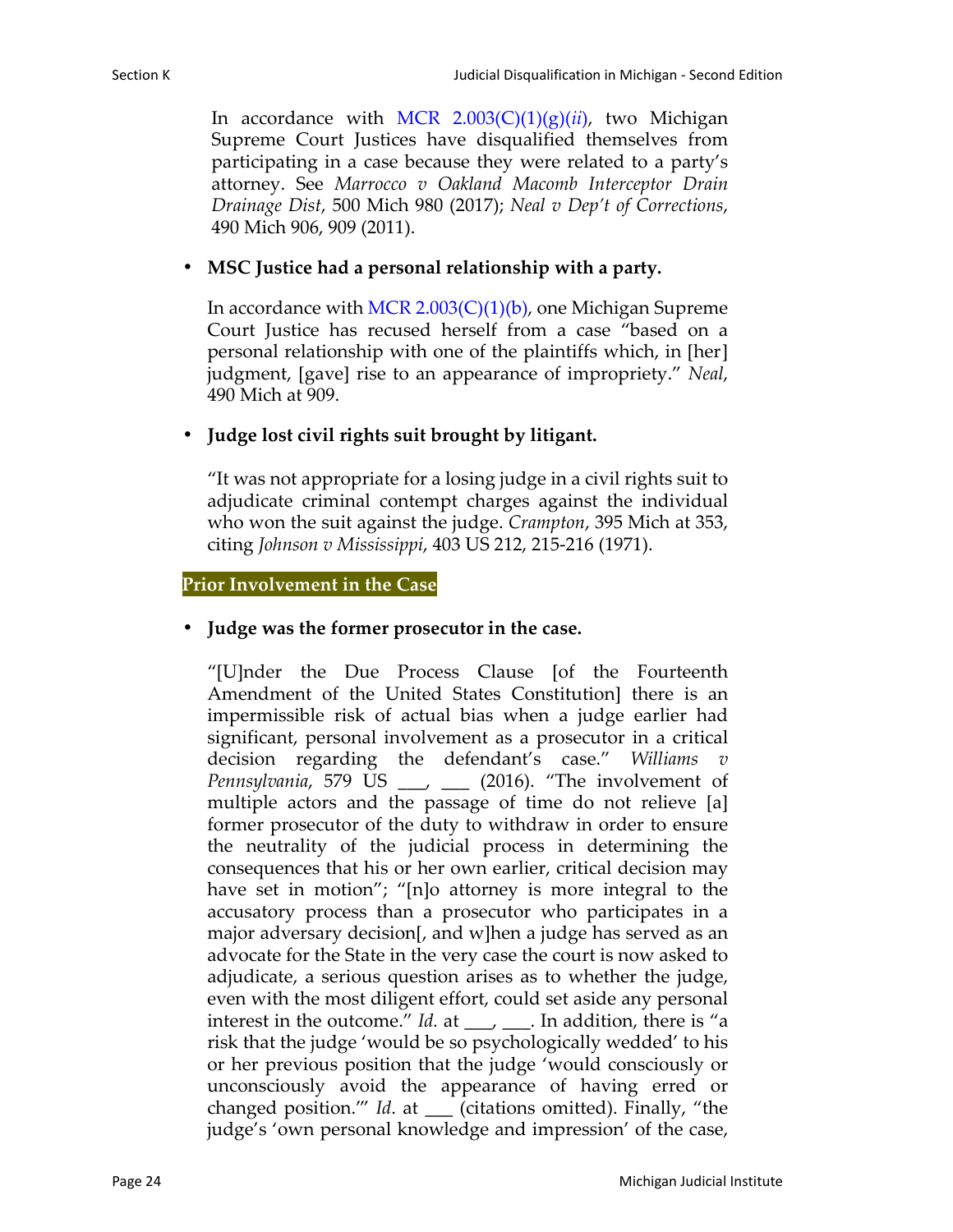<span id="page-30-10"></span>acquired through his or her role in the prosecution, may carry far more weight with the judge than the parties' arguments to the courts." *Id*. at \_\_\_ (citations omitted). See also *Crampton*, 395 Mich at 347**17** ("officials who are entrusted with responsibility for arrest and prosecution of law violators [cannot] sit as adjudicators in a law enforcement dispute between a citizen and a police officer" because "the probability of actual bias on the part of the judge or decisionmaker is too high to be constitutionally tolerable").

#### <span id="page-30-7"></span><span id="page-30-1"></span>**• Judge reviewed on appeal a case the judge had formerly presided over.**

<span id="page-30-12"></span>"The circuit court judge committed an error when he reviewed on appeal, as a circuit judge, decisions that he rendered while acting as a district court judge." *People v Ward*, 501 Mich 949 (2018).

## <span id="page-30-0"></span>**L. Caselaw: Disqualification Not Necessarily Required**

<span id="page-30-6"></span>**Professional Relationship With Attorney, Judicial Officer, Party, or Witness**

#### <span id="page-30-5"></span><span id="page-30-2"></span>**• Plaintiff's firm hired to renovate courthouse.**

<span id="page-30-11"></span>There was no appearance of impropriety where the plaintiff's firm was hired to renovate the courthouse where the instant case was being adjudicated because "[n]one of the four exceptions to the actual-bias requirement [was] present in the instant case[.]" *Gates v Gates*, 256 Mich App 420, 440-441 (2003), citing *Crampton v Dep't of State*, 395 Mich 347, 351 (1975).

#### <span id="page-30-9"></span><span id="page-30-4"></span><span id="page-30-3"></span>**• Party previously fundraised for the judge.**

"[S]ituations that arose in a judge's past, and that give rise to a request to disqualify, cannot overcome the presumption of impartiality if their connection to the case at hand is too tenuous. Any fundraising assistance involved in the trial judge's candidacy for the Michigan Supreme Court three years earlier was so tenuous that it could not overcome the presumption of impartiality. There was no ongoing matter or relationship between the trial judge and the board members and no ongoing basis of reason for the trial judge to favor those board members." *Armstrong v Ypsilanti Charter Twp,* 248 Mich

<span id="page-30-8"></span> $17$  Although this case involved a law enforcement officer who sat on an advisory board that reviewed the defendant's appeal, and not a trial judge, the Court analyzed the facts as a disqualification issue.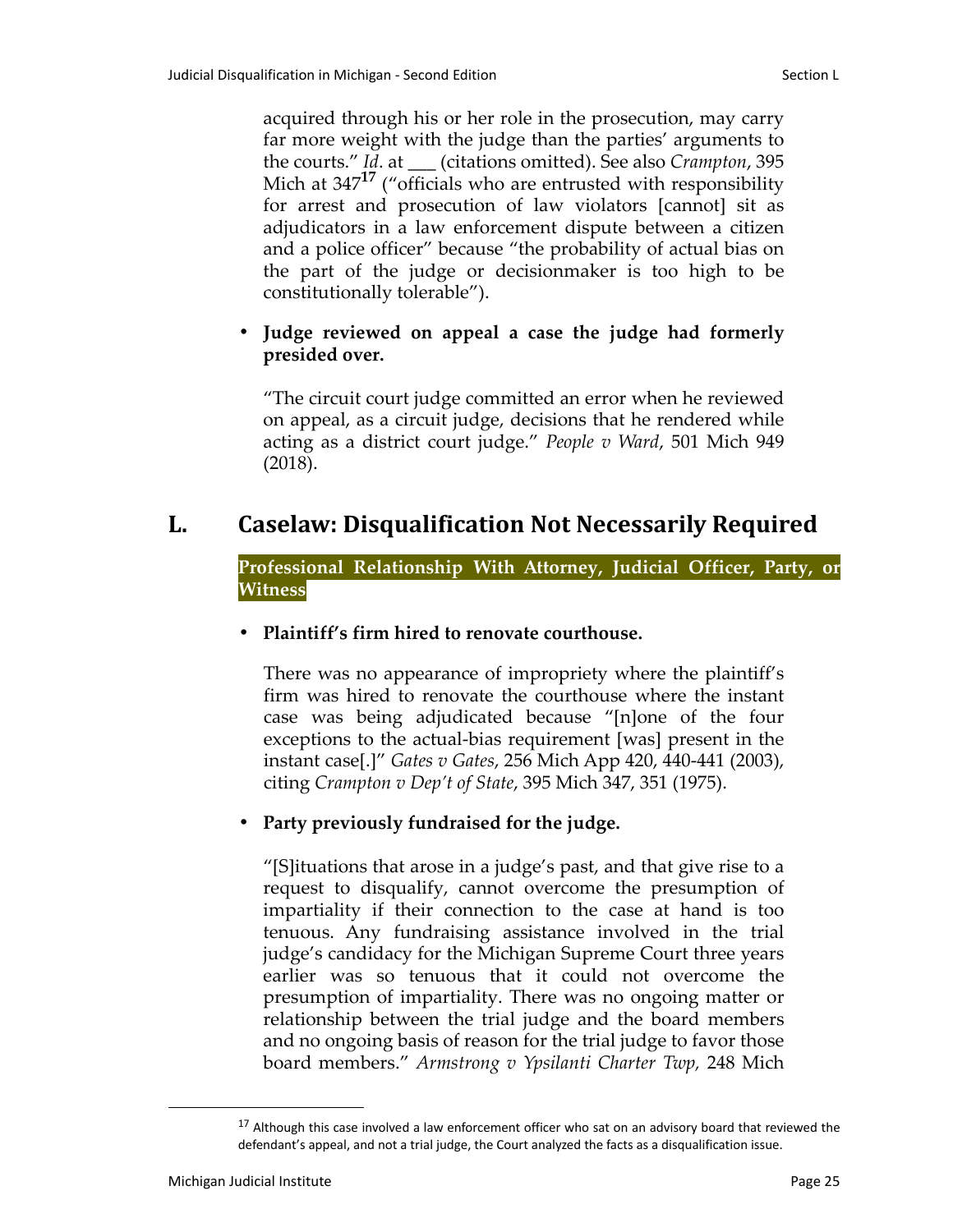<span id="page-31-4"></span>App 573, 600 (2001), citing *Anson v Barry Co Drain Comm'r*, 210 Mich App 322, 327 (1995).

#### **Judge's Statements or Actions During the Case at Hand**

#### <span id="page-31-3"></span><span id="page-31-0"></span>**• Judge made negative comments about a party's case.**

"The judge . . . conducted the extensive jury trial in a temperate and fair manner," and the "[p]laintiff . . . failed to meet his heavy burden of demonstrating that [the j]udge . . . was biased" despite the judge's "statement that he would not consider removing the individual defendants as [corporate] officers . . . in keeping with [the disinterested person's**18**] report that removal was not in the corporation's best interests," "comment that plaintiff's entire case might be dismissed . . . based on [the disinterested person's] report, which concluded that the vast majority of plaintiff's claims were unfounded," and "warn[ing] all parties at various times that they should seek settlement because no one would be happy with the outcome." *Kern v Kern-Koskela*, 320 Mich App 212, 232 (2017)*.*

#### <span id="page-31-2"></span><span id="page-31-1"></span>• **Judge found a party in contempt.**

<span id="page-31-6"></span><span id="page-31-5"></span>"The trial judge has authority to manage proceedings to achieve orderly disposition of cases," and "[t]he trial judge's comments to defendant during trial comported with that authority" where the trial court required live crossexamination of a witness rather than admitting the witness's statement, and instructed the defendant that she could crossexamine witnesses and present additional evidence. *Butler v Simmons-Butler*, 308 Mich App 195, 228 (2014). Further, "a party cannot establish disqualification based on bias or prejudice merely by repeated rulings against the party, even if the rulings are erroneous." *Id.* at 228. Moreover, "that defendant was found in contempt and was ordered to jail does not indicate bias" where "defendant intentionally violated the court's parenting order, hid the children from plaintiff, and refused to appear for a show cause hearing." *Id.* Finally, the Michigan Court of Appeals rejected the defendant's "contention that the trial judge's Facebook 'friendships' established a level of disqualifying bias," and noted that "[o]nce the issue was raised, the judge deleted the two 'friend' designations, and informed the parties that she could handle the case in an unbiased fashion[.]" *Id.* at 229 n 7.

<span id="page-31-7"></span><sup>&</sup>lt;sup>18</sup> The disinterested person was a court-appointed attorney assigned to investigate whether plaintiff's suit was in the best interests of the corporation. *Kern v Kern-Koskela*, 320 Mich App 212, 219 (2017).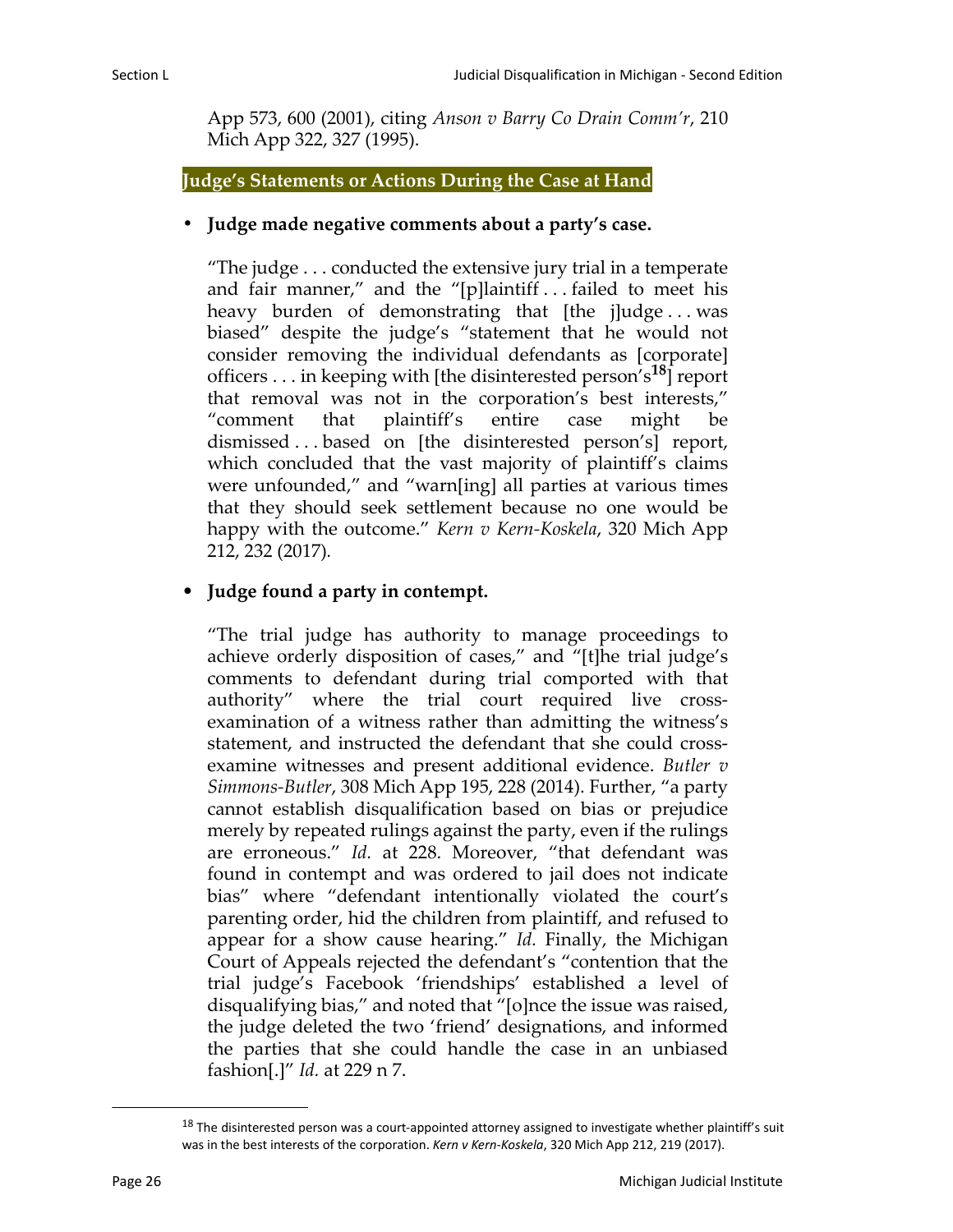#### <span id="page-32-3"></span><span id="page-32-0"></span>**• Certain judicial rulings.**

<span id="page-32-12"></span><span id="page-32-11"></span><span id="page-32-7"></span>"[J]udicial rulings, in and of themselves, almost never constitute a valid basis for a motion alleging bias, unless the judicial opinion displays a deep-seated favoritism or antagonism that would make fair judgment impossible and overcomes a heavy presumption of judicial impartiality." *Gates*, 256 Mich App at 440 (quotation marks and citations omitted). See also *People v Roscoe*, 303 Mich App 633, 647 (2014) ("defendant . . . failed to prove that judicial disqualification was warranted under MCR  $2.003(C)(1)(b)''$  even though "the trial judge incorrectly applied the forfeiture-by-wrongdoing rule"); *Armstrong,* 248 Mich App at 597-598 (granting summary disposition did not demonstrate actual bias toward defendants).

#### <span id="page-32-6"></span><span id="page-32-4"></span><span id="page-32-1"></span>**• Judge referred to a party by a nickname and suggested that the party had no defense.**

<span id="page-32-10"></span>Even where "the trial judge . . . refer[red] to defendant on one occasion as 'Mr. Pro Se,'" and suggested that he had no defense, "the record [did not] reflect[] a showing of actual bias or prejudice[.]" *People v Gomez*, 229 Mich App 329, 331 (1998)*.*

#### <span id="page-32-5"></span><span id="page-32-2"></span>**• Judge terminated a party's parental rights.**

<span id="page-32-9"></span><span id="page-32-8"></span>Terminating a respondent's parental rights does not establish a valid basis or bias or impartiality. *In re Hamlet (After Remand)*, 225 Mich App 505, 524-525 (1997), overruled on other grounds by *In re Trejo*, 462 Mich 341, 354 n 10 (2000).19 In *Hamlet*, there was no evidence indicating that the judge harbored a deepseated antagonism toward the defendant-prisoner, and in fact, the evidence showed that the court personally helped the defendant participate in counseling and educational sessions offered by the prison. *Id*. at 524.

<sup>&</sup>lt;sup>19</sup> For more information on the precedential value of an opinion with negative subsequent history, see our [note.](#page-2-1)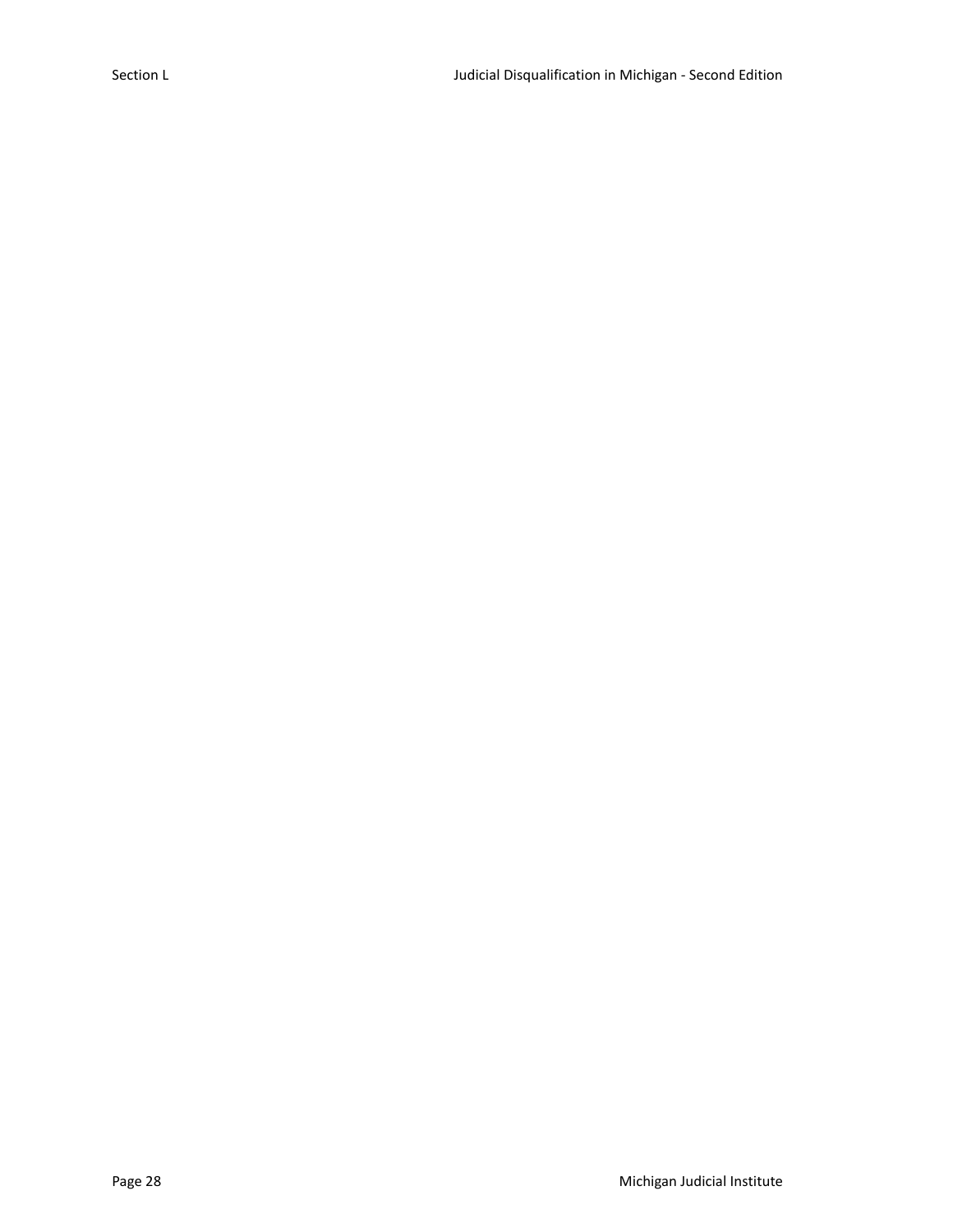# **Subject Matter Index**

## **A**

**Authorities gover[ning/addressing judicial disqualification](#page-7-1)**

ethics opinions 2 Michigan Court Rules [2](#page-7-2) Model Code of Judicial Conduct [2](#page-7-3)

## **D**

#### **Disclosure required** [9](#page-14-1)

attorney for party is dating, living with, or married to judge hearing the matter [12](#page-17-2)

attorney is former personal attorney for judge [9](#page-14-2)

attorney is judge's campaign manager or member of reelection committee [10](#page-15-0) attorney representing all judges of a court appears on [an unrelated matter](#page-17-3) [11](#page-16-0) judge and attorney have landlord/te[nant relationship](#page-14-3) 12

judge is member of investment club 9

judge is on advisory board for n[onprofit legal organizations and attorney for](#page-16-1) that organization appears 11

judge on board of civic organization and member o[f organization is witness](#page-16-2) [10](#page-15-1) judge received contributions from attorney or firm 11

judge, magistrate, and sheriff jointly o[wn recreation property](#page-24-4) [10](#page-15-2)

#### **Disqualification not necessa[rily required](#page-32-3)** 19

certain judicial rulings [17](#page-22-0), 27

chief judge as "employer" of all court employees [18](#page-23-1), [22](#page-27-5)

Court of Appeals judge being [sued and attorney for judge or opponent appears](#page-26-4) in unrelated matter [18,](#page-23-2) 21

employer of judge's spouse appears as witness [17,](#page-22-1) [20](#page-25-4)

judge and attorney were opposing [parties in past](#page-31-2) [18](#page-23-3), [20](#page-25-5)

judge found party in contempt [17](#page-22-2), 26

judge from same court is witness [18,](#page-23-4) [21](#page-26-5)

judge made negative comments about party's case [17,](#page-22-3) [26](#page-31-3)

judge referred to party by nickname and suggested that party had no defense [17](#page-22-4), [27](#page-32-4)

judge serves on Attorney Discipline Committee [and attorney who faced Disci](#page-27-6)pline Committee appears before judge [18](#page-23-5), 22

judge sued after present matter filed [18,](#page-23-6) [21](#page-26-6)

judge terminated party's parental rights [17](#page-22-5), [27](#page-32-5)

judge was "personally acquainted" with an advocate or party  $18, 20$  $18, 20$  $18, 20$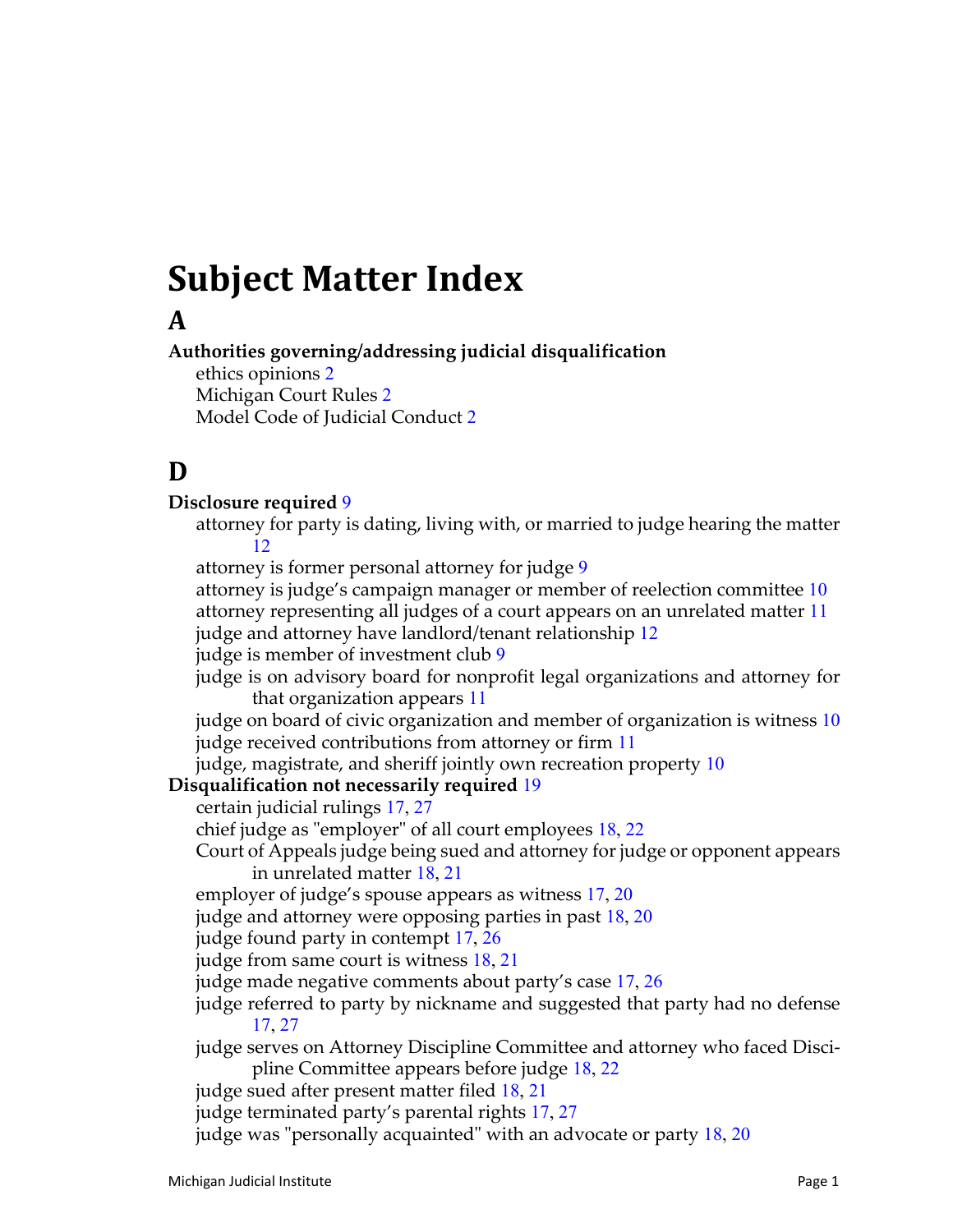judge's appointee appears as attorney [18,](#page-23-8) [22](#page-27-7) lawyer hostile toward judge [17](#page-22-6), [20](#page-25-7) party previously fundraised for judge [18](#page-23-9), [25](#page-30-4) plaintiff's firm hired to renovate courthouse [18](#page-23-10), [25](#page-30-5) police officer who is probation officer with court is a witness [18,](#page-23-11) [21](#page-26-7) **[Disqualification required](#page-23-12)** attorney also repre[sents judge or judge's former firm in pending malpractice](#page-24-5) litigation [18,](#page-23-13) 19 attorney and spouse are both judicial officers [17](#page-22-7), [19](#page-24-6) judge cohabiting with party or attorney [17](#page-22-8), [19](#page-24-7) judge had personal relationship with party [25](#page-30-6) judge lost civil rights suit brought by litigant [18,](#page-23-14) [24](#page-29-3) judge reviewed on appeal case ju[dge formerly presided over](#page-28-3) [18](#page-23-15), [25](#page-30-7) judge target of personal abuse [17,](#page-22-9) 23 judge was former pr[osecutor in case](#page-27-8) [18,](#page-23-16) [24](#page-29-4) judge was mayor [17](#page-22-10), 22 justice had economic interest in matter [17](#page-22-11), [23](#page-28-4) justice had personal relationship with party [18](#page-23-17), [24](#page-29-5) justice related to attorney in matter [18,](#page-23-18) [23](#page-28-5)

# **J**

#### **Judicial dis[qualification](#page-27-9)** [1](#page-6-3)

case law 22 grounds [3](#page-8-3) bias or prejudice [5](#page-10-0) campaign speech [8](#page-13-1) former law clerk attorney of record [8](#page-13-2) serious [risk of actual bias or appearance of impropriety](#page-17-4) [5](#page-10-1) procedure 12 motion granted [15](#page-20-2) Supreme Court [15](#page-20-3) tri[al courts and Court of Appeals](#page-19-1) [15](#page-20-4) ruling 14 Supreme Court [14](#page-19-2) trial courts [and Court of Appeals](#page-17-5) [14](#page-19-3) time for filing 12 Court of Appeals [13](#page-18-1) Supreme Court [13](#page-18-2) trial courts [12](#page-17-6) untimely motions [13](#page-18-3) sanctio[ns for filing frivolous motion](#page-20-5) [16](#page-21-2) waiver 15 who may raise issue [3](#page-8-4)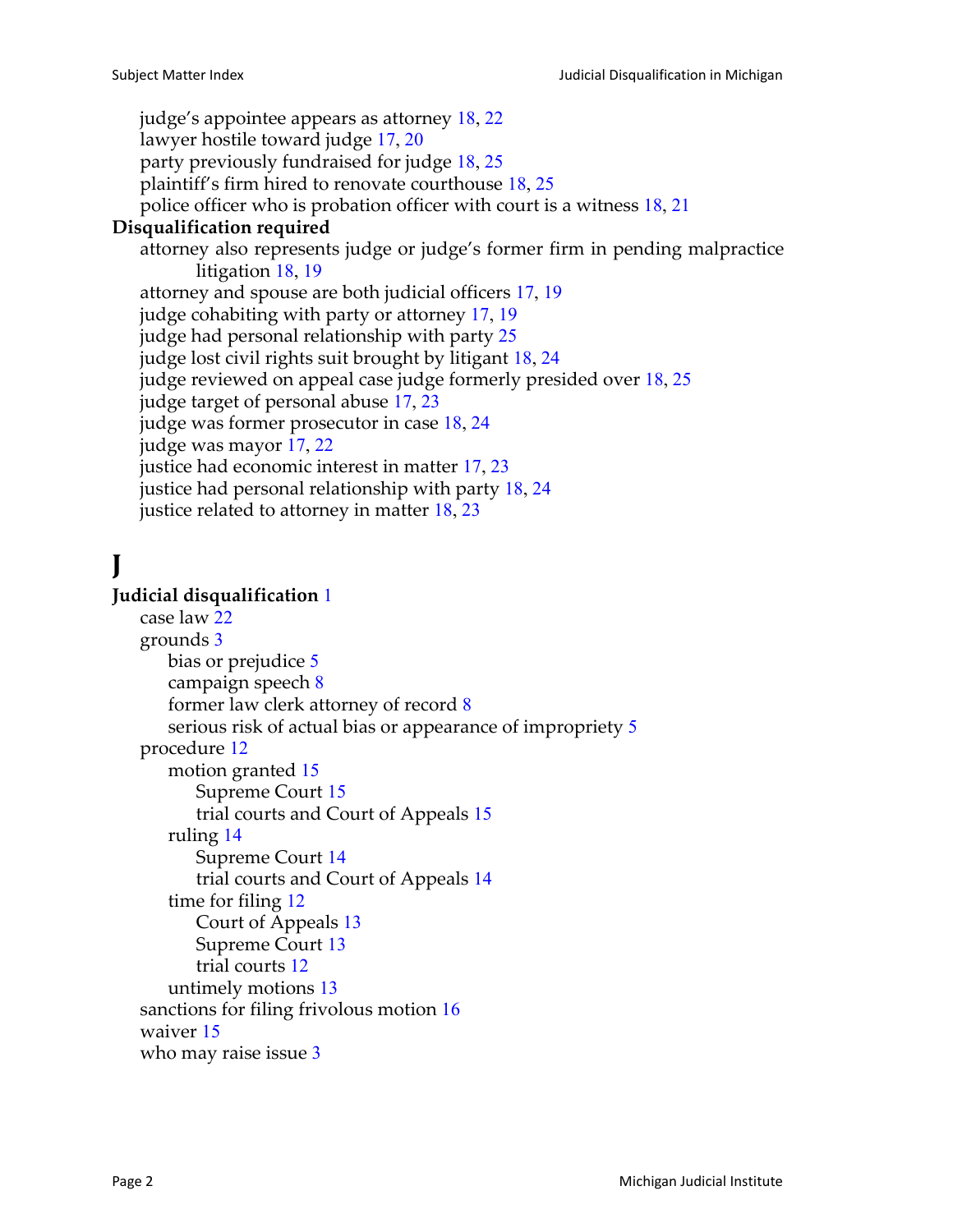# **Tables of Authority Cases**

**[Michigan Court Rules](#page-42-0)**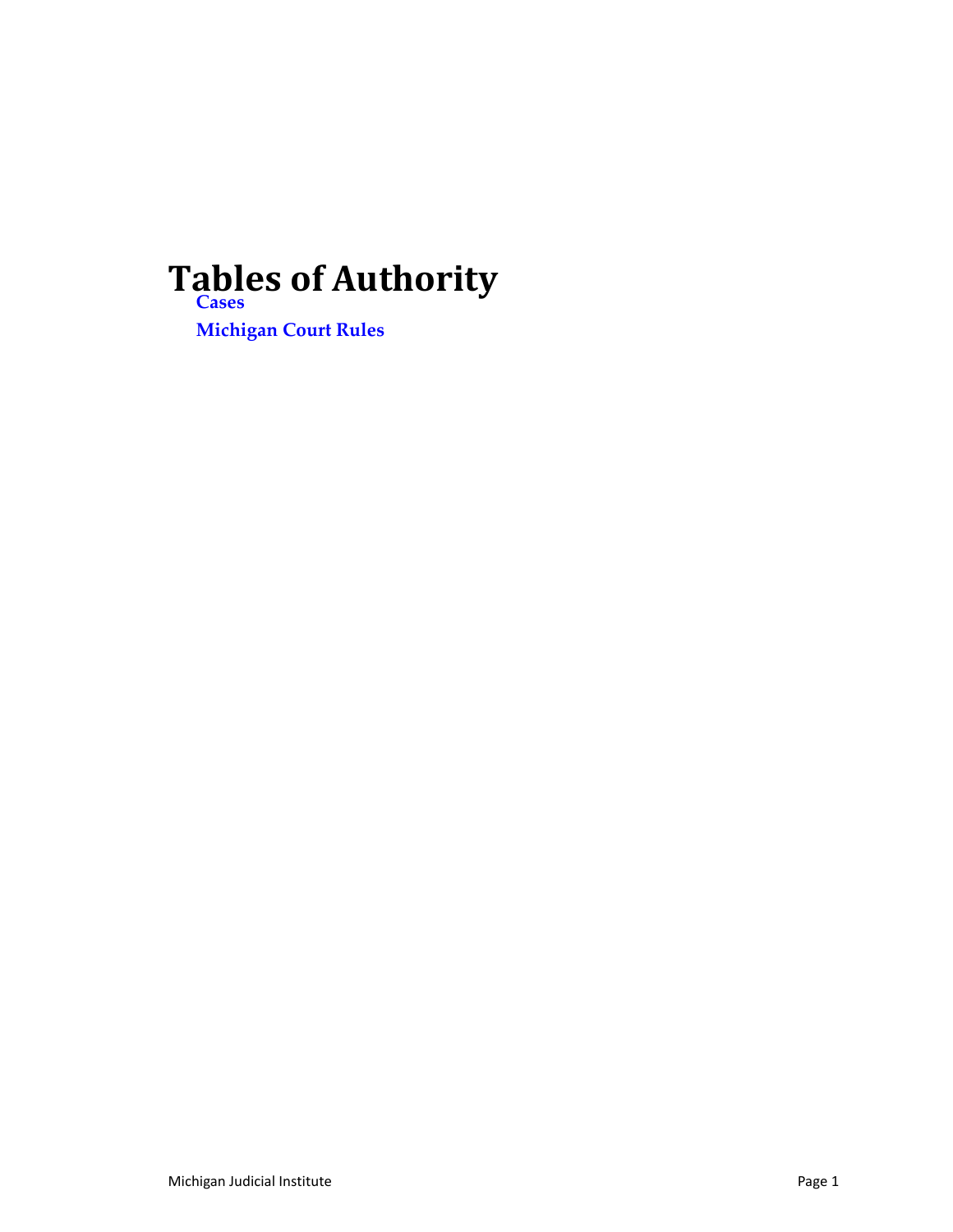Table of Authorities Index Judicial Disqualification in Michigan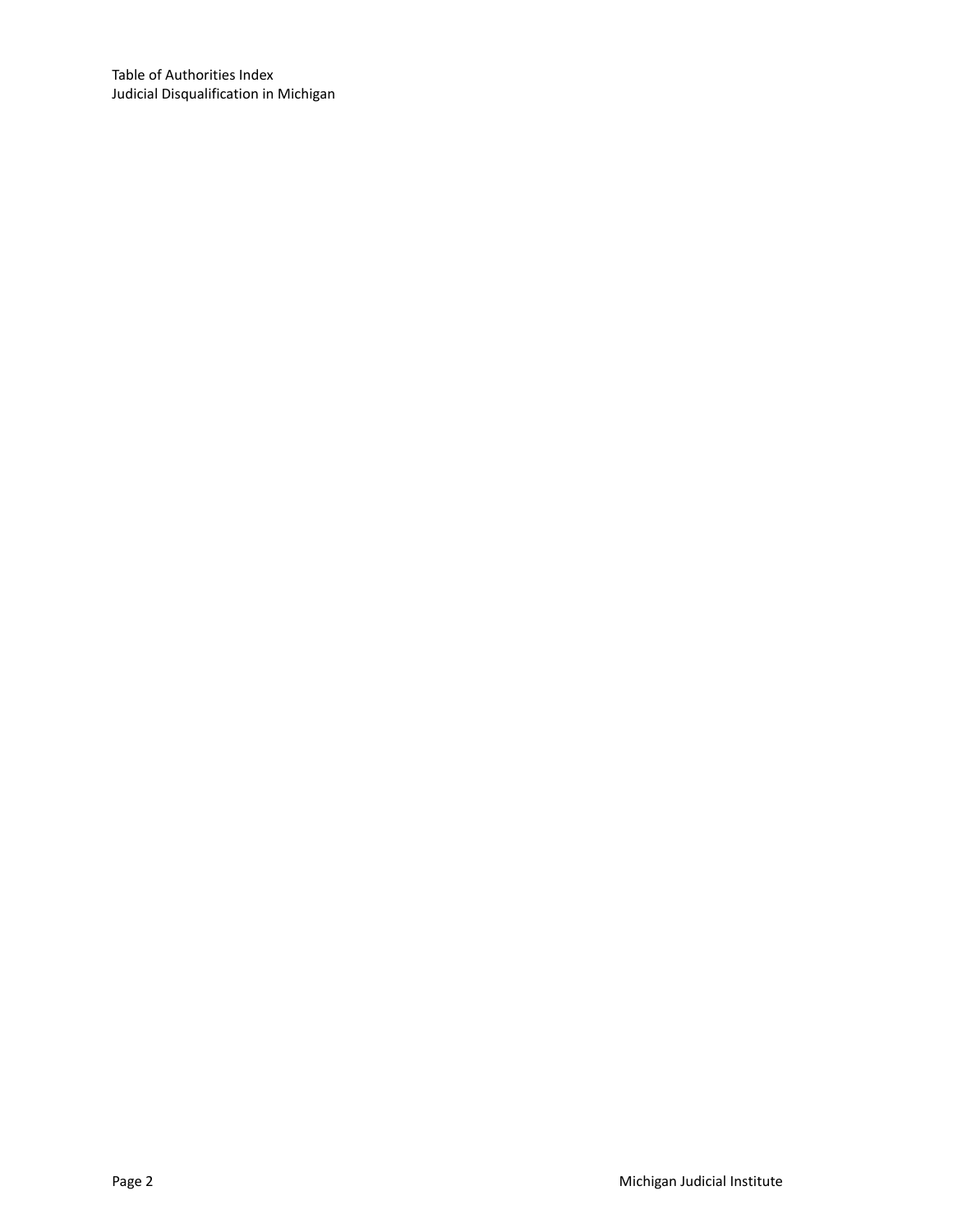#### **TABLE OF AUTHORITIES**

## <span id="page-38-0"></span>**Cases**

## **A**

*Adair v Michigan*, 474 Mich 1027 (2006) [2,](#page-7-4) [8,](#page-13-3) [19,](#page-24-8) [19](#page-24-9) *Anson v Barry Co Drain Comm'r*, 210 Mich App 322 (1995) [26](#page-31-4) *Armstrong v Ypsilanti Charter Twp*, 248 Mich App 573 (2001) [25,](#page-30-8) [27](#page-32-6)

## **B**

*Butler v Simmons-Butler*, 308 Mich App [195 \(2014\)](#page-28-6) [26](#page-31-5) *Butler v Wayne Co*, 488 Mich 1055 (2011) 23

## **C**

*Cain v Dep't of Corrections*, 451 Mich 470 ([1996\)](#page-11-5) [5](#page-10-2)[,](#page-11-5) [6](#page-11-1)[,](#page-11-5) [6](#page-11-2)[,](#page-11-5) [6](#page-11-3) *Caperton v Massey*, 556 US 868 (2009) [3,](#page-8-5) [6,](#page-11-4) 6 *Crampton v Dep't of State*, 395 Mich 347 (1975) [7](#page-12-0), [23](#page-28-7), [23,](#page-28-8) [23](#page-28-9)[,](#page-30-10) [24](#page-29-6)[,](#page-30-10) [25](#page-30-9) *Crampton v Mich Dep't of State*, 395 Mich 347 (1975) [8,](#page-13-4) [8,](#page-13-5) 25

## **D**

*Daniels v People*, 6 Mich 381 (1859) [2](#page-7-5) *Davis v Chatman*, 292 Mich App 603 (2011) [16](#page-21-3) *Dunn v Detroit Inter-Ins Exch*, 254 Mich App 256 (2002) [iii](#page-2-2)

## **G**

*Gates v Gates*, 256 Mich App 420 (20[03\)](#page-2-3) [25](#page-30-11)[,](#page-2-3) [27](#page-32-7) *Graham v Foster*, 500 Mich 23 (2017) iii

## **H**

*Home-Owners Ins Co v Andriacchi*, 320 Mich App 52 (2017) [16](#page-21-4)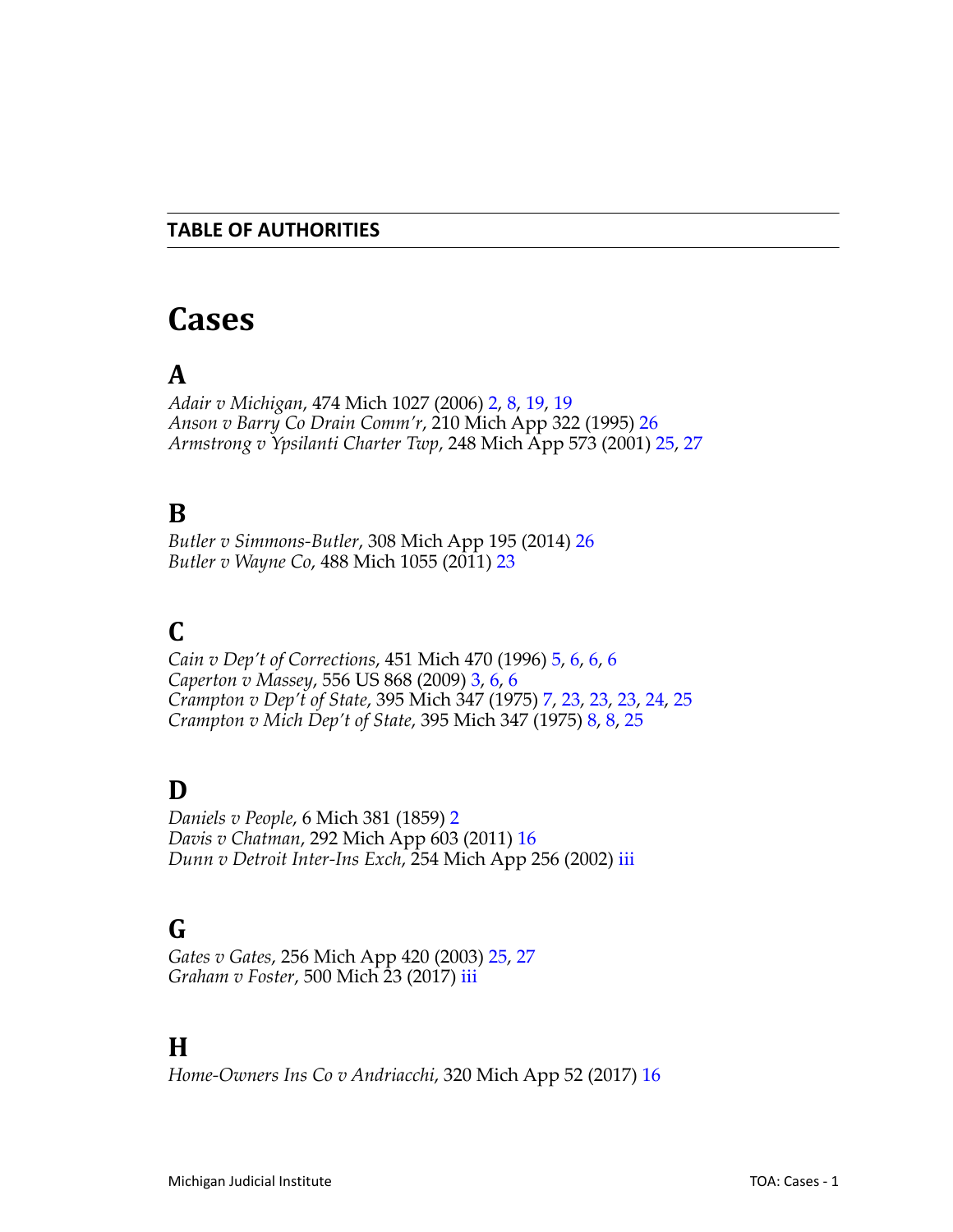Table of Authorities: Cases Judicial Disqualification in Michigan

## **I**

*In re Disqualification of 50th Dist Court Judge*[, 193 Mich App 209 \(1992\)](#page-2-4) [9](#page-14-4)[,](#page-2-4) [10](#page-15-3)[,](#page-2-4) [11](#page-16-3)[,](#page-2-4) [12](#page-17-7) *In re Hague*, 412 Mich 532 (1982) iii *In re Hamlet (After Remand)*, 225 [Mich App 505 \(1997\)](#page-7-6) [27](#page-32-8) *In re Justin*, 490 Mich 394 (2012) 2 *In re MKK*, 286 Mich App 546 (200[9\)](#page-6-4) [2](#page-7-7)[,](#page-6-4) [5](#page-10-3)[,](#page-6-4) [6](#page-11-6)[,](#page-6-4) [6](#page-11-7) *In re Murchison*, 349 US 133 (1955) 1 *In re Trejo*, 462 Mich 341 (2000) [27](#page-32-9)

## **J**

*Johnson v Mississippi*, 403 US 212 (1971) [24](#page-29-7)

## **K**

*Kendzierski v Macomb Co*, 503 Mich 938 (2019) [13](#page-18-4) *Kern v Kern-Koskela*, 320 Mich App 212 (2017) [8](#page-13-6), [26](#page-31-6), [26](#page-31-7)

## **L**

*Law Offices of Lawrence Stockler, PC v Rose*, 174 Mich App 14 (1989) [16](#page-21-5)

## **M**

*Marrocco v Oakland Macomb Interceptor Drain Drainage Dist*[, 500 Mich 980 \(2017\)](#page-28-10) [24](#page-29-8) *Mayberry v Pennsylvania*, 400 US 455, 465 (1971) 23

## **N**

*Neal v Dep't of Corrections*, 490 Mich 906 (2011) [24,](#page-29-9) [24](#page-29-10)

## **P**

*People v Bero*, 168 Mich App 545 (1988) [5](#page-10-4) *People v Bunkley*, 501 Mich 1085 (2018) [14](#page-19-4) *People v Carson*, 220 Mich App 662 (1996) [iii](#page-2-5) *People v Crear,* 242 Mich App 158 (2000) *[iii](#page-2-6) People v Gibson*, 90 Mich App 792 (1979) [3](#page-8-6) *People v Gomez*, 229 Mich App 329 (1998) [27](#page-32-10) *People v James, 326 Mich App 98 (2018) iii People v Lowenstein*, 118 Mich App 47[5 \(1982\)](#page-2-8) [21](#page-26-8) People v Miller, 482 MIch 540 (2008) iii *People v Roscoe*, 303 Mich App 633 (2014) [14](#page-19-5), [27](#page-32-11) *People v Upshaw*, 172 Mich App 386 (1988) [5](#page-10-5) *People v Ward*, 501 Mich 949 (2018) [25](#page-30-12)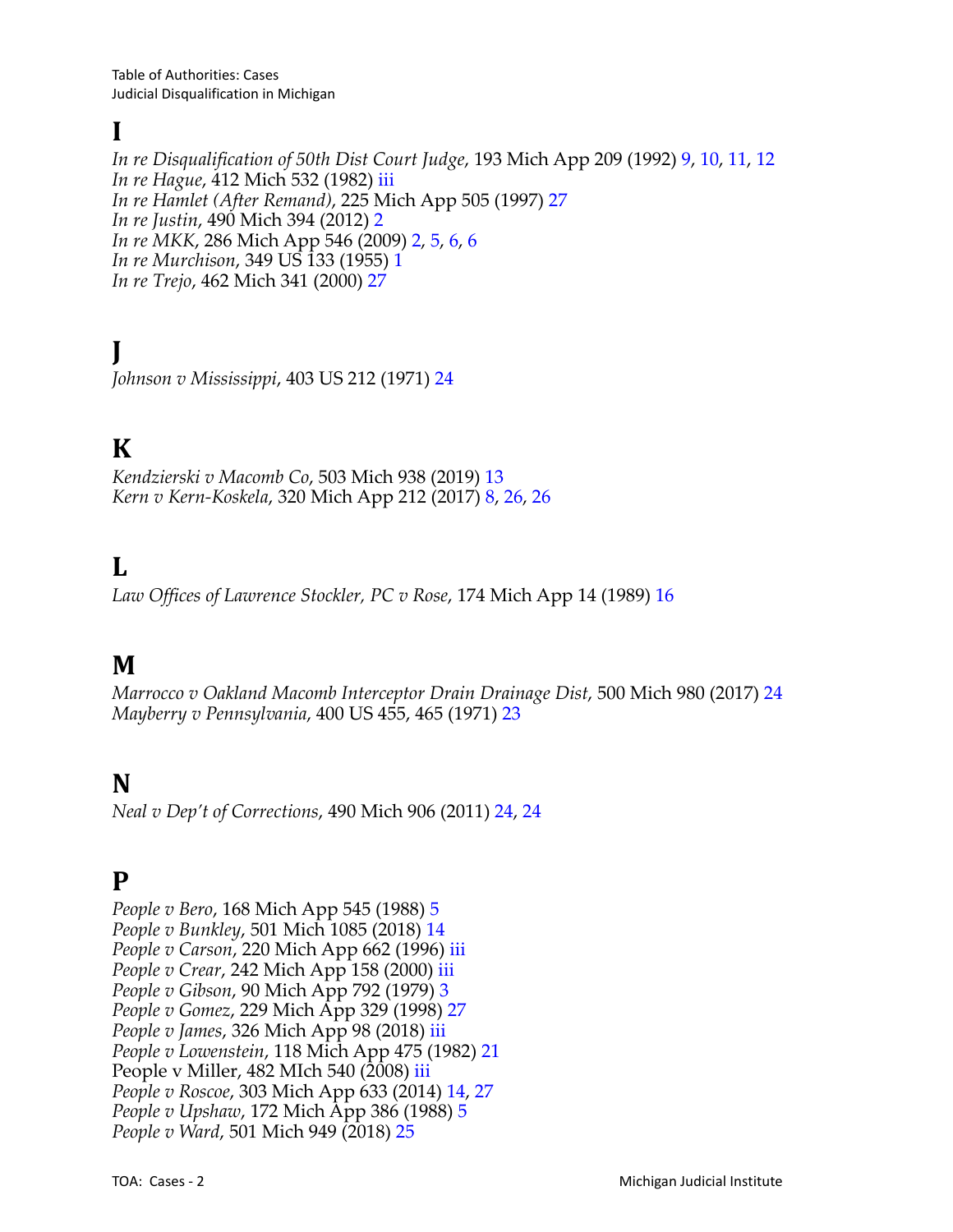*People v Weathington*, 183 Mich App 360 (1990) [3](#page-8-7)

## **R**

*Republican Party of Minn v White*, 536 US 765 (2002) [8](#page-13-7)

## **S**

*Stein v Home-Onwers Ins Co*, 303 Mich App 382 (2013) [iii](#page-2-9)

## **T**

*Tumey v Ohio*, 273 US 510 (1927) [1,](#page-6-5) [23](#page-28-11)

## **W**

*Ward v Monroeville*, 409 US 57 (1972) [23](#page-28-12) *Williams v Pennsylvania*, 579 US \_\_[\\_ \(2016\)](#page-12-1) [15](#page-20-6)[,](#page-12-1) [24](#page-29-11) *WIthrow v Larkin*, 421 US 35 (1975) 7 *Withrow v Larkin*, 421 US 35 (1975) [1,](#page-6-6) [20](#page-25-8)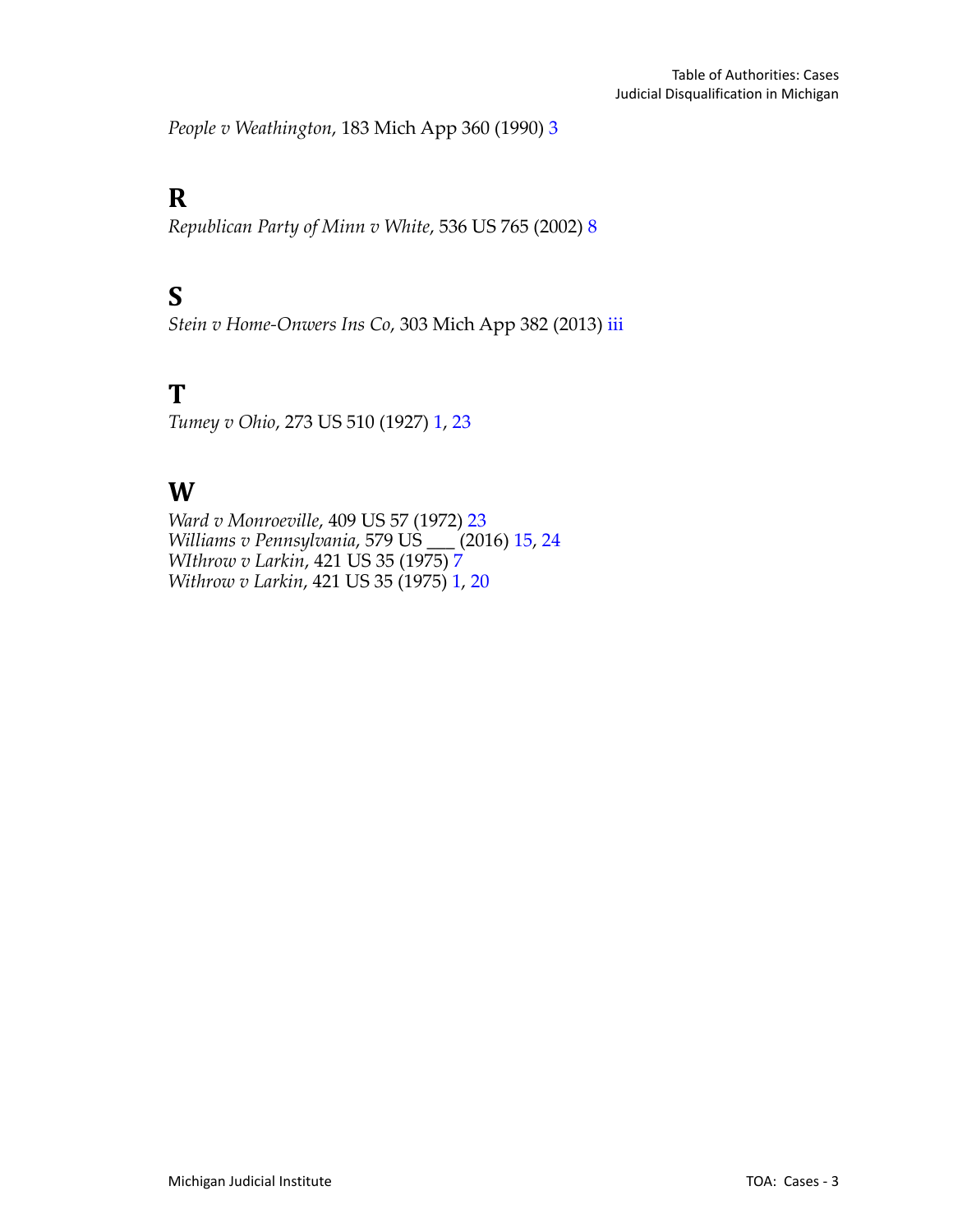Table of Authorities: Cases Judicial Disqualification in Michigan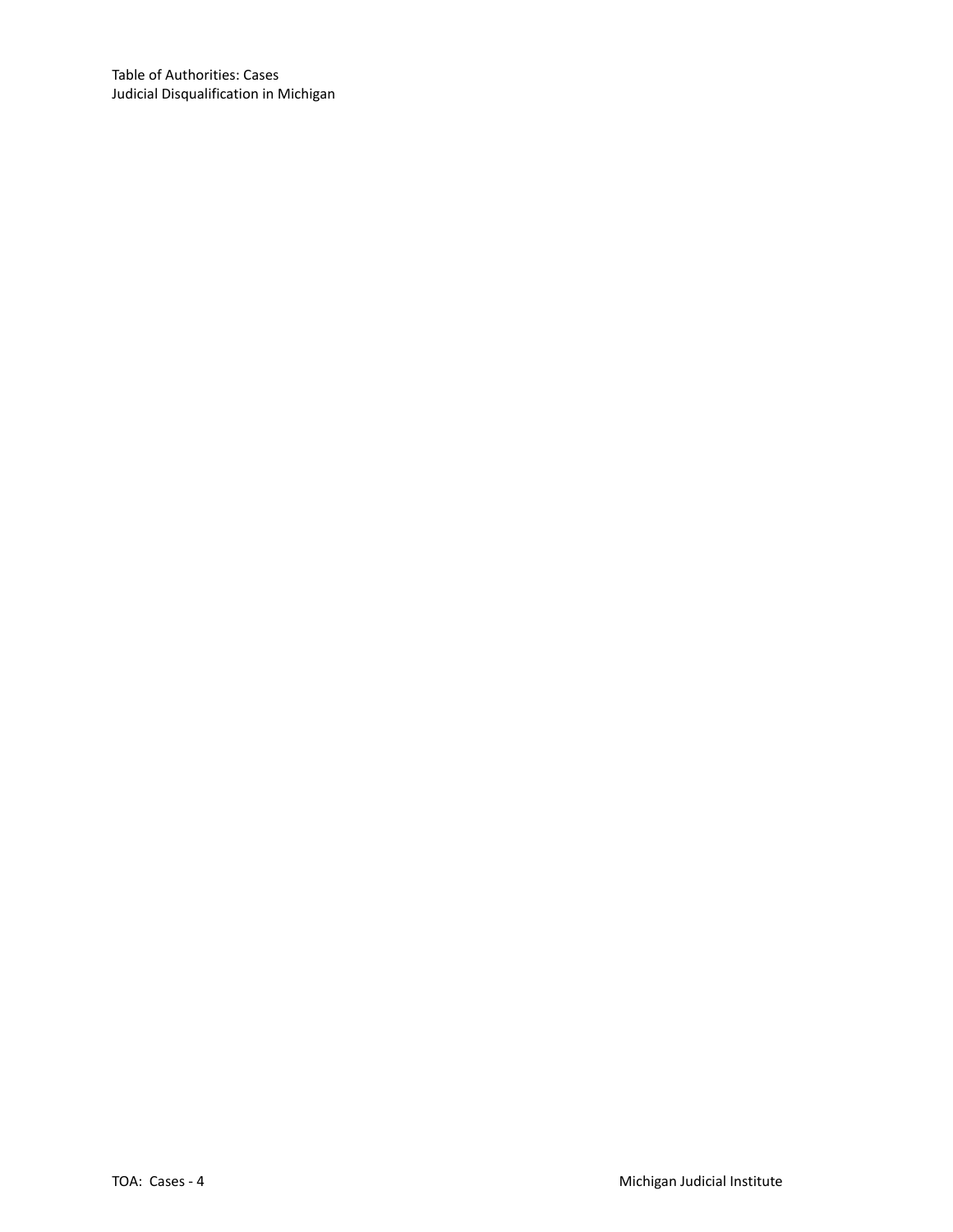## <span id="page-42-0"></span>**Michigan Court Rules**

MCR 1.109 [16,](#page-21-6) [16,](#page-21-7) [16](#page-21-8) MCR 1.109(E) [16](#page-21-9) MCR 2.003 [2,](#page-7-9) 2, [3,](#page-8-8) [13](#page-18-5) MCR 2.003(A) [2](#page-7-10), [3](#page-8-9) MCR 2.003(B) [3](#page-8-10), [5](#page-10-6), [6](#page-11-8) MCR 2.003(C) [3](#page-8-11), [5](#page-10-10), 5, 5, 5, [6](#page-11-9), [8](#page-13-9), 8, [9](#page-14-5), [16](#page-21-10), [19](#page-24-10), [23](#page-28-13), [24](#page-29-13), 24, [27](#page-32-12) MCR 2.003(D) [13](#page-18-6), [13](#page-18-7)[,](#page-24-11) [13](#page-18-8)[,](#page-24-11) [13](#page-18-9)[,](#page-24-11) [13](#page-18-10)[,](#page-24-11) [13](#page-18-11)[,](#page-24-11) [13](#page-18-12)[,](#page-24-11) [13](#page-18-13)[,](#page-24-11) [14](#page-19-6)[,](#page-24-11) [14](#page-19-7)[,](#page-24-11) [14](#page-19-8)[,](#page-24-11) [15](#page-20-7)[,](#page-24-11) [15](#page-20-8)[,](#page-24-11) [15](#page-20-9)[,](#page-24-11) [16](#page-21-11)[,](#page-24-11) [16](#page-21-12) MCR 2.003[\(E\)](#page-21-13) [9](#page-14-6)[,](#page-21-13) [15](#page-20-10)[, 19](#page-21-13) MCR 2.114 16 MCR 2.114(E) [16](#page-21-14) MCR 7.215(J) [iii,](#page-2-10) [iii](#page-2-11), [iii](#page-2-12)